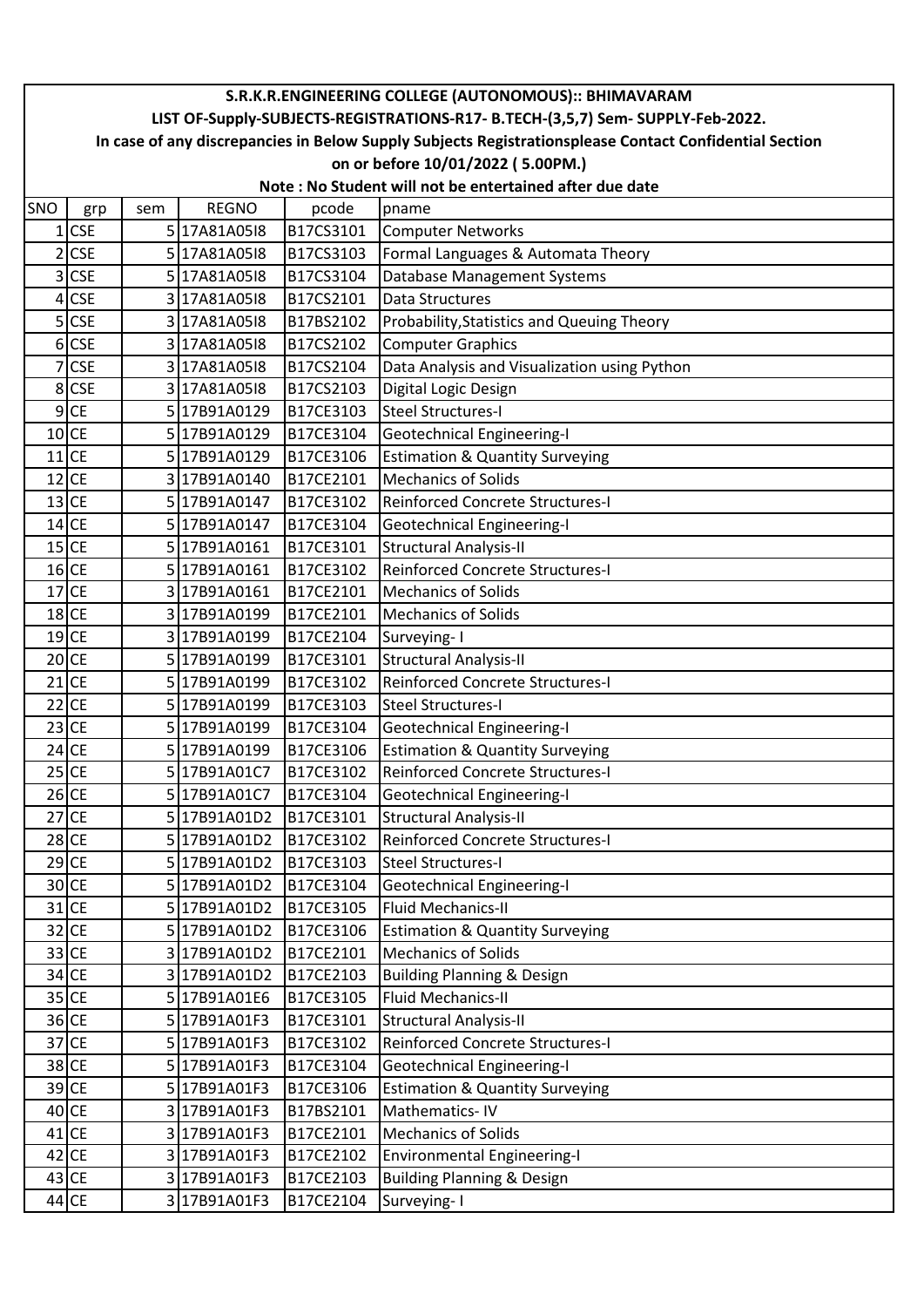|         | S.R.K.R.ENGINEERING COLLEGE (AUTONOMOUS):: BHIMAVARAM                                                                                       |     |              |                        |                                                                      |  |  |  |  |  |  |
|---------|---------------------------------------------------------------------------------------------------------------------------------------------|-----|--------------|------------------------|----------------------------------------------------------------------|--|--|--|--|--|--|
|         | LIST OF-Supply-SUBJECTS-REGISTRATIONS-R17- B.TECH-(3,5,7) Sem- SUPPLY-Feb-2022.                                                             |     |              |                        |                                                                      |  |  |  |  |  |  |
|         | In case of any discrepancies in Below Supply Subjects Registrationsplease Contact Confidential Section<br>on or before 10/01/2022 (5.00PM.) |     |              |                        |                                                                      |  |  |  |  |  |  |
|         | Note: No Student will not be entertained after due date                                                                                     |     |              |                        |                                                                      |  |  |  |  |  |  |
| SNO     |                                                                                                                                             |     | <b>REGNO</b> |                        |                                                                      |  |  |  |  |  |  |
| $45$ CE | grp                                                                                                                                         | sem | 317B91A01F3  | pcode                  | pname                                                                |  |  |  |  |  |  |
| $46$ CE |                                                                                                                                             |     | 3 17B91A01H4 | B17CE2105<br>B17CE2101 | <b>Engineering Geology</b><br><b>Mechanics of Solids</b>             |  |  |  |  |  |  |
|         | $47$ CE                                                                                                                                     |     | 5 17B91A01H4 | B17CE3106              |                                                                      |  |  |  |  |  |  |
|         | $48$ EEE                                                                                                                                    |     | 5 17B91A0228 | B17EE3102              | <b>Estimation &amp; Quantity Surveying</b>                           |  |  |  |  |  |  |
|         | $49$ EEE                                                                                                                                    |     | 5 17B91A0232 | B17EE3102              | Microprocessor & Microcontroller<br>Microprocessor & Microcontroller |  |  |  |  |  |  |
|         | $50$ EEE                                                                                                                                    |     | 517B91A0288  | B17EE3101              | <b>Electrical Machines-II</b>                                        |  |  |  |  |  |  |
|         | $51$ EEE                                                                                                                                    |     | 5 17B91A0288 | B17EE3103              | Electrical Power Generation, Transmission & Distribution             |  |  |  |  |  |  |
|         | $52$ EEE                                                                                                                                    |     | 3 17B91A0288 | B17EE2101              | Network Analysis and Synthesis                                       |  |  |  |  |  |  |
|         | $53$ EEE                                                                                                                                    |     | 317B91A0288  | B17EE2103              | <b>Electrical Measurements &amp; Instruments</b>                     |  |  |  |  |  |  |
|         | $54$ EEE                                                                                                                                    |     | 317B91A0293  | B17EE2101              | Network Analysis and Synthesis                                       |  |  |  |  |  |  |
|         | $55$ EEE                                                                                                                                    |     | 3 17B91A0293 | B17EE2102              | <b>Electro Magnetic Field Theory</b>                                 |  |  |  |  |  |  |
|         | 56 EEE                                                                                                                                      |     | 3 17B91A0293 | B17EE2103              | <b>Electrical Measurements &amp; Instruments</b>                     |  |  |  |  |  |  |
|         | $57$ EEE                                                                                                                                    |     | 3 17B91A0293 | B17BS2101              | Mathematics-IV                                                       |  |  |  |  |  |  |
|         | 58 EEE                                                                                                                                      |     | 5 17B91A0293 | B17EE3101              | <b>Electrical Machines-II</b>                                        |  |  |  |  |  |  |
|         | $59$ EEE                                                                                                                                    |     | 5 17B91A0293 | B17EE3102              | Microprocessor & Microcontroller                                     |  |  |  |  |  |  |
|         | $60$ EEE                                                                                                                                    |     | 5 17B91A0293 | B17EE3103              | Electrical Power Generation, Transmission & Distribution             |  |  |  |  |  |  |
|         | $61$ EEE                                                                                                                                    |     | 5 17B91A0293 | B17EE3104              | <b>Control Systems</b>                                               |  |  |  |  |  |  |
|         | $62$ EEE                                                                                                                                    |     | 5 17B91A0293 | B17EE3106              | Non-Conventional Energy Source                                       |  |  |  |  |  |  |
|         | $63$ EEE                                                                                                                                    |     | 5 17B91A02D6 | B17EE3101              | <b>Electrical Machines-II</b>                                        |  |  |  |  |  |  |
|         | $64$ EEE                                                                                                                                    |     | 3 17B91A02D6 | B17EE2102              | <b>Electro Magnetic Field Theory</b>                                 |  |  |  |  |  |  |
|         | $65$ EEE                                                                                                                                    |     | 3 17B91A02F2 | B17EC2101              | <b>Electronics Devices and Circuits</b>                              |  |  |  |  |  |  |
|         | $66$ EEE                                                                                                                                    |     | 3 17B91A02F2 | B17EE2102              | <b>Electro Magnetic Field Theory</b>                                 |  |  |  |  |  |  |
|         | $67$ EEE                                                                                                                                    |     | 3 17B91A02F2 | B17EE2103              | <b>Electrical Measurements &amp; Instruments</b>                     |  |  |  |  |  |  |
|         | $68$ EEE                                                                                                                                    |     | 5 17B91A02F2 | B17EE3101              | <b>Electrical Machines-II</b>                                        |  |  |  |  |  |  |
|         | 69 EEE                                                                                                                                      |     | 517B91A02F2  | B17EE3103              | Electrical Power Generation, Transmission & Distribution             |  |  |  |  |  |  |
|         | 70 EEE                                                                                                                                      |     | 5 17B91A02F2 | B17EE3104              | <b>Control Systems</b>                                               |  |  |  |  |  |  |
|         | $71$ EEE                                                                                                                                    |     | 5 17B91A02F2 | B17EE3105              | Digital Electronics & Logic Design                                   |  |  |  |  |  |  |
|         | $72$ EEE                                                                                                                                    |     | 5 17B91A02F2 | B17EE3106              | Non-Conventional Energy Source                                       |  |  |  |  |  |  |
|         | $73$ EEE                                                                                                                                    |     | 3 17B91A02F7 | B17EC2105              | Electronics Devices & Circuits Lab                                   |  |  |  |  |  |  |
|         | 74 EEE                                                                                                                                      |     | 317B91A02G0  | B17BS2101              | Mathematics-IV                                                       |  |  |  |  |  |  |
|         | 75 EEE                                                                                                                                      |     | 3 17B91A02G0 | B17EE2103              | <b>Electrical Measurements &amp; Instruments</b>                     |  |  |  |  |  |  |
|         | 76 EEE                                                                                                                                      |     | 3 17B91A02G0 | B17EC2101              | <b>Electronics Devices and Circuits</b>                              |  |  |  |  |  |  |
|         | 77 EEE                                                                                                                                      |     | 3 17B91A02G0 | B17EE2101              | Network Analysis and Synthesis                                       |  |  |  |  |  |  |
|         | 78 EEE                                                                                                                                      |     | 3 17B91A02G0 | B17EE2102              | <b>Electro Magnetic Field Theory</b>                                 |  |  |  |  |  |  |
|         | $79$ EEE                                                                                                                                    |     | 5 17B91A02G0 | B17EE3101              | <b>Electrical Machines-II</b>                                        |  |  |  |  |  |  |
|         | 80 EEE                                                                                                                                      |     | 5 17B91A02G0 | B17EE3102              | Microprocessor & Microcontroller                                     |  |  |  |  |  |  |
|         | $81$ EEE                                                                                                                                    |     | 5 17B91A02G0 | B17EE3103              | Electrical Power Generation, Transmission & Distribution             |  |  |  |  |  |  |
|         | 82 EEE                                                                                                                                      |     | 5 17B91A02G0 | B17EE3104              | <b>Control Systems</b>                                               |  |  |  |  |  |  |
|         | 83 EEE                                                                                                                                      |     | 5 17B91A02G0 | B17EE3105              | Digital Electronics & Logic Design                                   |  |  |  |  |  |  |
|         | 84 EEE                                                                                                                                      |     | 5 17B91A02G0 | B17EE3106              | Non-Conventional Energy Source                                       |  |  |  |  |  |  |
|         | 85 EEE                                                                                                                                      |     | 5 17B91A02G0 | B17BS3102              | <b>Basic Coding</b>                                                  |  |  |  |  |  |  |
|         | 86 EEE                                                                                                                                      |     | 5 17B91A02G6 | B17EE3102              | Microprocessor & Microcontroller                                     |  |  |  |  |  |  |
|         | 87 EEE                                                                                                                                      |     | 5 17B91A02G6 | B17EE3103              | Electrical Power Generation, Transmission & Distribution             |  |  |  |  |  |  |
|         | 88 EEE                                                                                                                                      |     | 5 17B91A02G6 | B17EE3104              | <b>Control Systems</b>                                               |  |  |  |  |  |  |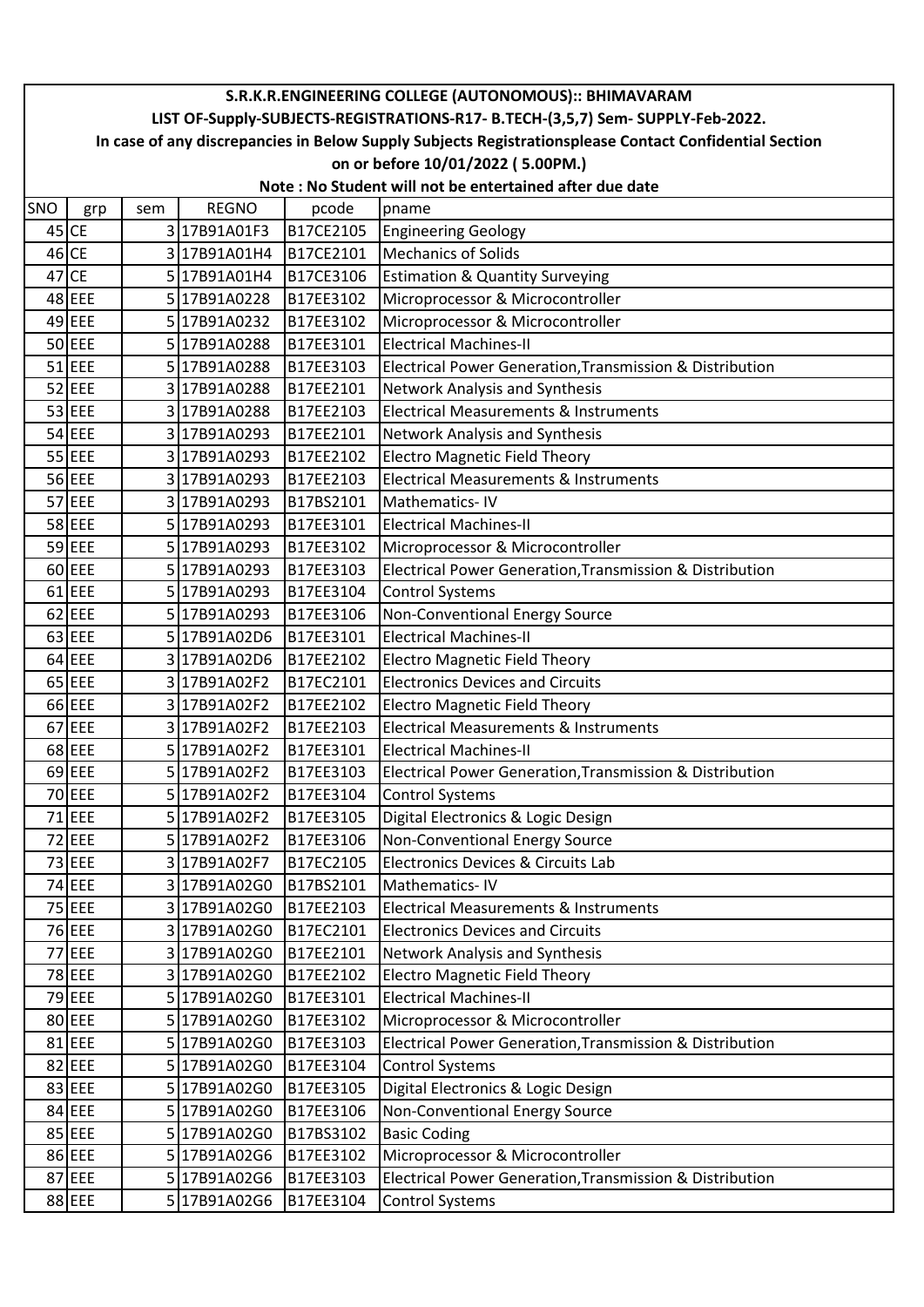|     | S.R.K.R.ENGINEERING COLLEGE (AUTONOMOUS):: BHIMAVARAM                                                  |     |              |           |                                                          |  |  |  |  |  |  |
|-----|--------------------------------------------------------------------------------------------------------|-----|--------------|-----------|----------------------------------------------------------|--|--|--|--|--|--|
|     | LIST OF-Supply-SUBJECTS-REGISTRATIONS-R17- B.TECH-(3,5,7) Sem- SUPPLY-Feb-2022.                        |     |              |           |                                                          |  |  |  |  |  |  |
|     | In case of any discrepancies in Below Supply Subjects Registrationsplease Contact Confidential Section |     |              |           |                                                          |  |  |  |  |  |  |
|     |                                                                                                        |     |              |           | on or before 10/01/2022 (5.00PM.)                        |  |  |  |  |  |  |
|     | Note: No Student will not be entertained after due date                                                |     |              |           |                                                          |  |  |  |  |  |  |
| SNO | grp                                                                                                    | sem | <b>REGNO</b> | pcode     | pname                                                    |  |  |  |  |  |  |
|     | 89 EEE                                                                                                 |     | 5 17B91A02G6 | B17EE3105 | Digital Electronics & Logic Design                       |  |  |  |  |  |  |
|     | $90$ EEE                                                                                               |     | 3 17B91A02G6 | B17BS2101 | Mathematics-IV                                           |  |  |  |  |  |  |
|     | $91$ EEE                                                                                               |     | 3 17B91A02G6 | B17EC2101 | <b>Electronics Devices and Circuits</b>                  |  |  |  |  |  |  |
|     | $92$ EEE                                                                                               |     | 3 17B91A02G6 | B17EE2101 | Network Analysis and Synthesis                           |  |  |  |  |  |  |
|     | 93 EEE                                                                                                 |     | 3 17B91A02H1 | B17EC2101 | <b>Electronics Devices and Circuits</b>                  |  |  |  |  |  |  |
|     | 94 EEE                                                                                                 |     | 3 17B91A02H1 | B17EE2101 | Network Analysis and Synthesis                           |  |  |  |  |  |  |
|     | $95$ EEE                                                                                               |     | 3 17B91A02H1 | B17EE2103 | <b>Electrical Measurements &amp; Instruments</b>         |  |  |  |  |  |  |
|     | 96 EEE                                                                                                 |     | 3 17B91A02I9 | B17EE2103 | <b>Electrical Measurements &amp; Instruments</b>         |  |  |  |  |  |  |
|     | 97 EEE                                                                                                 |     | 5 17B91A02I9 | B17EE3103 | Electrical Power Generation, Transmission & Distribution |  |  |  |  |  |  |
|     | 98 EEE                                                                                                 |     | 5 17B91A02J1 | B17EE3101 | <b>Electrical Machines-II</b>                            |  |  |  |  |  |  |
|     | 99 EEE                                                                                                 |     | 5 17B91A02J1 | B17EE3104 | <b>Control Systems</b>                                   |  |  |  |  |  |  |
|     | 100 EEE                                                                                                |     | 5 17B91A02K9 | B17EE3103 | Electrical Power Generation, Transmission & Distribution |  |  |  |  |  |  |
|     | 101 EEE                                                                                                |     | 3 17B91A02M9 | B17EE2103 | <b>Electrical Measurements &amp; Instruments</b>         |  |  |  |  |  |  |
|     | 102 EEE                                                                                                |     | 3 17B91A02N5 | B17BS2101 | Mathematics-IV                                           |  |  |  |  |  |  |
|     | 103 EEE                                                                                                |     | 3 17B91A02N5 | B17EC2101 | <b>Electronics Devices and Circuits</b>                  |  |  |  |  |  |  |
|     | 104 EEE                                                                                                |     | 3 17B91A02N5 | B17EE2101 | Network Analysis and Synthesis                           |  |  |  |  |  |  |
|     | 105 EEE                                                                                                |     | 3 17B91A02N5 | B17EE2102 | <b>Electro Magnetic Field Theory</b>                     |  |  |  |  |  |  |
|     | 106 EEE                                                                                                |     | 3 17B91A02N5 | B17EE2103 | <b>Electrical Measurements &amp; Instruments</b>         |  |  |  |  |  |  |
|     | 107 EEE                                                                                                |     | 5 17B91A02N5 | B17EE3101 | <b>Electrical Machines-II</b>                            |  |  |  |  |  |  |
|     | 108 EEE                                                                                                |     | 5 17B91A02N5 | B17EE3102 | Microprocessor & Microcontroller                         |  |  |  |  |  |  |
|     | $109$ EEE                                                                                              |     | 5 17B91A02N5 | B17EE3103 | Electrical Power Generation, Transmission & Distribution |  |  |  |  |  |  |
|     | $110$ EEE                                                                                              |     | 5 17B91A02N5 | B17EE3104 | <b>Control Systems</b>                                   |  |  |  |  |  |  |
|     | $111$ EEE                                                                                              |     | 5 17B91A02N5 | B17EE3105 | Digital Electronics & Logic Design                       |  |  |  |  |  |  |
|     | $112$ EEE                                                                                              |     | 5 17B91A02N5 | B17EE3106 | Non-Conventional Energy Source                           |  |  |  |  |  |  |
|     | 113 EEE                                                                                                |     | 5 17B91A02N5 | B17BS3101 | Problem Solving & Linguistic Competence                  |  |  |  |  |  |  |
|     | 114 EEE                                                                                                |     | 5 17B91A02N5 | B17EE3108 | Microprocessor & Microcontroller Lab                     |  |  |  |  |  |  |
|     | 115 EEE                                                                                                |     | 3 17B91A02N7 | B17EE2102 | <b>Electro Magnetic Field Theory</b>                     |  |  |  |  |  |  |
|     | 116 MECH                                                                                               |     | 3 17B91A0310 | B17BS2101 | Mathematics-IV                                           |  |  |  |  |  |  |
|     | 117 MECH                                                                                               |     | 317B91A0310  | B17ME2101 | <b>Strength of Materials</b>                             |  |  |  |  |  |  |
|     | 118 MECH                                                                                               |     | 317B91A0310  | B17ME2102 | Thermodynamics                                           |  |  |  |  |  |  |
|     | 119 MECH                                                                                               |     | 3 17B91A0310 | B17ME2103 | Manufacturing Process                                    |  |  |  |  |  |  |
|     | 120 MECH                                                                                               |     | 3 17B91A0310 | B17ME2104 | Metallurgy & Materials Science                           |  |  |  |  |  |  |
|     | 121 MECH                                                                                               |     | 317B91A0310  | B17ME2105 | Advanced Engineering Drawing                             |  |  |  |  |  |  |
|     | 122 MECH                                                                                               |     | 517B91A0310  | B17ME3101 | <b>Operations Research</b>                               |  |  |  |  |  |  |
|     | 123 MECH                                                                                               |     | 5 17B91A0310 |           | B17ME3102 IC Engines & Gas Turbines                      |  |  |  |  |  |  |
|     | 124 MECH                                                                                               |     | 5 17B91A0310 | B17ME3104 | Design of Machine Elements                               |  |  |  |  |  |  |
|     | 125 MECH                                                                                               |     | 5 17B91A0310 | B17ME3105 | Fluid Machines & Systems                                 |  |  |  |  |  |  |
|     | 126 MECH                                                                                               |     | 5 17B91A0310 | B17ME3106 | Industrial Measurements & Metrology                      |  |  |  |  |  |  |
|     | 127 MECH                                                                                               |     | 5 17B91A0310 | B17ME3103 | <b>Kinematics of Machines</b>                            |  |  |  |  |  |  |
|     | 128 MECH                                                                                               |     | 5 17B91A0310 | B17BS3101 | Problem Solving & Linguistic Competence                  |  |  |  |  |  |  |
|     | 129 MECH                                                                                               |     | 317B91A0380  | B17BS2101 | Mathematics-IV                                           |  |  |  |  |  |  |
|     | 130 MECH                                                                                               |     | 3 17B91A0380 | B17ME2103 | Manufacturing Process                                    |  |  |  |  |  |  |
|     | $131$ MECH                                                                                             |     | 5 17B91A0380 | B17ME3104 | Design of Machine Elements                               |  |  |  |  |  |  |
|     | 132 MECH                                                                                               |     | 5 17B91A0380 | B17ME3105 | Fluid Machines & Systems                                 |  |  |  |  |  |  |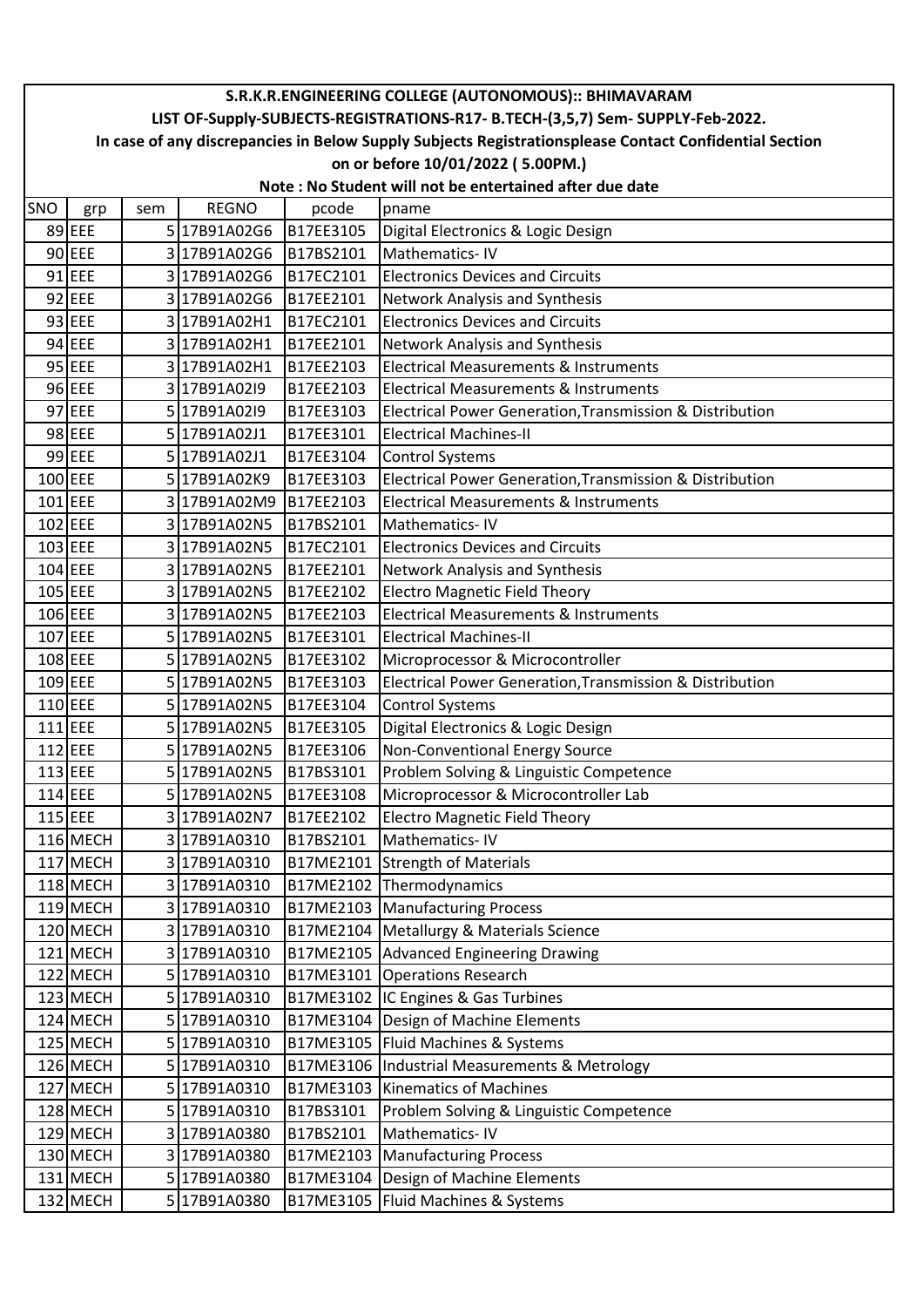|     | S.R.K.R.ENGINEERING COLLEGE (AUTONOMOUS):: BHIMAVARAM                                                                                       |     |                              |                        |                                                        |  |  |  |  |  |  |
|-----|---------------------------------------------------------------------------------------------------------------------------------------------|-----|------------------------------|------------------------|--------------------------------------------------------|--|--|--|--|--|--|
|     | LIST OF-Supply-SUBJECTS-REGISTRATIONS-R17- B.TECH-(3,5,7) Sem- SUPPLY-Feb-2022.                                                             |     |                              |                        |                                                        |  |  |  |  |  |  |
|     | In case of any discrepancies in Below Supply Subjects Registrationsplease Contact Confidential Section<br>on or before 10/01/2022 (5.00PM.) |     |                              |                        |                                                        |  |  |  |  |  |  |
|     | Note: No Student will not be entertained after due date                                                                                     |     |                              |                        |                                                        |  |  |  |  |  |  |
| SNO | grp                                                                                                                                         | sem | <b>REGNO</b>                 | pcode                  | pname                                                  |  |  |  |  |  |  |
|     | 133 MECH                                                                                                                                    |     | 3 17B91A0383                 | B17ME2102              | Thermodynamics                                         |  |  |  |  |  |  |
|     | 134 MECH                                                                                                                                    |     | 3 17B91A0384                 | B17BS2101              | Mathematics-IV                                         |  |  |  |  |  |  |
|     | 135 MECH                                                                                                                                    |     | 3 17B91A0384                 | B17ME2102              | Thermodynamics                                         |  |  |  |  |  |  |
|     | 136 MECH                                                                                                                                    |     | 5 17B91A0384                 | B17ME3104              | Design of Machine Elements                             |  |  |  |  |  |  |
|     | 137 MECH                                                                                                                                    |     | 5 17B91A0384                 | B17ME3103              | Kinematics of Machines                                 |  |  |  |  |  |  |
|     | 138 MECH                                                                                                                                    |     | 5 17B91A0395                 |                        | B17ME3102  IC Engines & Gas Turbines                   |  |  |  |  |  |  |
|     | 139 MECH                                                                                                                                    |     | 5 17B91A03B2                 |                        | B17ME3102 IC Engines & Gas Turbines                    |  |  |  |  |  |  |
|     | 140 MECH                                                                                                                                    |     | 5 17B91A03B2                 | B17ME3104              | Design of Machine Elements                             |  |  |  |  |  |  |
|     | $141$ MECH                                                                                                                                  |     | 5 17B91A03B2                 | B17ME3105              | Fluid Machines & Systems                               |  |  |  |  |  |  |
|     | 142 MECH                                                                                                                                    |     | 5 17B91A03B2                 | B17ME3106              | Industrial Measurements & Metrology                    |  |  |  |  |  |  |
|     | 143 MECH                                                                                                                                    |     | 3 17B91A03B2                 | B17BS2101              | Mathematics-IV                                         |  |  |  |  |  |  |
|     | 144 MECH                                                                                                                                    |     | 3 17B91A03B2                 | B17ME2101              | <b>Strength of Materials</b>                           |  |  |  |  |  |  |
|     | 145 MECH                                                                                                                                    |     | 3 17B91A03B2                 | B17ME2102              | Thermodynamics                                         |  |  |  |  |  |  |
|     | 146 MECH                                                                                                                                    |     | 3 17B91A03B2                 | B17ME2104              | Metallurgy & Materials Science                         |  |  |  |  |  |  |
|     | 147 MECH                                                                                                                                    |     | 3 17B91A03B2                 | B17ME2105              | <b>Advanced Engineering Drawing</b>                    |  |  |  |  |  |  |
|     | 148 MECH                                                                                                                                    |     | 317B91A03B4                  | B17BS2101              | Mathematics-IV                                         |  |  |  |  |  |  |
|     | 149 MECH                                                                                                                                    |     | 3 17B91A03B4                 | B17ME2101              | <b>Strength of Materials</b>                           |  |  |  |  |  |  |
|     | 150 MECH                                                                                                                                    |     | 3 17B91A03B4                 | B17ME2102              | Thermodynamics                                         |  |  |  |  |  |  |
|     | 151 MECH                                                                                                                                    |     | 3 17B91A03B4                 | B17ME2104              | Metallurgy & Materials Science                         |  |  |  |  |  |  |
|     | 152 MECH                                                                                                                                    |     | 5 17B91A03B4                 | B17ME3104              | Design of Machine Elements                             |  |  |  |  |  |  |
|     | 153 MECH                                                                                                                                    |     | 5 17B91A03B4                 | B17ME3105              | Fluid Machines & Systems                               |  |  |  |  |  |  |
|     | 154 MECH                                                                                                                                    |     | 5 17B91A03B4                 | B17ME3103              | <b>Kinematics of Machines</b>                          |  |  |  |  |  |  |
|     | 155 MECH                                                                                                                                    |     | 5 17B91A03C4                 | B17ME3104              | Design of Machine Elements                             |  |  |  |  |  |  |
|     | 156 MECH                                                                                                                                    |     | 3 17B91A03C4                 | B17ME2101              | <b>Strength of Materials</b>                           |  |  |  |  |  |  |
|     | 157 MECH                                                                                                                                    |     | 3 17B91A03D8                 |                        | B17ME2101 Strength of Materials                        |  |  |  |  |  |  |
|     | 158 MECH                                                                                                                                    |     | 3 17B91A03D8                 | B17ME2102              | Thermodynamics                                         |  |  |  |  |  |  |
|     | 159 MECH                                                                                                                                    |     | 3 17B91A03D8                 | B17ME2103              | <b>Manufacturing Process</b>                           |  |  |  |  |  |  |
|     | 160 MECH                                                                                                                                    |     | 5 17B91A03D8                 | B17ME3104              | Design of Machine Elements                             |  |  |  |  |  |  |
|     | 161 MECH                                                                                                                                    |     | 5 17B91A03D8                 | B17ME3103              | <b>Kinematics of Machines</b>                          |  |  |  |  |  |  |
|     | 162 MECH                                                                                                                                    |     | 3 17B91A03G4                 | B17ME2102              | Thermodynamics                                         |  |  |  |  |  |  |
|     | 163 MECH                                                                                                                                    |     | 3 17B91A03G7                 | B17ME2102              | Thermodynamics                                         |  |  |  |  |  |  |
|     | 164 MECH                                                                                                                                    |     | 5 17B91A03G7                 | B17ME3101              | Operations Research                                    |  |  |  |  |  |  |
|     | 165 MECH                                                                                                                                    |     | 5 17B91A03G7                 | B17ME3104              | Design of Machine Elements                             |  |  |  |  |  |  |
|     | 166 MECH                                                                                                                                    |     | 5 17B91A03G7                 | B17ME3105              | Fluid Machines & Systems                               |  |  |  |  |  |  |
|     | 167 MECH                                                                                                                                    |     | 5 17B91A03G7                 | B17ME3103              | <b>Kinematics of Machines</b>                          |  |  |  |  |  |  |
|     | 168 MECH                                                                                                                                    |     | 5 17B91A03G8                 | B17ME3104              | Design of Machine Elements                             |  |  |  |  |  |  |
|     | 169 MECH                                                                                                                                    |     | 3 17B91A0313                 | B17BS2101              | Mathematics-IV                                         |  |  |  |  |  |  |
|     | 170 MECH                                                                                                                                    |     | 3 17B91A03I9                 | B17BS2101              | Mathematics-IV                                         |  |  |  |  |  |  |
|     | 171 MECH                                                                                                                                    |     | 3 17B91A03I9                 | B17ME2102              | Thermodynamics                                         |  |  |  |  |  |  |
|     | 172 MECH                                                                                                                                    |     | 3 17B91A03I9<br>5 17B91A03I9 | B17ME2104              | Metallurgy & Materials Science                         |  |  |  |  |  |  |
|     | 173 MECH<br>174 MECH                                                                                                                        |     | 5 17B91A03J1                 | B17ME3105<br>B17ME3104 | Fluid Machines & Systems                               |  |  |  |  |  |  |
|     | 175 MECH                                                                                                                                    |     | 5 17B91A03J1                 | B17ME3105              | Design of Machine Elements<br>Fluid Machines & Systems |  |  |  |  |  |  |
|     | 176 MECH                                                                                                                                    |     | 3 17B91A03J1                 | B17BS2101              | Mathematics-IV                                         |  |  |  |  |  |  |
|     |                                                                                                                                             |     |                              |                        |                                                        |  |  |  |  |  |  |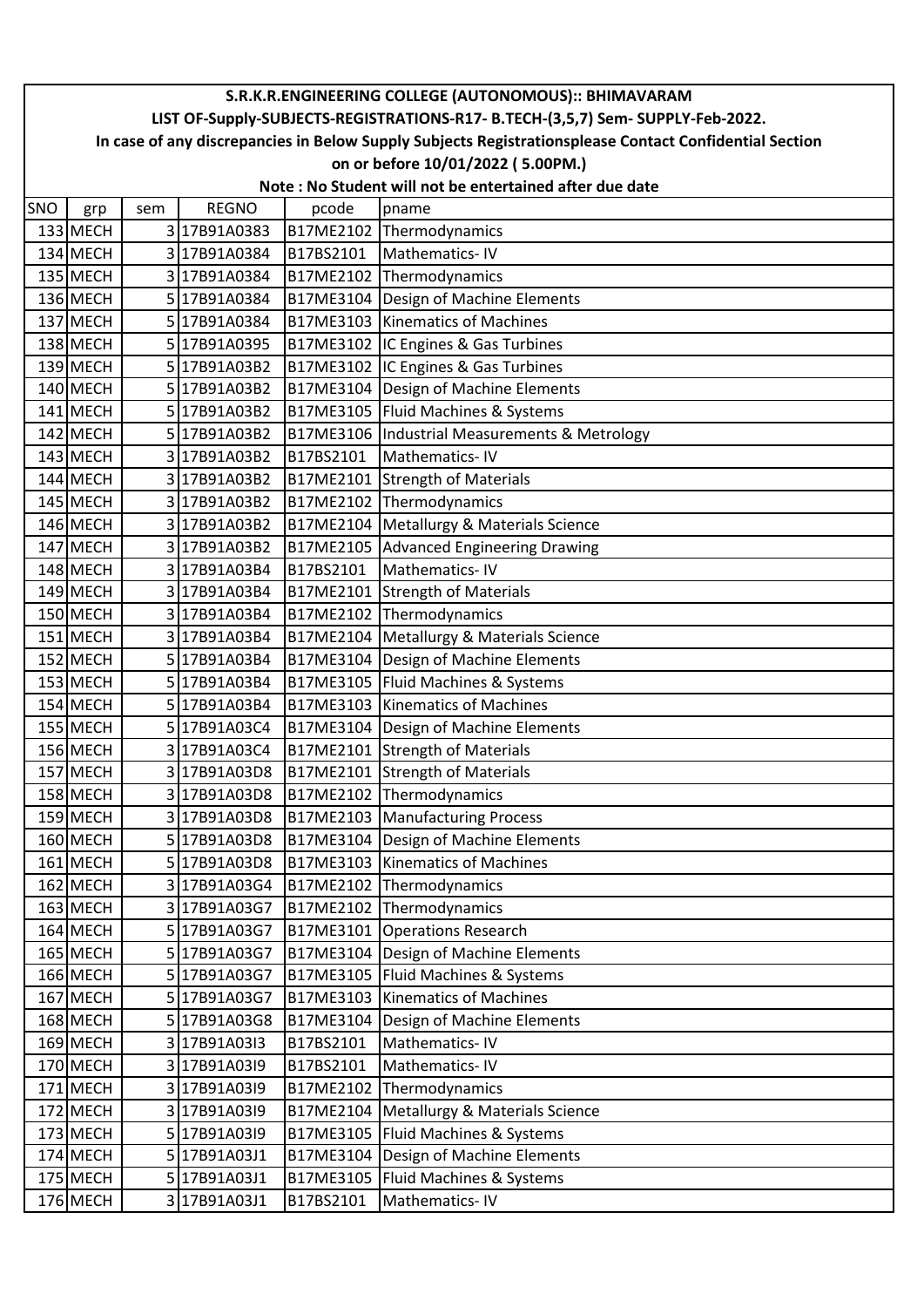|     | S.R.K.R.ENGINEERING COLLEGE (AUTONOMOUS):: BHIMAVARAM                                                  |     |              |           |                                         |  |  |  |  |  |
|-----|--------------------------------------------------------------------------------------------------------|-----|--------------|-----------|-----------------------------------------|--|--|--|--|--|
|     | LIST OF-Supply-SUBJECTS-REGISTRATIONS-R17- B.TECH-(3,5,7) Sem- SUPPLY-Feb-2022.                        |     |              |           |                                         |  |  |  |  |  |
|     | In case of any discrepancies in Below Supply Subjects Registrationsplease Contact Confidential Section |     |              |           |                                         |  |  |  |  |  |
|     | on or before 10/01/2022 (5.00PM.)                                                                      |     |              |           |                                         |  |  |  |  |  |
|     | Note: No Student will not be entertained after due date                                                |     |              |           |                                         |  |  |  |  |  |
| SNO | grp                                                                                                    | sem | <b>REGNO</b> | pcode     | pname                                   |  |  |  |  |  |
|     | 177 MECH                                                                                               |     | 3 17B91A03J1 | B17ME2101 | <b>Strength of Materials</b>            |  |  |  |  |  |
|     | 178 MECH                                                                                               |     | 3 17B91A03J1 |           | B17ME2102 Thermodynamics                |  |  |  |  |  |
|     | 179 MECH                                                                                               |     | 3 17B91A03K8 | B17ME2101 | <b>Strength of Materials</b>            |  |  |  |  |  |
|     | 180 MECH                                                                                               |     | 3 17B91A03K8 | B17ME2102 | Thermodynamics                          |  |  |  |  |  |
|     | 181 MECH                                                                                               |     | 3 17B91A03K9 | B17BS2101 | Mathematics-IV                          |  |  |  |  |  |
|     | 182 MECH                                                                                               |     | 3 17B91A03K9 | B17ME2101 | <b>Strength of Materials</b>            |  |  |  |  |  |
|     | $183$ MECH                                                                                             |     | 3 17B91A03K9 | B17ME2102 | Thermodynamics                          |  |  |  |  |  |
|     | 184 MECH                                                                                               |     | 5 17B91A03K9 | B17ME3104 | Design of Machine Elements              |  |  |  |  |  |
|     | 185 MECH                                                                                               |     | 5 17B91A03K9 | B17ME3105 | Fluid Machines & Systems                |  |  |  |  |  |
|     | 186 MECH                                                                                               |     | 5 17B91A03K9 | B17ME3103 | <b>Kinematics of Machines</b>           |  |  |  |  |  |
|     | 187 MECH                                                                                               |     | 5 17B91A03L9 | B17ME3102 | IC Engines & Gas Turbines               |  |  |  |  |  |
|     | 188 MECH                                                                                               |     | 5 17B91A03L9 | B17ME3103 | Kinematics of Machines                  |  |  |  |  |  |
|     | 189 MECH                                                                                               |     | 3 17B91A03L9 |           | B17ME2102 Thermodynamics                |  |  |  |  |  |
|     | 190 MECH                                                                                               |     | 5 17B91A03Q0 |           | B17ME3102  IC Engines & Gas Turbines    |  |  |  |  |  |
|     | 191 MECH                                                                                               |     | 5 17B91A03Q0 | B17ME3104 | Design of Machine Elements              |  |  |  |  |  |
|     | 192 MECH                                                                                               |     | 5 17B91A03Q0 | B17ME3103 | <b>Kinematics of Machines</b>           |  |  |  |  |  |
|     | 193 MECH                                                                                               |     | 5 17B91A03R7 |           | B17ME3102  IC Engines & Gas Turbines    |  |  |  |  |  |
|     | 194 MECH                                                                                               |     | 5 17B91A03R7 | B17ME3104 | Design of Machine Elements              |  |  |  |  |  |
|     | 195 MECH                                                                                               |     | 5 17B91A03R7 | B17ME3105 | Fluid Machines & Systems                |  |  |  |  |  |
|     | 196 MECH                                                                                               |     | 5 17B91A03R7 | B17ME3103 | <b>Kinematics of Machines</b>           |  |  |  |  |  |
|     | 197 MECH                                                                                               |     | 3 17B91A03R7 | B17ME2102 | Thermodynamics                          |  |  |  |  |  |
|     | 198 MECH                                                                                               |     | 5 17B91A03R8 | B17ME3104 | Design of Machine Elements              |  |  |  |  |  |
|     | 199 MECH                                                                                               |     | 5 17B91A03R8 | B17ME3105 | Fluid Machines & Systems                |  |  |  |  |  |
|     | 200 MECH                                                                                               |     | 5 17B91A03R8 | B17ME3106 | Industrial Measurements & Metrology     |  |  |  |  |  |
|     | 201 MECH                                                                                               |     | 5 17B91A03R8 |           | B17ME3103 Kinematics of Machines        |  |  |  |  |  |
|     | 202 MECH                                                                                               |     | 3 17B91A03T1 | B17BS2101 | Mathematics-IV                          |  |  |  |  |  |
|     | 203 MECH                                                                                               |     | 3 17B91A03T1 | B17ME2105 | <b>Advanced Engineering Drawing</b>     |  |  |  |  |  |
|     | 204 MECH                                                                                               |     | 5 17B91A03T1 | B17ME3103 | <b>Kinematics of Machines</b>           |  |  |  |  |  |
|     | 205 MECH                                                                                               |     | 5 17B91A03U8 | B17ME3104 | Design of Machine Elements              |  |  |  |  |  |
|     | 206 ECE                                                                                                |     | 5 17B91A0452 | B17EC3102 | Linear ICs and Applications             |  |  |  |  |  |
|     | 207 ECE                                                                                                |     | 5 17B91A0452 | B17EC3104 | <b>Digital Communication</b>            |  |  |  |  |  |
|     | 208 ECE                                                                                                |     | 5 17B91A0452 | B17EC3105 | Antennas and Propagation                |  |  |  |  |  |
|     | 209 ECE                                                                                                |     | 3 17B91A0452 | B17EC2102 | Switching Theory and Logic Design       |  |  |  |  |  |
|     | 210 ECE                                                                                                |     | 5 17B91A0454 | B17EC3105 | Antennas and Propagation                |  |  |  |  |  |
|     | 211 ECE                                                                                                |     | 5 17B91A0488 | B17EC3104 | <b>Digital Communication</b>            |  |  |  |  |  |
|     | 212 ECE                                                                                                |     | 3 17B91A0488 | B17EC2101 | <b>Electronics Devices and Circuits</b> |  |  |  |  |  |
|     | 213 ECE                                                                                                |     | 3 17B91A0488 | B17EC2103 | Signals and Systems                     |  |  |  |  |  |
|     | $214$ ECE                                                                                              |     | 5 17B91A0497 | B17EC3104 | <b>Digital Communication</b>            |  |  |  |  |  |
|     | 215 ECE                                                                                                |     | 5 17B91A0497 | B17EC3105 | Antennas and Propagation                |  |  |  |  |  |
|     | 216 ECE                                                                                                |     | 5 17B91A04A3 | B17EC3104 | <b>Digital Communication</b>            |  |  |  |  |  |
|     | 217 ECE                                                                                                |     | 3 17B91A04A3 | B17EC2103 | <b>Signals and Systems</b>              |  |  |  |  |  |
|     | 218 ECE                                                                                                |     | 3 17B91A04B3 | B17EC2102 | Switching Theory and Logic Design       |  |  |  |  |  |
|     | 219 ECE                                                                                                |     | 5 17B91A04B3 | B17EC3101 | <b>Pulse and Digital Circuits</b>       |  |  |  |  |  |
|     | 220 ECE                                                                                                |     | 5 17B91A04C5 | B17EC3104 | <b>Digital Communication</b>            |  |  |  |  |  |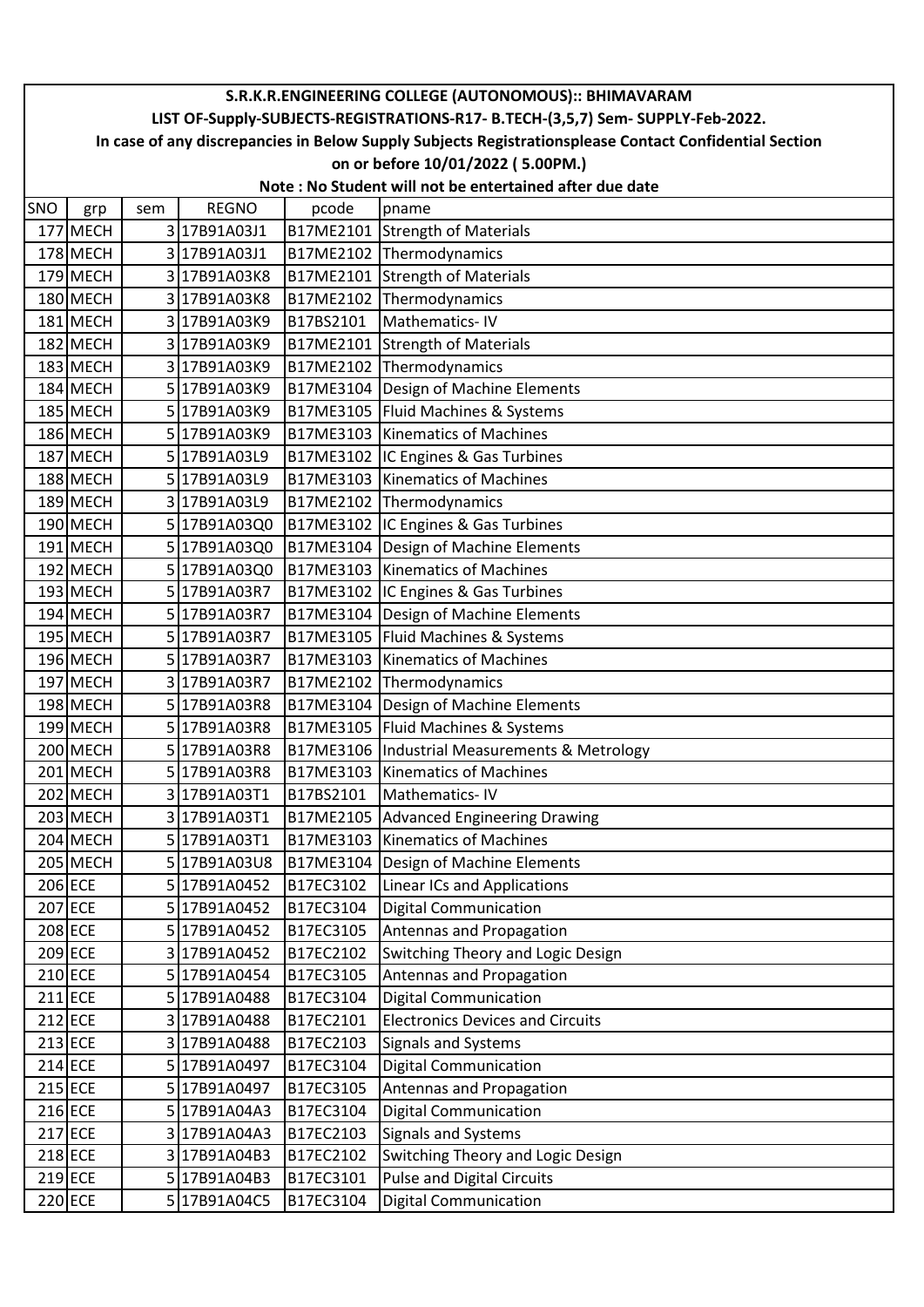|         | S.R.K.R.ENGINEERING COLLEGE (AUTONOMOUS):: BHIMAVARAM                                                  |     |              |           |                                                                   |  |  |  |  |  |
|---------|--------------------------------------------------------------------------------------------------------|-----|--------------|-----------|-------------------------------------------------------------------|--|--|--|--|--|
|         | LIST OF-Supply-SUBJECTS-REGISTRATIONS-R17- B.TECH-(3,5,7) Sem- SUPPLY-Feb-2022.                        |     |              |           |                                                                   |  |  |  |  |  |
|         | In case of any discrepancies in Below Supply Subjects Registrationsplease Contact Confidential Section |     |              |           |                                                                   |  |  |  |  |  |
|         | on or before 10/01/2022 (5.00PM.)                                                                      |     |              |           |                                                                   |  |  |  |  |  |
|         | Note: No Student will not be entertained after due date                                                |     |              |           |                                                                   |  |  |  |  |  |
| SNO     | grp                                                                                                    | sem | <b>REGNO</b> | pcode     | pname                                                             |  |  |  |  |  |
|         | $221$ ECE                                                                                              |     | 5 17B91A04C5 | B17EC3105 | Antennas and Propagation                                          |  |  |  |  |  |
|         | 222 ECE                                                                                                |     | 5 17B91A04D1 | B17EC3104 | <b>Digital Communication</b>                                      |  |  |  |  |  |
|         | $223$ ECE                                                                                              |     | 5 17B91A04D3 | B17EC3104 | <b>Digital Communication</b>                                      |  |  |  |  |  |
|         | 224 ECE                                                                                                |     | 5 17B91A04D3 | B17EC3105 | Antennas and Propagation                                          |  |  |  |  |  |
|         | 225 ECE                                                                                                |     | 3 17B91A04E5 | B17EC2103 | Signals and Systems                                               |  |  |  |  |  |
|         | 226 ECE                                                                                                |     | 3 17B91A04E5 | B17EE2104 | Network Analysis                                                  |  |  |  |  |  |
|         | $227$ ECE                                                                                              |     | 3 17B91A04E5 | B17EC2104 | Probability Theory and Random Processes                           |  |  |  |  |  |
|         | 228 ECE                                                                                                |     | 5 17B91A04E5 | B17EC3104 | <b>Digital Communication</b>                                      |  |  |  |  |  |
|         | $229$ ECE                                                                                              |     | 5 17B91A04E5 | B17EC3105 | Antennas and Propagation                                          |  |  |  |  |  |
|         | 230 ECE                                                                                                |     | 5 17B91A04F0 | B17EC3104 | <b>Digital Communication</b>                                      |  |  |  |  |  |
|         | 231 ECE                                                                                                |     | 5 17B91A04F0 | B17EC3105 | Antennas and Propagation                                          |  |  |  |  |  |
|         | 232 ECE                                                                                                |     | 3 17B91A04F0 | B17EC2103 | <b>Signals and Systems</b>                                        |  |  |  |  |  |
|         | 233 ECE                                                                                                |     | 3 17B91A04F0 | B17EE2104 | Network Analysis                                                  |  |  |  |  |  |
|         | 234 ECE                                                                                                |     | 3 17B91A04F0 | B17EC2104 | Probability Theory and Random Processes                           |  |  |  |  |  |
|         | 235 ECE                                                                                                |     | 5 17B91A04F1 | B17EC3101 | <b>Pulse and Digital Circuits</b>                                 |  |  |  |  |  |
|         | 236 ECE                                                                                                |     | 5 17B91A04F1 | B17EC3104 | <b>Digital Communication</b>                                      |  |  |  |  |  |
|         | 237 ECE                                                                                                |     | 5 17B91A04F1 | B17EC3105 | Antennas and Propagation                                          |  |  |  |  |  |
|         | 238 ECE                                                                                                |     | 5 17B91A04G4 | B17EC3106 | Computer network Engineering                                      |  |  |  |  |  |
|         | 239 ECE                                                                                                |     | 5 17B91A04G4 | B17EC3107 | Linear Integrated Circuits and Pulse Circuits Lab with Simulation |  |  |  |  |  |
|         | 240 ECE                                                                                                |     | 5 17B91A04H5 | B17EC3104 | <b>Digital Communication</b>                                      |  |  |  |  |  |
|         | 241 ECE                                                                                                |     | 3 17B91A0417 | B17BS2101 | Mathematics-IV                                                    |  |  |  |  |  |
|         | $242$ ECE                                                                                              |     | 3 17B91A04I7 | B17EC2102 | Switching Theory and Logic Design                                 |  |  |  |  |  |
|         | 243 ECE                                                                                                |     | 3 17B91A04I7 | B17EC2103 | <b>Signals and Systems</b>                                        |  |  |  |  |  |
|         | 244 ECE                                                                                                |     | 3 17B91A04I7 | B17EE2104 | Network Analysis                                                  |  |  |  |  |  |
|         | 245 ECE                                                                                                |     | 3 17B91A04I7 | B17EC2104 | Probability Theory and Random Processes                           |  |  |  |  |  |
|         | 246 ECE                                                                                                |     | 5 17B91A04J6 | B17EC3105 | Antennas and Propagation                                          |  |  |  |  |  |
|         | 247 ECE                                                                                                |     | 5 17B91A04L3 | B17EC3102 | <b>Linear ICs and Applications</b>                                |  |  |  |  |  |
|         | 248 ECE                                                                                                |     | 5 17B91A04L3 | B17EC3104 | <b>Digital Communication</b>                                      |  |  |  |  |  |
|         | 249 ECE                                                                                                |     | 5 17B91A04L3 | B17EC3105 | Antennas and Propagation                                          |  |  |  |  |  |
|         | 250 ECE                                                                                                |     | 3 17B91A04L3 | B17EC2103 | <b>Signals and Systems</b>                                        |  |  |  |  |  |
|         | $251$ ECE                                                                                              |     | 317B91A04L3  | B17EC2104 | Probability Theory and Random Processes                           |  |  |  |  |  |
|         | 252 ECE                                                                                                |     | 3 17B91A04M8 | B17EC2103 | <b>Signals and Systems</b>                                        |  |  |  |  |  |
| 253 CSE |                                                                                                        |     | 5 17B91A0506 | B17CS3101 | <b>Computer Networks</b>                                          |  |  |  |  |  |
|         | $254$ CSE                                                                                              |     | 5 17B91A0588 | B17CS3103 | Formal Languages & Automata Theory                                |  |  |  |  |  |
|         | $255$ CSE                                                                                              |     | 5 17B91A0594 | B17CS3101 | <b>Computer Networks</b>                                          |  |  |  |  |  |
|         | 256 CSE                                                                                                |     | 3 17B91A05A4 | B17BS2102 | Probability, Statistics and Queuing Theory                        |  |  |  |  |  |
|         | $257$ CSE                                                                                              |     | 3 17B91A05A4 | B17CS2101 | Data Structures                                                   |  |  |  |  |  |
|         | 258 CSE                                                                                                |     | 3 17B91A05A4 | B17BS2103 | <b>Discrete Mathematical Structures</b>                           |  |  |  |  |  |
|         | $259$ CSE                                                                                              |     | 3 17B91A05A4 | B17CS2102 | <b>Computer Graphics</b>                                          |  |  |  |  |  |
|         | 260 CSE                                                                                                |     | 3 17B91A05A4 | B17CS2103 | Digital Logic Design                                              |  |  |  |  |  |
|         | $261$ CSE                                                                                              |     | 3 17B91A05A4 | B17CS2104 | Data Analysis and Visualization using Python                      |  |  |  |  |  |
|         | $262$ CSE                                                                                              |     | 5 17B91A05A4 | B17CS3102 | Web Technologies                                                  |  |  |  |  |  |
|         | 263 CSE                                                                                                |     | 3 17B91A05B8 | B17BS2102 | Probability, Statistics and Queuing Theory                        |  |  |  |  |  |
|         | 264 CSE                                                                                                |     | 3 17B91A05B8 | B17BS2103 | <b>Discrete Mathematical Structures</b>                           |  |  |  |  |  |
|         |                                                                                                        |     |              |           |                                                                   |  |  |  |  |  |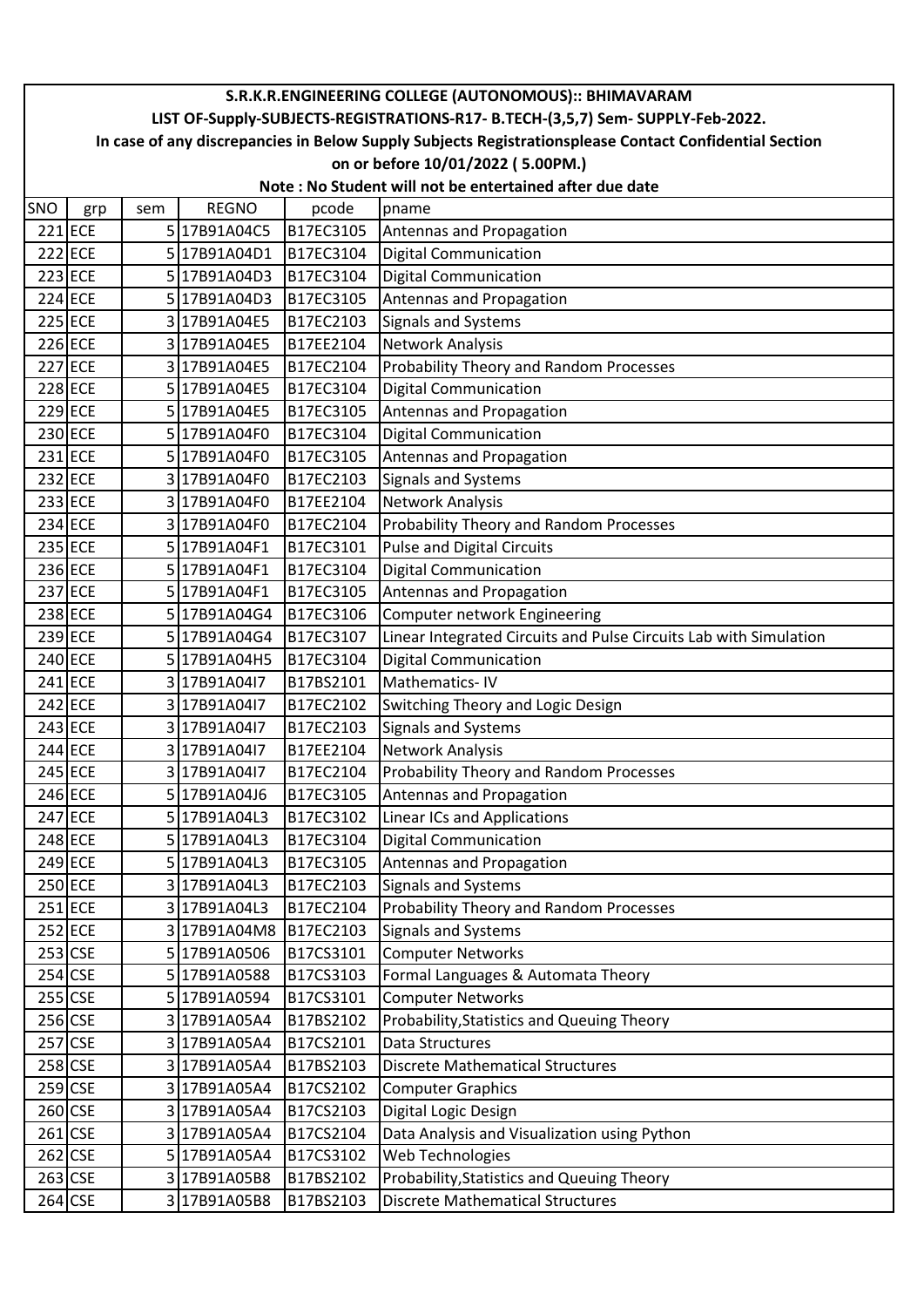|          | S.R.K.R.ENGINEERING COLLEGE (AUTONOMOUS):: BHIMAVARAM                                                  |     |              |                  |                                              |  |  |  |  |  |
|----------|--------------------------------------------------------------------------------------------------------|-----|--------------|------------------|----------------------------------------------|--|--|--|--|--|
|          | LIST OF-Supply-SUBJECTS-REGISTRATIONS-R17- B.TECH-(3,5,7) Sem- SUPPLY-Feb-2022.                        |     |              |                  |                                              |  |  |  |  |  |
|          | In case of any discrepancies in Below Supply Subjects Registrationsplease Contact Confidential Section |     |              |                  |                                              |  |  |  |  |  |
|          | on or before 10/01/2022 (5.00PM.)                                                                      |     |              |                  |                                              |  |  |  |  |  |
|          | Note: No Student will not be entertained after due date                                                |     |              |                  |                                              |  |  |  |  |  |
| SNO      | grp                                                                                                    | sem | <b>REGNO</b> | pcode            | pname                                        |  |  |  |  |  |
|          | 265 CSE                                                                                                |     | 3 17B91A05B8 | B17CS2103        | Digital Logic Design                         |  |  |  |  |  |
|          | 266 CSE                                                                                                |     | 3 17B91A05B8 | B17CS2104        | Data Analysis and Visualization using Python |  |  |  |  |  |
|          | 267 CSE                                                                                                |     | 5 17B91A05B8 | B17CS3101        | <b>Computer Networks</b>                     |  |  |  |  |  |
|          | $268$ CSE                                                                                              |     | 5 17B91A05B8 | B17CS3103        | Formal Languages & Automata Theory           |  |  |  |  |  |
|          | 269 CSE                                                                                                |     | 5 17B91A05B8 | B17CS3107        | <b>Cyber Security</b>                        |  |  |  |  |  |
|          | 270 CSE                                                                                                |     | 5 17B91A05B8 | B17CS3108        | Database Management Systems Lab.             |  |  |  |  |  |
|          | 271 CSE                                                                                                |     | 5 17B91A05I0 | B17CS3102        | Web Technologies                             |  |  |  |  |  |
|          | 272 CSE                                                                                                |     | 5 17B91A05I0 | B17CS3105        | Application Development Using Java           |  |  |  |  |  |
|          | 273 CSE                                                                                                |     | 5 17B91A05I0 | B17CS3106        | <b>Embedded Systems</b>                      |  |  |  |  |  |
|          | $274$ CSE                                                                                              |     | 3 17B91A05I0 | B17CS2101        | Data Structures                              |  |  |  |  |  |
|          | $275$ CSE                                                                                              |     | 3 17B91A05I0 | B17CS2103        | Digital Logic Design                         |  |  |  |  |  |
|          | 276 CSE                                                                                                |     | 3 17B91A05I0 | B17CS2104        | Data Analysis and Visualization using Python |  |  |  |  |  |
| 277 IT   |                                                                                                        |     | 5 17B91A1232 | B17IT3104        | <b>Operating Systems</b>                     |  |  |  |  |  |
| 278 IT   |                                                                                                        |     | 5 17B91A1263 | B17IT3104        | <b>Operating Systems</b>                     |  |  |  |  |  |
| 279 IT   |                                                                                                        |     | 3 17B91A1279 | B17BS2105        | Mathematical Foundations of Computer Science |  |  |  |  |  |
| 280 IT   |                                                                                                        |     | 317B91A1279  | B17IT2103        | <b>Computer Graphics</b>                     |  |  |  |  |  |
| $281$ IT |                                                                                                        |     | 5 17B91A1279 | B17IT3101        | <b>Computer Networks</b>                     |  |  |  |  |  |
| 282 IT   |                                                                                                        |     | 5 17B91A1279 | B17IT3105        | Database Management Systems                  |  |  |  |  |  |
| 283 IT   |                                                                                                        |     | 517B91A1279  | B17IT3106        | Design and Analysis of Algorithms            |  |  |  |  |  |
| 284 IT   |                                                                                                        |     | 5 17B91A1296 | B17IT3106        | Design and Analysis of Algorithms            |  |  |  |  |  |
| 285 IT   |                                                                                                        |     | 3 17B91A1296 | <b>B17IT2103</b> | <b>Computer Graphics</b>                     |  |  |  |  |  |
| 286 IT   |                                                                                                        |     | 5 17B91A12A5 | B17IT3106        | Design and Analysis of Algorithms            |  |  |  |  |  |
| 287 IT   |                                                                                                        |     | 3 17B91A12B2 | B17IT2101        | Data Structures                              |  |  |  |  |  |
| 288 IT   |                                                                                                        |     | 3 17B91A12B2 | B17IT2102        | Java Programming                             |  |  |  |  |  |
| 289 IT   |                                                                                                        |     | 3 17B91A12B8 | B17IT2101        | Data Structures                              |  |  |  |  |  |
| $290$ IT |                                                                                                        |     | 3 17B91A12B8 | B17IT2102        | Java Programming                             |  |  |  |  |  |
| 291 IT   |                                                                                                        |     | 5 17B91A12D3 | B17IT3104        | <b>Operating Systems</b>                     |  |  |  |  |  |
| 292 IT   |                                                                                                        |     | 5 17B91A12F8 | B17IT3104        | <b>Operating Systems</b>                     |  |  |  |  |  |
| 293 IT   |                                                                                                        |     | 3 17B91A12F8 | B17IT2104        | <b>Data Communications</b>                   |  |  |  |  |  |
| 294 CE   |                                                                                                        |     | 317B91B0111  | B17BS2101        | Mathematics-IV                               |  |  |  |  |  |
| 295 CE   |                                                                                                        |     | 3 17B91B0111 | B17CE2101        | <b>Mechanics of Solids</b>                   |  |  |  |  |  |
| 296 CE   |                                                                                                        |     | 5 17B91B0111 | B17CE3104        | <b>Geotechnical Engineering-I</b>            |  |  |  |  |  |
| $297$ CE |                                                                                                        |     | 5 17B91B0111 | B17CE3105        | <b>Fluid Mechanics-II</b>                    |  |  |  |  |  |
| 298 CE   |                                                                                                        |     | 5 17B91B0112 | B17CE3104        | <b>Geotechnical Engineering-I</b>            |  |  |  |  |  |
| $299$ CE |                                                                                                        |     | 317B91B0112  | B17CE2101        | <b>Mechanics of Solids</b>                   |  |  |  |  |  |
| 300 CE   |                                                                                                        |     | 317B91B0117  | B17CE2101        | <b>Mechanics of Solids</b>                   |  |  |  |  |  |
| $301$ CE |                                                                                                        |     | 5 17B91B0117 | B17CE3103        | <b>Steel Structures-I</b>                    |  |  |  |  |  |
| 302 CE   |                                                                                                        |     | 5 17B91B0117 | B17CE3104        | Geotechnical Engineering-I                   |  |  |  |  |  |
| 303 CE   |                                                                                                        |     | 3 17B91B0127 | B17CE2101        | <b>Mechanics of Solids</b>                   |  |  |  |  |  |
| 304 CE   |                                                                                                        |     | 3 17B91B0129 | B17CE2101        | <b>Mechanics of Solids</b>                   |  |  |  |  |  |
| 305 CE   |                                                                                                        |     | 3 17B91B0129 | B17CE2103        | <b>Building Planning &amp; Design</b>        |  |  |  |  |  |
| 306 CE   |                                                                                                        |     | 317B91B0129  | B17CE2104        | Surveying-1                                  |  |  |  |  |  |
| 307 CE   |                                                                                                        |     | 5 17B91B0129 | B17CE3101        | <b>Structural Analysis-II</b>                |  |  |  |  |  |
| 308 CE   |                                                                                                        |     | 5 17B91B0129 | B17CE3102        | Reinforced Concrete Structures-I             |  |  |  |  |  |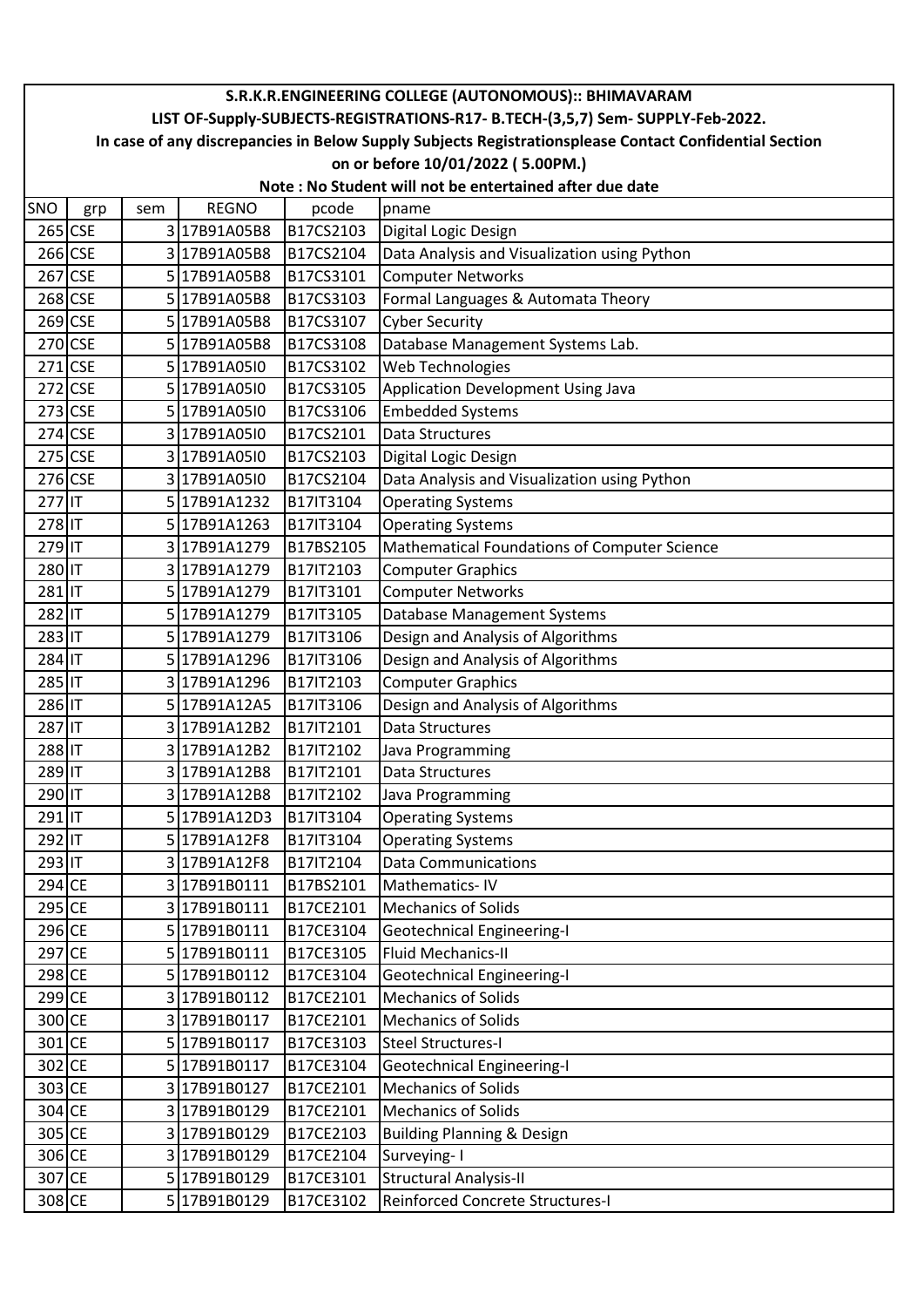|          | S.R.K.R.ENGINEERING COLLEGE (AUTONOMOUS):: BHIMAVARAM                                                  |     |              |           |                                              |  |  |  |  |  |
|----------|--------------------------------------------------------------------------------------------------------|-----|--------------|-----------|----------------------------------------------|--|--|--|--|--|
|          | LIST OF-Supply-SUBJECTS-REGISTRATIONS-R17- B.TECH-(3,5,7) Sem- SUPPLY-Feb-2022.                        |     |              |           |                                              |  |  |  |  |  |
|          | In case of any discrepancies in Below Supply Subjects Registrationsplease Contact Confidential Section |     |              |           |                                              |  |  |  |  |  |
|          | on or before 10/01/2022 (5.00PM.)                                                                      |     |              |           |                                              |  |  |  |  |  |
|          | Note: No Student will not be entertained after due date                                                |     |              |           |                                              |  |  |  |  |  |
| SNO      | grp                                                                                                    | sem | <b>REGNO</b> | pcode     | pname                                        |  |  |  |  |  |
| 309 CE   |                                                                                                        |     | 5 17B91B0129 | B17CE3103 | <b>Steel Structures-I</b>                    |  |  |  |  |  |
| 310 CE   |                                                                                                        |     | 5 17B91B0129 | B17CE3104 | <b>Geotechnical Engineering-I</b>            |  |  |  |  |  |
| $311$ CE |                                                                                                        |     | 517B91B0129  | B17CE3105 | <b>Fluid Mechanics-II</b>                    |  |  |  |  |  |
| $312$ CE |                                                                                                        |     | 5 17B91B0133 | B17CE3102 | <b>Reinforced Concrete Structures-I</b>      |  |  |  |  |  |
| 313 CE   |                                                                                                        |     | 5 17B91B0133 | B17CE3104 | <b>Geotechnical Engineering-I</b>            |  |  |  |  |  |
| 314 CE   |                                                                                                        |     | 3 17B91B0133 | B17CE2101 | <b>Mechanics of Solids</b>                   |  |  |  |  |  |
| 315 CE   |                                                                                                        |     | 317B91B0133  | B17CE2104 | Surveying-I                                  |  |  |  |  |  |
| 316 CE   |                                                                                                        |     | 317B91B0138  | B17CE2101 | <b>Mechanics of Solids</b>                   |  |  |  |  |  |
| 317 CE   |                                                                                                        |     | 5 17B91B0146 | B17CE3102 | Reinforced Concrete Structures-I             |  |  |  |  |  |
| 318 CE   |                                                                                                        |     | 5 17B91B0146 | B17CE3104 | <b>Geotechnical Engineering-I</b>            |  |  |  |  |  |
|          | 319 CSE                                                                                                |     | 5 17B91B0512 | B17CS3102 | Web Technologies                             |  |  |  |  |  |
|          | 320 CSE                                                                                                |     | 5 17B91B0512 | B17CS3104 | Database Management Systems                  |  |  |  |  |  |
|          | 321 CSE                                                                                                |     | 5 17B91B0512 | B17CS3105 | Application Development Using Java           |  |  |  |  |  |
|          | 322 CSE                                                                                                |     | 5 17B91B0525 | B17CS3104 | Database Management Systems                  |  |  |  |  |  |
|          | 323 CSE                                                                                                |     | 3 17B91B0538 | B17CS2102 | <b>Computer Graphics</b>                     |  |  |  |  |  |
|          | 324 CSE                                                                                                |     | 317B91B0539  | B17CS2101 | Data Structures                              |  |  |  |  |  |
|          | 325 CSE                                                                                                |     | 317B91B0539  | B17CS2104 | Data Analysis and Visualization using Python |  |  |  |  |  |
| 326 CE   |                                                                                                        |     | 5 18B91A0102 | B17CE3101 | <b>Structural Analysis-II</b>                |  |  |  |  |  |
| 327 CE   |                                                                                                        |     | 5 18B91A0102 | B17CE3102 | <b>Reinforced Concrete Structures-I</b>      |  |  |  |  |  |
| 328 CE   |                                                                                                        |     | 5 18B91A0102 | B17CE3103 | <b>Steel Structures-I</b>                    |  |  |  |  |  |
| 329 CE   |                                                                                                        |     | 5 18B91A0102 | B17CE3104 | <b>Geotechnical Engineering-I</b>            |  |  |  |  |  |
| 330 CE   |                                                                                                        |     | 5 18B91A0102 | B17CE3105 | <b>Fluid Mechanics-II</b>                    |  |  |  |  |  |
| $331$ CE |                                                                                                        |     | 5 18B91A0102 | B17CE3106 | <b>Estimation &amp; Quantity Surveying</b>   |  |  |  |  |  |
| 332 CE   |                                                                                                        |     | 3 18B91A0102 | B17CE2101 | <b>Mechanics of Solids</b>                   |  |  |  |  |  |
| 333 CE   |                                                                                                        |     | 3 18B91A0106 | B17BS2101 | Mathematics-IV                               |  |  |  |  |  |
| 334 CE   |                                                                                                        |     | 3 18B91A0106 | B17CE2101 | <b>Mechanics of Solids</b>                   |  |  |  |  |  |
| 335 CE   |                                                                                                        |     | 3 18B91A0106 | B17CE2103 | <b>Building Planning &amp; Design</b>        |  |  |  |  |  |
| 336 CE   |                                                                                                        |     | 3 18B91A0106 | B17CE2104 | Surveying-1                                  |  |  |  |  |  |
| 337 CE   |                                                                                                        |     | 5 18B91A0107 | B17CE3103 | Steel Structures-I                           |  |  |  |  |  |
| 338 CE   |                                                                                                        |     | 5 18B91A0107 | B17CE3104 | <b>Geotechnical Engineering-I</b>            |  |  |  |  |  |
| 339 CE   |                                                                                                        |     | 5 18B91A0107 | B17CE3105 | <b>Fluid Mechanics-II</b>                    |  |  |  |  |  |
| 340 CE   |                                                                                                        |     | 5 18B91A0107 | B17CE3106 | <b>Estimation &amp; Quantity Surveying</b>   |  |  |  |  |  |
| $341$ CE |                                                                                                        |     | 5 18B91A0117 | B17CE3104 | <b>Geotechnical Engineering-I</b>            |  |  |  |  |  |
| 342 CE   |                                                                                                        |     | 5 18B91A0133 | B17CE3104 | <b>Geotechnical Engineering-I</b>            |  |  |  |  |  |
| 343 CE   |                                                                                                        |     | 5 18B91A0133 | B17CE3106 | <b>Estimation &amp; Quantity Surveying</b>   |  |  |  |  |  |
| 344 CE   |                                                                                                        |     | 5 18B91A0133 | B17CE3109 | Geographic Information Systems Laboratory    |  |  |  |  |  |
| 345 CE   |                                                                                                        |     | 3 18B91A0133 | B17CE2101 | <b>Mechanics of Solids</b>                   |  |  |  |  |  |
| 346 CE   |                                                                                                        |     | 3 18B91A0133 | B17CE2105 | <b>Engineering Geology</b>                   |  |  |  |  |  |
| 347 CE   |                                                                                                        |     | 3 18B91A0133 | B17CE2107 | <b>Strength of Materials Laboratory</b>      |  |  |  |  |  |
| 348 CE   |                                                                                                        |     | 5 18B91A0144 | B17CE3104 | <b>Geotechnical Engineering-I</b>            |  |  |  |  |  |
| 349 CE   |                                                                                                        |     | 5 18B91A0147 | B17CE3104 | <b>Geotechnical Engineering-I</b>            |  |  |  |  |  |
| 350 CE   |                                                                                                        |     | 5 18B91A0149 | B17CE3104 | <b>Geotechnical Engineering-I</b>            |  |  |  |  |  |
| $351$ CE |                                                                                                        |     | 3 18B91A0149 | B17CE2101 | <b>Mechanics of Solids</b>                   |  |  |  |  |  |
| 352 CE   |                                                                                                        |     | 3 18B91A0150 | B17BS2101 | Mathematics-IV                               |  |  |  |  |  |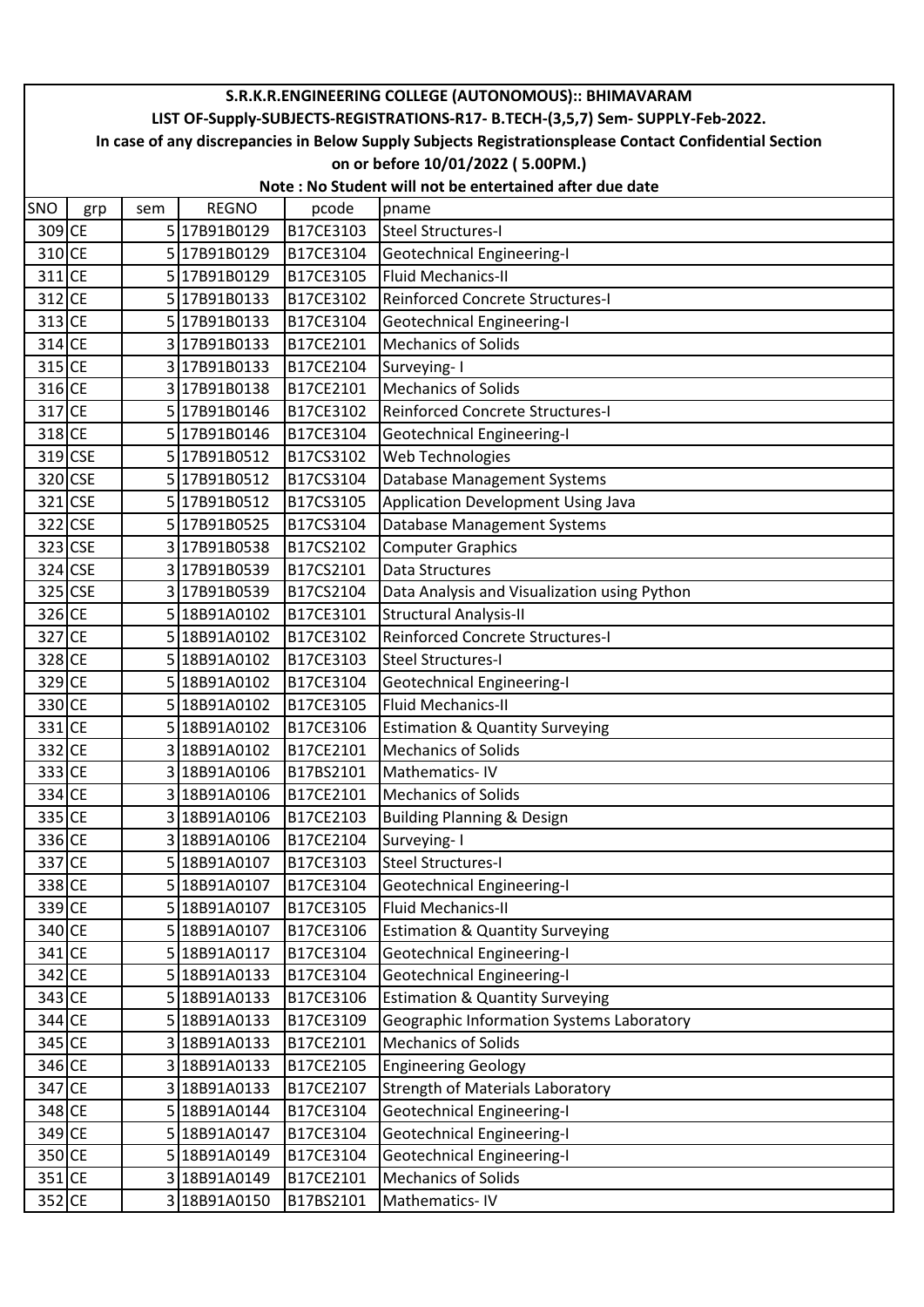|          | S.R.K.R.ENGINEERING COLLEGE (AUTONOMOUS):: BHIMAVARAM                                                  |     |              |           |                                            |  |  |  |  |  |  |
|----------|--------------------------------------------------------------------------------------------------------|-----|--------------|-----------|--------------------------------------------|--|--|--|--|--|--|
|          | LIST OF-Supply-SUBJECTS-REGISTRATIONS-R17- B.TECH-(3,5,7) Sem- SUPPLY-Feb-2022.                        |     |              |           |                                            |  |  |  |  |  |  |
|          | In case of any discrepancies in Below Supply Subjects Registrationsplease Contact Confidential Section |     |              |           |                                            |  |  |  |  |  |  |
|          |                                                                                                        |     |              |           | on or before 10/01/2022 (5.00PM.)          |  |  |  |  |  |  |
|          | Note: No Student will not be entertained after due date                                                |     |              |           |                                            |  |  |  |  |  |  |
| SNO      | grp                                                                                                    | sem | <b>REGNO</b> | pcode     | pname                                      |  |  |  |  |  |  |
| 353 CE   |                                                                                                        |     | 3 18B91A0150 | B17CE2101 | <b>Mechanics of Solids</b>                 |  |  |  |  |  |  |
| 354 CE   |                                                                                                        |     | 5 18B91A0150 | B17CE3102 | <b>Reinforced Concrete Structures-I</b>    |  |  |  |  |  |  |
| 355 CE   |                                                                                                        |     | 5 18B91A0150 | B17CE3103 | <b>Steel Structures-I</b>                  |  |  |  |  |  |  |
| 356 CE   |                                                                                                        |     | 5 18B91A0150 | B17CE3104 | <b>Geotechnical Engineering-I</b>          |  |  |  |  |  |  |
| 357 CE   |                                                                                                        |     | 5 18B91A0150 | B17CE3106 | <b>Estimation &amp; Quantity Surveying</b> |  |  |  |  |  |  |
| 358 CE   |                                                                                                        |     | 5 18B91A0153 | B17CE3102 | Reinforced Concrete Structures-I           |  |  |  |  |  |  |
| 359 CE   |                                                                                                        |     | 5 18B91A0153 | B17CE3104 | <b>Geotechnical Engineering-I</b>          |  |  |  |  |  |  |
| 360 CE   |                                                                                                        |     | 5 18B91A0155 | B17CE3101 | <b>Structural Analysis-II</b>              |  |  |  |  |  |  |
| 361 CE   |                                                                                                        |     | 5 18B91A0155 | B17CE3104 | <b>Geotechnical Engineering-I</b>          |  |  |  |  |  |  |
| 362 CE   |                                                                                                        |     | 5 18B91A0162 | B17CE3101 | <b>Structural Analysis-II</b>              |  |  |  |  |  |  |
| 363 CE   |                                                                                                        |     | 5 18B91A0162 | B17CE3104 | <b>Geotechnical Engineering-I</b>          |  |  |  |  |  |  |
| 364 CE   |                                                                                                        |     | 5 18B91A0162 | B17CE3106 | <b>Estimation &amp; Quantity Surveying</b> |  |  |  |  |  |  |
| 365 CE   |                                                                                                        |     | 5 18B91A0172 | B17CE3103 | <b>Steel Structures-I</b>                  |  |  |  |  |  |  |
| 366 CE   |                                                                                                        |     | 5 18B91A0172 | B17CE3104 | <b>Geotechnical Engineering-I</b>          |  |  |  |  |  |  |
| 367 CE   |                                                                                                        |     | 5 18B91A0173 | B17CE3104 | <b>Geotechnical Engineering-I</b>          |  |  |  |  |  |  |
| 368 CE   |                                                                                                        |     | 3 18B91A0173 | B17CE2101 | <b>Mechanics of Solids</b>                 |  |  |  |  |  |  |
| 369 CE   |                                                                                                        |     | 3 18B91A0177 | B17CE2102 | <b>Environmental Engineering-I</b>         |  |  |  |  |  |  |
| 370 CE   |                                                                                                        |     | 3 18B91A0177 | B17CE2104 | Surveying-1                                |  |  |  |  |  |  |
| $371$ CE |                                                                                                        |     | 5 18B91A0177 | B17CE3105 | <b>Fluid Mechanics-II</b>                  |  |  |  |  |  |  |
| 372 CE   |                                                                                                        |     | 5 18B91A0178 | B17CE3104 | Geotechnical Engineering-I                 |  |  |  |  |  |  |
| 373 CE   |                                                                                                        |     | 5 18B91A0181 | B17CE3101 | <b>Structural Analysis-II</b>              |  |  |  |  |  |  |
| 374 CE   |                                                                                                        |     | 5 18B91A0181 | B17CE3102 | <b>Reinforced Concrete Structures-I</b>    |  |  |  |  |  |  |
| 375 CE   |                                                                                                        |     | 5 18B91A0181 | B17CE3103 | <b>Steel Structures-I</b>                  |  |  |  |  |  |  |
| 376 CE   |                                                                                                        |     | 5 18B91A0181 | B17CE3104 | Geotechnical Engineering-I                 |  |  |  |  |  |  |
| 377 CE   |                                                                                                        |     | 3 18B91A0181 | B17CE2101 | <b>Mechanics of Solids</b>                 |  |  |  |  |  |  |
| 378 CE   |                                                                                                        |     | 5 18B91A0182 | B17CE3104 | <b>Geotechnical Engineering-I</b>          |  |  |  |  |  |  |
| 379 CE   |                                                                                                        |     | 5 18B91A0183 | B17CE3105 | <b>Fluid Mechanics-II</b>                  |  |  |  |  |  |  |
| 380 CE   |                                                                                                        |     | 5 18B91A0187 | B17CE3103 | <b>Steel Structures-I</b>                  |  |  |  |  |  |  |
| 381 CE   |                                                                                                        |     | 5 18B91A0187 | B17CE3105 | Fluid Mechanics-II                         |  |  |  |  |  |  |
| 382 CE   |                                                                                                        |     | 3 18B91A0187 | B17CE2101 | <b>Mechanics of Solids</b>                 |  |  |  |  |  |  |
| 383 CE   |                                                                                                        |     | 5 18B91A0196 | B17CE3103 | <b>Steel Structures-I</b>                  |  |  |  |  |  |  |
| 384 CE   |                                                                                                        |     | 5 18B91A0196 | B17CE3104 | <b>Geotechnical Engineering-I</b>          |  |  |  |  |  |  |
| 385 CE   |                                                                                                        |     | 3 18B91A0197 | B17CE2101 | <b>Mechanics of Solids</b>                 |  |  |  |  |  |  |
| 386 CE   |                                                                                                        |     | 3 18B91A0199 | B17BS2101 | Mathematics-IV                             |  |  |  |  |  |  |
| 387 CE   |                                                                                                        |     | 3 18B91A0199 | B17CE2101 | <b>Mechanics of Solids</b>                 |  |  |  |  |  |  |
| 388 CE   |                                                                                                        |     | 3 18B91A0199 | B17CE2103 | <b>Building Planning &amp; Design</b>      |  |  |  |  |  |  |
| 389 CE   |                                                                                                        |     | 3 18B91A0199 | B17CE2105 | <b>Engineering Geology</b>                 |  |  |  |  |  |  |
| 390 CE   |                                                                                                        |     | 5 18B91A0199 | B17CE3103 | <b>Steel Structures-I</b>                  |  |  |  |  |  |  |
| 391 CE   |                                                                                                        |     | 5 18B91A0199 | B17CE3104 | <b>Geotechnical Engineering-I</b>          |  |  |  |  |  |  |
| 392 CE   |                                                                                                        |     | 5 18B91A01A0 | B17CE3104 | <b>Geotechnical Engineering-I</b>          |  |  |  |  |  |  |
| 393 CE   |                                                                                                        |     | 3 18B91A01A0 | B17CE2101 | <b>Mechanics of Solids</b>                 |  |  |  |  |  |  |
| 394 CE   |                                                                                                        |     | 5 18B91A01A1 | B17CE3104 | <b>Geotechnical Engineering-I</b>          |  |  |  |  |  |  |
| 395 CE   |                                                                                                        |     | 5 18B91A01A2 | B17CE3104 | <b>Geotechnical Engineering-I</b>          |  |  |  |  |  |  |
| 396 CE   |                                                                                                        |     | 5 18B91A01A2 | B17CE3106 | <b>Estimation &amp; Quantity Surveying</b> |  |  |  |  |  |  |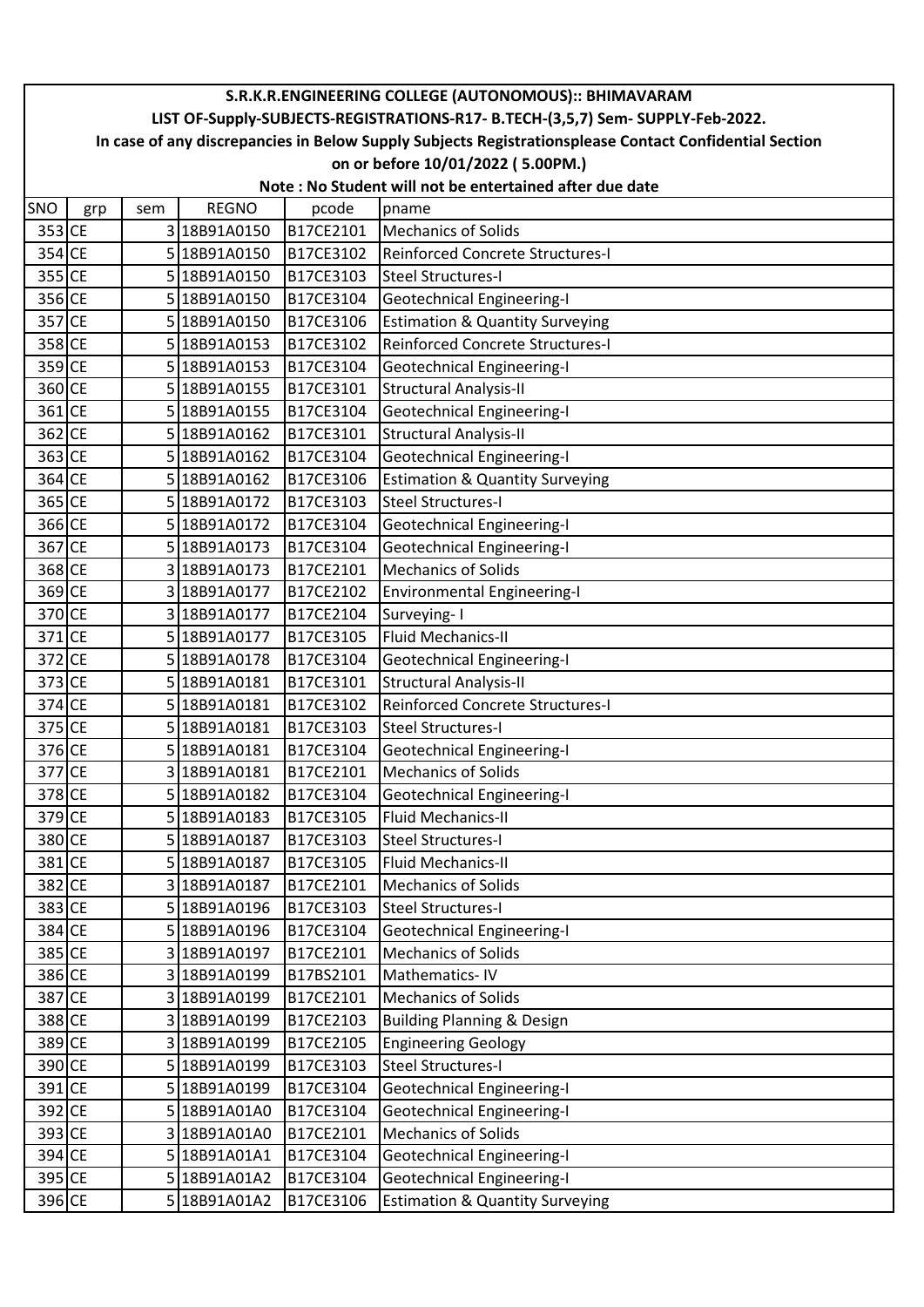|            | S.R.K.R.ENGINEERING COLLEGE (AUTONOMOUS):: BHIMAVARAM                                                  |     |              |           |                                            |  |  |  |  |  |
|------------|--------------------------------------------------------------------------------------------------------|-----|--------------|-----------|--------------------------------------------|--|--|--|--|--|
|            | LIST OF-Supply-SUBJECTS-REGISTRATIONS-R17- B.TECH-(3,5,7) Sem- SUPPLY-Feb-2022.                        |     |              |           |                                            |  |  |  |  |  |
|            | In case of any discrepancies in Below Supply Subjects Registrationsplease Contact Confidential Section |     |              |           |                                            |  |  |  |  |  |
|            | on or before 10/01/2022 (5.00PM.)                                                                      |     |              |           |                                            |  |  |  |  |  |
|            | Note: No Student will not be entertained after due date                                                |     |              |           |                                            |  |  |  |  |  |
| <b>SNO</b> | grp                                                                                                    | sem | <b>REGNO</b> | pcode     | pname                                      |  |  |  |  |  |
| 397 CE     |                                                                                                        |     | 5 18B91A01B7 | B17CE3104 | Geotechnical Engineering-I                 |  |  |  |  |  |
| 398 CE     |                                                                                                        |     | 5 18B91A01C4 | B17CE3105 | Fluid Mechanics-II                         |  |  |  |  |  |
| 399 CE     |                                                                                                        |     | 5 18B91A01C7 | B17CE3103 | <b>Steel Structures-I</b>                  |  |  |  |  |  |
| 400 CE     |                                                                                                        |     | 5 18B91A01C7 | B17CE3104 | <b>Geotechnical Engineering-I</b>          |  |  |  |  |  |
| 401 CE     |                                                                                                        |     | 3 18B91A01C9 | B17CE2104 | Surveying-I                                |  |  |  |  |  |
| 402 CE     |                                                                                                        |     | 3 18B91A01D0 | B17CE2101 | <b>Mechanics of Solids</b>                 |  |  |  |  |  |
| $403$ CE   |                                                                                                        |     | 3 18B91A01D0 | B17CE2102 | <b>Environmental Engineering-I</b>         |  |  |  |  |  |
| 404 CE     |                                                                                                        |     | 3 18B91A01D0 | B17CE2104 | Surveying-1                                |  |  |  |  |  |
| 405 CE     |                                                                                                        |     | 3 18B91A01D0 | B17CE2105 | <b>Engineering Geology</b>                 |  |  |  |  |  |
| 406 CE     |                                                                                                        |     | 5 18B91A01D0 | B17CE3103 | <b>Steel Structures-I</b>                  |  |  |  |  |  |
| 407 CE     |                                                                                                        |     | 5 18B91A01D0 | B17CE3105 | <b>Fluid Mechanics-II</b>                  |  |  |  |  |  |
| 408 CE     |                                                                                                        |     | 3 18B91A01D6 | B17CE2101 | <b>Mechanics of Solids</b>                 |  |  |  |  |  |
| 409 CE     |                                                                                                        |     | 3 18B91A01D6 | B17CE2104 | Surveying-1                                |  |  |  |  |  |
| 410 CE     |                                                                                                        |     | 3 18B91A01E9 | B17CE2101 | <b>Mechanics of Solids</b>                 |  |  |  |  |  |
| $411$ CE   |                                                                                                        |     | 5 18B91A01E9 | B17CE3101 | <b>Structural Analysis-II</b>              |  |  |  |  |  |
| $412$ CE   |                                                                                                        |     | 5 18B91A01E9 | B17CE3106 | <b>Estimation &amp; Quantity Surveying</b> |  |  |  |  |  |
| 413 CE     |                                                                                                        |     | 5 18B91A01F0 | B17CE3103 | <b>Steel Structures-I</b>                  |  |  |  |  |  |
| 414 CE     |                                                                                                        |     | 5 18B91A01F4 | B17CE3101 | <b>Structural Analysis-II</b>              |  |  |  |  |  |
| $415$ CE   |                                                                                                        |     | 5 18B91A01F4 | B17CE3102 | Reinforced Concrete Structures-I           |  |  |  |  |  |
| 416 CE     |                                                                                                        |     | 5 18B91A01F4 | B17CE3103 | <b>Steel Structures-I</b>                  |  |  |  |  |  |
| 417 CE     |                                                                                                        |     | 5 18B91A01F4 | B17CE3105 | <b>Fluid Mechanics-II</b>                  |  |  |  |  |  |
| 418 CE     |                                                                                                        |     | 3 18B91A01F4 | B17CE2101 | <b>Mechanics of Solids</b>                 |  |  |  |  |  |
| $419$ CE   |                                                                                                        |     | 3 18B91A01F7 | B17CE2101 | <b>Mechanics of Solids</b>                 |  |  |  |  |  |
| 420 CE     |                                                                                                        |     | 3 18B91A01F7 | B17CE2104 | Surveying-I                                |  |  |  |  |  |
| $421$ CE   |                                                                                                        |     | 5 18B91A01F9 | B17CE3104 | Geotechnical Engineering-I                 |  |  |  |  |  |
| 422 CE     |                                                                                                        |     | 5 18B91A01F9 | B17CE3105 | <b>Fluid Mechanics-II</b>                  |  |  |  |  |  |
| 423 CE     |                                                                                                        |     | 5 18B91A01G0 | B17CE3104 | <b>Geotechnical Engineering-I</b>          |  |  |  |  |  |
| 424 CE     |                                                                                                        |     | 5 18B91A01G0 | B17CE3105 | <b>Fluid Mechanics-II</b>                  |  |  |  |  |  |
| 425 CE     |                                                                                                        |     | 5 18B91A01G4 | B17CE3105 | <b>Fluid Mechanics-II</b>                  |  |  |  |  |  |
| 426 CE     |                                                                                                        |     | 5 18B91A01G7 | B17CE3104 | Geotechnical Engineering-I                 |  |  |  |  |  |
| 427 CE     |                                                                                                        |     | 5 18B91A01G8 | B17CE3103 | <b>Steel Structures-I</b>                  |  |  |  |  |  |
| 428 CE     |                                                                                                        |     | 5 18B91A01G8 | B17CE3104 | <b>Geotechnical Engineering-I</b>          |  |  |  |  |  |
| $429$ CE   |                                                                                                        |     | 5 18B91A01G8 | B17CE3105 | <b>Fluid Mechanics-II</b>                  |  |  |  |  |  |
| 430 CE     |                                                                                                        |     | 5 18B91A01G9 | B17CE3104 | <b>Geotechnical Engineering-I</b>          |  |  |  |  |  |
| $431$ CE   |                                                                                                        |     | 5 18B91A01H0 | B17CE3104 | <b>Geotechnical Engineering-I</b>          |  |  |  |  |  |
| 432 CE     |                                                                                                        |     | 5 18B91A01H1 | B17CE3101 | <b>Structural Analysis-II</b>              |  |  |  |  |  |
| 433 CE     |                                                                                                        |     | 5 18B91A01H1 | B17CE3102 | Reinforced Concrete Structures-I           |  |  |  |  |  |
| 434 CE     |                                                                                                        |     | 5 18B91A01H1 | B17CE3103 | <b>Steel Structures-I</b>                  |  |  |  |  |  |
| 435 CE     |                                                                                                        |     | 5 18B91A01H1 | B17CE3104 | <b>Geotechnical Engineering-I</b>          |  |  |  |  |  |
| 436 CE     |                                                                                                        |     | 5 18B91A01H1 | B17CE3105 | <b>Fluid Mechanics-II</b>                  |  |  |  |  |  |
| 437 CE     |                                                                                                        |     | 5 18B91A01H2 | B17CE3104 | Geotechnical Engineering-I                 |  |  |  |  |  |
| 438 CE     |                                                                                                        |     | 5 18B91A01H2 | B17CE3105 | <b>Fluid Mechanics-II</b>                  |  |  |  |  |  |
| 439 CE     |                                                                                                        |     | 5 18B91A01H4 | B17CE3101 | <b>Structural Analysis-II</b>              |  |  |  |  |  |
| 440 CE     |                                                                                                        |     | 5 18B91A01H4 | B17CE3102 | Reinforced Concrete Structures-I           |  |  |  |  |  |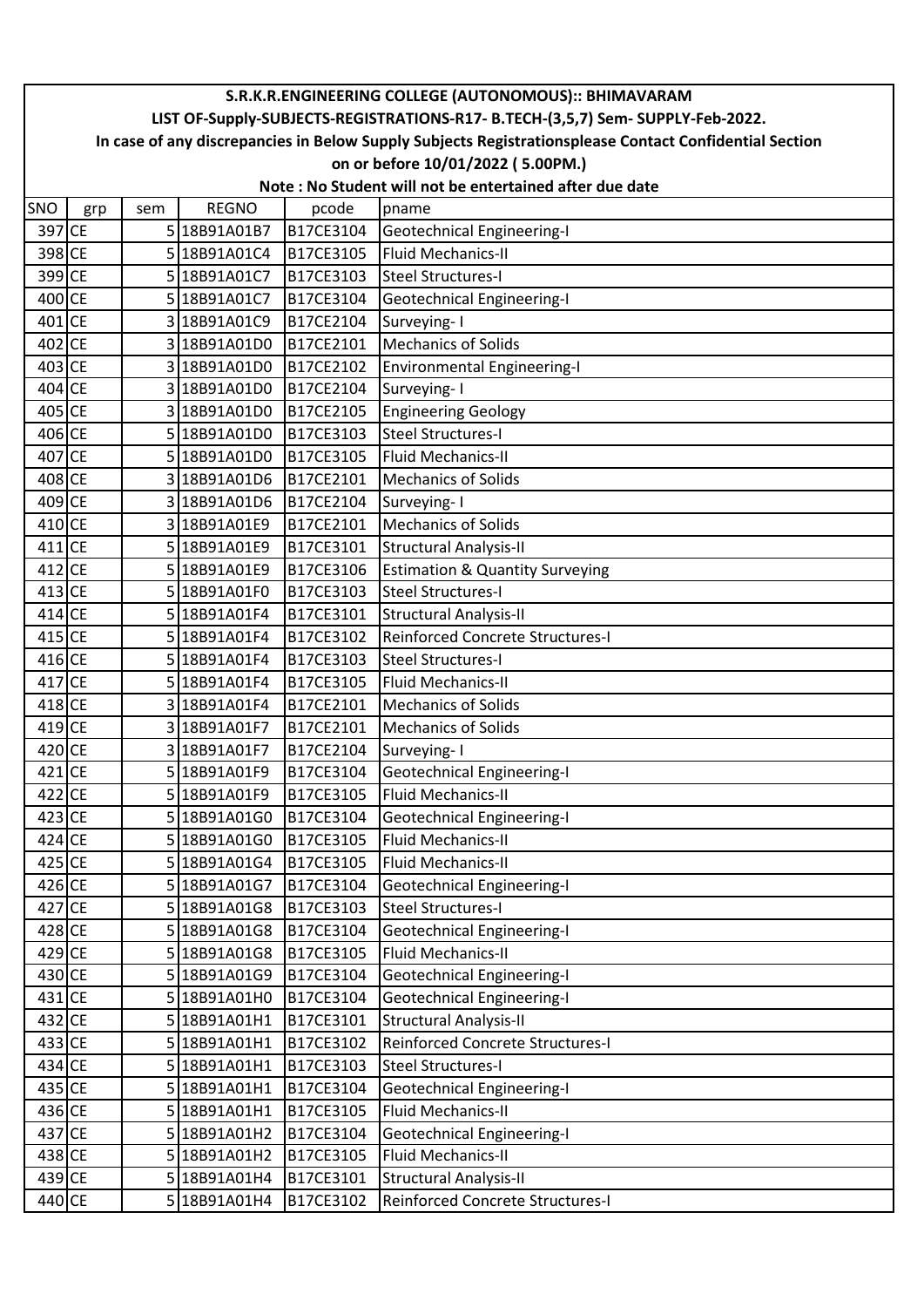|        | S.R.K.R.ENGINEERING COLLEGE (AUTONOMOUS):: BHIMAVARAM                                                  |     |              |           |                                                                     |  |  |  |  |  |
|--------|--------------------------------------------------------------------------------------------------------|-----|--------------|-----------|---------------------------------------------------------------------|--|--|--|--|--|
|        | LIST OF-Supply-SUBJECTS-REGISTRATIONS-R17- B.TECH-(3,5,7) Sem- SUPPLY-Feb-2022.                        |     |              |           |                                                                     |  |  |  |  |  |
|        | In case of any discrepancies in Below Supply Subjects Registrationsplease Contact Confidential Section |     |              |           |                                                                     |  |  |  |  |  |
|        | on or before 10/01/2022 (5.00PM.)                                                                      |     |              |           |                                                                     |  |  |  |  |  |
|        | Note: No Student will not be entertained after due date                                                |     |              |           |                                                                     |  |  |  |  |  |
| SNO    | grp                                                                                                    | sem | <b>REGNO</b> | pcode     | pname                                                               |  |  |  |  |  |
| 441 CE |                                                                                                        |     | 5 18B91A01H4 | B17CE3104 | Geotechnical Engineering-I                                          |  |  |  |  |  |
| 442 CE |                                                                                                        |     | 5 18B91A01H4 | B17CE3105 | <b>Fluid Mechanics-II</b>                                           |  |  |  |  |  |
| 443 CE |                                                                                                        |     | 5 18B91A01H4 | B17CE3106 | <b>Estimation &amp; Quantity Surveying</b>                          |  |  |  |  |  |
| 444 CE |                                                                                                        |     | 5 18B91A01H4 | B17BS3101 | Problem Solving & Linguistic Competence                             |  |  |  |  |  |
| 445 CE |                                                                                                        |     | 3 18B91A01H4 | B17CE2101 | <b>Mechanics of Solids</b>                                          |  |  |  |  |  |
| 446 CE |                                                                                                        |     | 3 18B91A01H4 | B17CE2102 | <b>Environmental Engineering-I</b>                                  |  |  |  |  |  |
| 447 CE |                                                                                                        |     | 3 18B91A01H4 | B17CE2103 | <b>Building Planning &amp; Design</b>                               |  |  |  |  |  |
| 448 CE |                                                                                                        |     | 5 18B91A01H5 | B17CE3102 | <b>Reinforced Concrete Structures-I</b>                             |  |  |  |  |  |
| 449 CE |                                                                                                        |     | 5 18B91A01H5 | B17CE3104 | Geotechnical Engineering-I                                          |  |  |  |  |  |
|        | 450 EEE                                                                                                |     | 5 18B91A0214 | B17EE3102 | Microprocessor & Microcontroller                                    |  |  |  |  |  |
|        | 451 EEE                                                                                                |     | 5 18B91A0222 | B17EE3102 | Microprocessor & Microcontroller                                    |  |  |  |  |  |
|        | 452 EEE                                                                                                |     | 5 18B91A0222 | B17EE3105 | Digital Electronics & Logic Design                                  |  |  |  |  |  |
|        | 453 EEE                                                                                                |     | 5 18B91A0224 | B17EE3102 | Microprocessor & Microcontroller                                    |  |  |  |  |  |
|        | 454 EEE                                                                                                |     | 5 18B91A0224 | B17EE3103 | Electrical Power Generation, Transmission & Distribution            |  |  |  |  |  |
|        | 455 EEE                                                                                                |     | 5 18B91A0224 | B17EE3104 | <b>Control Systems</b>                                              |  |  |  |  |  |
|        | 456 EEE                                                                                                |     | 5 18B91A0224 | B17EE3105 | Digital Electronics & Logic Design                                  |  |  |  |  |  |
|        | 457 EEE                                                                                                |     | 3 18B91A0224 | B17EC2101 | <b>Electronics Devices and Circuits</b>                             |  |  |  |  |  |
|        | 458 EEE                                                                                                |     | 3 18B91A0224 | B17EE2101 | Network Analysis and Synthesis                                      |  |  |  |  |  |
|        | 459 EEE                                                                                                |     | 3 18B91A0224 | B17EE2102 | <b>Electro Magnetic Field Theory</b>                                |  |  |  |  |  |
|        | 460 EEE                                                                                                |     | 3 18B91A0224 | B17EE2103 | <b>Electrical Measurements &amp; Instruments</b>                    |  |  |  |  |  |
|        | 461 EEE                                                                                                |     | 3 18B91A0226 | B17EE2101 | Network Analysis and Synthesis                                      |  |  |  |  |  |
|        | 462 EEE                                                                                                |     | 5 18B91A0226 | B17EE3104 | <b>Control Systems</b>                                              |  |  |  |  |  |
|        | 463 EEE                                                                                                |     | 5 18B91A0226 | B17EE3105 | Digital Electronics & Logic Design                                  |  |  |  |  |  |
|        | 464 EEE                                                                                                |     | 5 18B91A0227 | B17EE3102 | Microprocessor & Microcontroller                                    |  |  |  |  |  |
|        | 465 EEE                                                                                                |     | 5 18B91A0227 | B17EE3103 | <b>Electrical Power Generation, Transmission &amp; Distribution</b> |  |  |  |  |  |
|        | 466 EEE                                                                                                |     | 5 18B91A0227 | B17EE3105 | Digital Electronics & Logic Design                                  |  |  |  |  |  |
|        | 467 EEE                                                                                                |     | 3 18B91A0227 | B17EC2101 | <b>Electronics Devices and Circuits</b>                             |  |  |  |  |  |
|        | 468 EEE                                                                                                |     | 318B91A0227  | B17EE2102 | <b>Electro Magnetic Field Theory</b>                                |  |  |  |  |  |
|        | 469 EEE                                                                                                |     | 5 18B91A0232 | B17EE3102 | Microprocessor & Microcontroller                                    |  |  |  |  |  |
|        | 470 EEE                                                                                                |     | 5 18B91A0232 | B17EE3104 | <b>Control Systems</b>                                              |  |  |  |  |  |
|        | 471 EEE                                                                                                |     | 5 18B91A0234 | B17EE3101 | <b>Electrical Machines-II</b>                                       |  |  |  |  |  |
|        | 472 EEE                                                                                                |     | 5 18B91A0234 | B17EE3102 | Microprocessor & Microcontroller                                    |  |  |  |  |  |
|        | 473 EEE                                                                                                |     | 5 18B91A0234 | B17EE3105 | Digital Electronics & Logic Design                                  |  |  |  |  |  |
|        | 474 EEE                                                                                                |     | 5 18B91A0234 | B17EE3106 | Non-Conventional Energy Source                                      |  |  |  |  |  |
|        | 475 EEE                                                                                                |     | 5 18B91A0234 | B17EE3108 | Microprocessor & Microcontroller Lab                                |  |  |  |  |  |
|        | 476 EEE                                                                                                |     | 3 18B91A0234 | B17EC2101 | <b>Electronics Devices and Circuits</b>                             |  |  |  |  |  |
|        | 477 EEE                                                                                                |     | 3 18B91A0234 | B17EE2101 | Network Analysis and Synthesis                                      |  |  |  |  |  |
|        | 478 EEE                                                                                                |     | 3 18B91A0234 | B17EE2103 | <b>Electrical Measurements &amp; Instruments</b>                    |  |  |  |  |  |
|        | 479 EEE                                                                                                |     | 3 18B91A0234 | B17EE2105 | Networks & Measurements Lab                                         |  |  |  |  |  |
|        | 480 EEE                                                                                                |     | 3 18B91A0234 | B17EC2105 | Electronics Devices & Circuits Lab                                  |  |  |  |  |  |
|        | 481 EEE                                                                                                |     | 5 18B91A0242 | B17EE3105 | Digital Electronics & Logic Design                                  |  |  |  |  |  |
|        | 482 EEE                                                                                                |     | 5 18B91A0244 | B17EE3104 | <b>Control Systems</b>                                              |  |  |  |  |  |
|        | 483 EEE                                                                                                |     | 5 18B91A0244 | B17EE3105 | Digital Electronics & Logic Design                                  |  |  |  |  |  |
|        | 484 EEE                                                                                                |     | 5 18B91A0244 | B17EE3106 | Non-Conventional Energy Source                                      |  |  |  |  |  |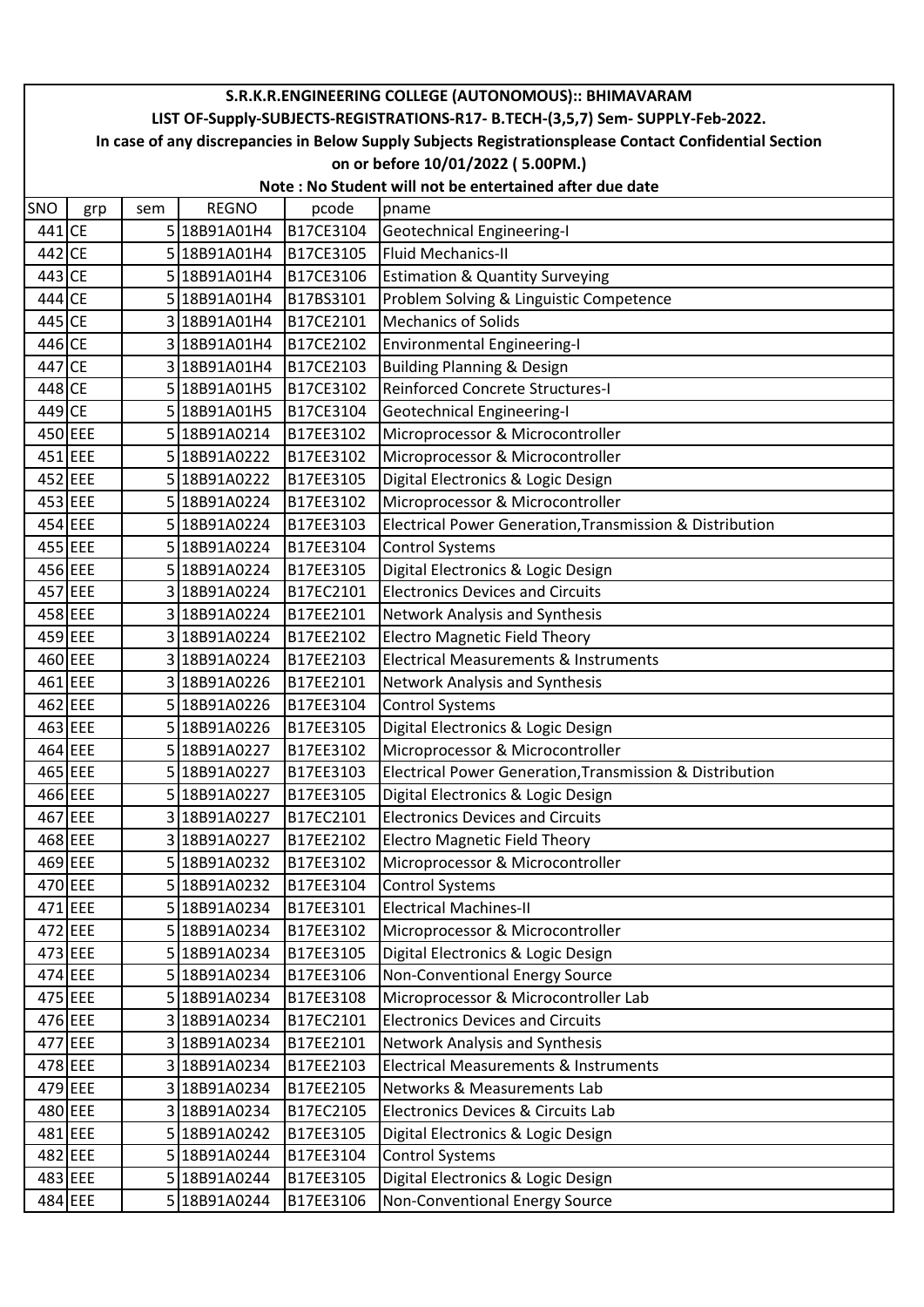|     | S.R.K.R.ENGINEERING COLLEGE (AUTONOMOUS):: BHIMAVARAM                                                  |     |              |           |                                                          |  |  |  |  |  |
|-----|--------------------------------------------------------------------------------------------------------|-----|--------------|-----------|----------------------------------------------------------|--|--|--|--|--|
|     | LIST OF-Supply-SUBJECTS-REGISTRATIONS-R17- B.TECH-(3,5,7) Sem- SUPPLY-Feb-2022.                        |     |              |           |                                                          |  |  |  |  |  |
|     | In case of any discrepancies in Below Supply Subjects Registrationsplease Contact Confidential Section |     |              |           |                                                          |  |  |  |  |  |
|     | on or before 10/01/2022 (5.00PM.)<br>Note: No Student will not be entertained after due date           |     |              |           |                                                          |  |  |  |  |  |
| SNO |                                                                                                        |     | <b>REGNO</b> | pcode     |                                                          |  |  |  |  |  |
|     | grp<br>485 EEE                                                                                         | sem | 5 18B91A0244 | B17EE3108 | pname<br>Microprocessor & Microcontroller Lab            |  |  |  |  |  |
|     | 486 EEE                                                                                                |     | 3 18B91A0244 | B17EE2102 | <b>Electro Magnetic Field Theory</b>                     |  |  |  |  |  |
|     | 487 EEE                                                                                                |     | 3 18B91A0244 | B17EE2105 | <b>Networks &amp; Measurements Lab</b>                   |  |  |  |  |  |
|     | 488 EEE                                                                                                |     | 3 18B91A0244 | B17EC2105 | Electronics Devices & Circuits Lab                       |  |  |  |  |  |
|     | 489 EEE                                                                                                |     | 3 18B91A0245 | B17BS2101 | Mathematics-IV                                           |  |  |  |  |  |
|     | 490 EEE                                                                                                |     | 3 18B91A0245 | B17EC2101 | <b>Electronics Devices and Circuits</b>                  |  |  |  |  |  |
|     | 491 EEE                                                                                                |     | 3 18B91A0245 | B17EE2101 | Network Analysis and Synthesis                           |  |  |  |  |  |
|     | 492 EEE                                                                                                |     | 3 18B91A0245 | B17EE2102 | <b>Electro Magnetic Field Theory</b>                     |  |  |  |  |  |
|     | 493 EEE                                                                                                |     | 3 18B91A0245 | B17EE2103 | <b>Electrical Measurements &amp; Instruments</b>         |  |  |  |  |  |
|     | 494 EEE                                                                                                |     | 3 18B91A0245 | B17BS2104 | <b>Engineering Economics</b>                             |  |  |  |  |  |
|     | 495 EEE                                                                                                |     | 5 18B91A0246 | B17EE3105 | Digital Electronics & Logic Design                       |  |  |  |  |  |
|     | 496 EEE                                                                                                |     | 5 18B91A0248 | B17EE3105 | Digital Electronics & Logic Design                       |  |  |  |  |  |
|     | 497 EEE                                                                                                |     | 5 18B91A0252 | B17EE3105 | Digital Electronics & Logic Design                       |  |  |  |  |  |
|     | 498 EEE                                                                                                |     | 3 18B91A0252 | B17EC2101 | <b>Electronics Devices and Circuits</b>                  |  |  |  |  |  |
|     | 499 EEE                                                                                                |     | 3 18B91A0264 | B17EC2101 | <b>Electronics Devices and Circuits</b>                  |  |  |  |  |  |
|     | 500 EEE                                                                                                |     | 3 18B91A0264 | B17EE2101 | Network Analysis and Synthesis                           |  |  |  |  |  |
|     | 501 EEE                                                                                                |     | 3 18B91A0264 | B17EE2102 | <b>Electro Magnetic Field Theory</b>                     |  |  |  |  |  |
|     | 502 EEE                                                                                                |     | 3 18B91A0264 | B17EE2103 | Electrical Measurements & Instruments                    |  |  |  |  |  |
|     | 503 EEE                                                                                                |     | 5 18B91A0264 | B17EE3103 | Electrical Power Generation, Transmission & Distribution |  |  |  |  |  |
|     | 504 EEE                                                                                                |     | 5 18B91A0273 | B17EE3104 | <b>Control Systems</b>                                   |  |  |  |  |  |
|     | 505 EEE                                                                                                |     | 3 18B91A0273 | B17EC2101 | <b>Electronics Devices and Circuits</b>                  |  |  |  |  |  |
|     | 506 EEE                                                                                                |     | 3 18B91A0273 | B17EE2101 | Network Analysis and Synthesis                           |  |  |  |  |  |
|     | 507 EEE                                                                                                |     | 3 18B91A0273 | B17EE2102 | <b>Electro Magnetic Field Theory</b>                     |  |  |  |  |  |
|     | 508 EEE                                                                                                |     | 3 18B91A0273 | B17EE2103 | <b>Electrical Measurements &amp; Instruments</b>         |  |  |  |  |  |
|     | 509 EEE                                                                                                |     | 3 18B91A0277 | B17EE2101 | Network Analysis and Synthesis                           |  |  |  |  |  |
|     | 510 EEE                                                                                                |     | 3 18B91A0284 | B17EE2102 | <b>Electro Magnetic Field Theory</b>                     |  |  |  |  |  |
|     | 511 EEE                                                                                                |     | 3 18B91A0284 | B17EE2103 | <b>Electrical Measurements &amp; Instruments</b>         |  |  |  |  |  |
|     | 512 EEE                                                                                                |     | 5 18B91A0284 | B17EE3103 | Electrical Power Generation, Transmission & Distribution |  |  |  |  |  |
|     | 513 EEE                                                                                                |     | 5 18B91A0286 | B17EE3101 | <b>Electrical Machines-II</b>                            |  |  |  |  |  |
|     | 514 EEE                                                                                                |     | 5 18B91A0286 | B17EE3102 | Microprocessor & Microcontroller                         |  |  |  |  |  |
|     | 515 EEE                                                                                                |     | 5 18B91A0286 | B17EE3104 | <b>Control Systems</b>                                   |  |  |  |  |  |
|     | 516 EEE                                                                                                |     | 5 18B91A0286 | B17EE3105 | Digital Electronics & Logic Design                       |  |  |  |  |  |
|     | 517 EEE                                                                                                |     | 3 18B91A0286 | B17EC2101 | <b>Electronics Devices and Circuits</b>                  |  |  |  |  |  |
|     | 518 EEE                                                                                                |     | 3 18B91A0291 | B17EC2101 | <b>Electronics Devices and Circuits</b>                  |  |  |  |  |  |
|     | 519 EEE                                                                                                |     | 3 18B91A0291 | B17EE2102 | <b>Electro Magnetic Field Theory</b>                     |  |  |  |  |  |
|     | 520 EEE                                                                                                |     | 5 18B91A0291 | B17EE3102 | Microprocessor & Microcontroller                         |  |  |  |  |  |
|     | 521 EEE                                                                                                |     | 5 18B91A0291 | B17EE3103 | Electrical Power Generation, Transmission & Distribution |  |  |  |  |  |
|     | 522 EEE                                                                                                |     | 5 18B91A0291 | B17EE3104 | <b>Control Systems</b>                                   |  |  |  |  |  |
|     | 523 EEE                                                                                                |     | 5 18B91A0291 | B17EE3105 | Digital Electronics & Logic Design                       |  |  |  |  |  |
|     | 524 EEE                                                                                                |     | 5 18B91A0293 | B17EE3105 | Digital Electronics & Logic Design                       |  |  |  |  |  |
|     | 525 EEE                                                                                                |     | 5 18B91A0296 | B17EE3101 | <b>Electrical Machines-II</b>                            |  |  |  |  |  |
|     | 526 EEE                                                                                                |     | 5 18B91A0296 | B17EE3102 | Microprocessor & Microcontroller                         |  |  |  |  |  |
|     | 527 EEE                                                                                                |     | 5 18B91A0296 | B17EE3103 | Electrical Power Generation, Transmission & Distribution |  |  |  |  |  |
|     | 528 EEE                                                                                                |     | 5 18B91A0296 | B17EE3104 | <b>Control Systems</b>                                   |  |  |  |  |  |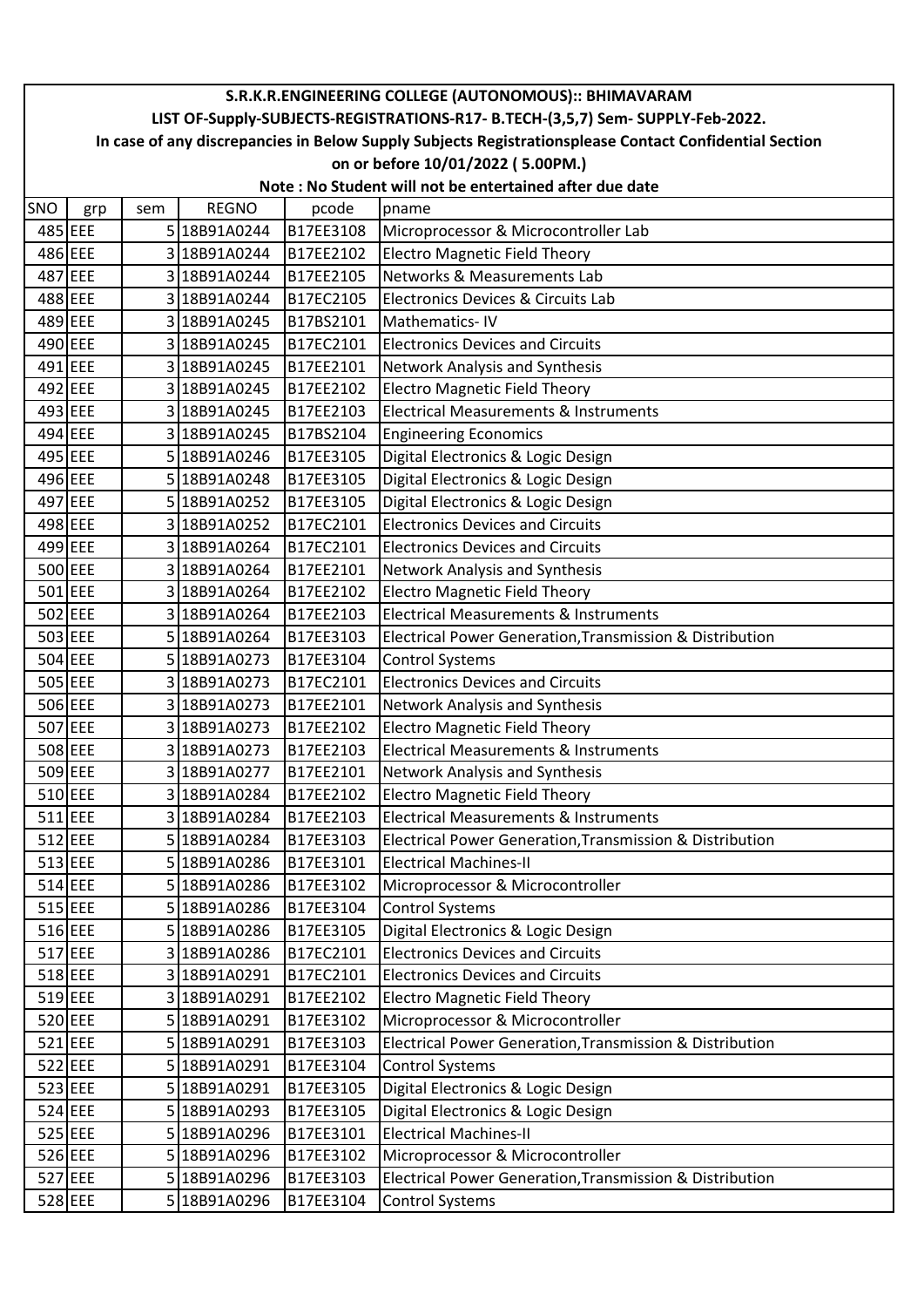|     | S.R.K.R.ENGINEERING COLLEGE (AUTONOMOUS):: BHIMAVARAM                                                  |     |              |           |                                                          |  |  |  |  |  |
|-----|--------------------------------------------------------------------------------------------------------|-----|--------------|-----------|----------------------------------------------------------|--|--|--|--|--|
|     | LIST OF-Supply-SUBJECTS-REGISTRATIONS-R17- B.TECH-(3,5,7) Sem- SUPPLY-Feb-2022.                        |     |              |           |                                                          |  |  |  |  |  |
|     | In case of any discrepancies in Below Supply Subjects Registrationsplease Contact Confidential Section |     |              |           |                                                          |  |  |  |  |  |
|     | on or before 10/01/2022 (5.00PM.)<br>Note: No Student will not be entertained after due date           |     |              |           |                                                          |  |  |  |  |  |
|     |                                                                                                        |     |              |           |                                                          |  |  |  |  |  |
| SNO | grp                                                                                                    | sem | <b>REGNO</b> | pcode     | pname                                                    |  |  |  |  |  |
|     | 529 EEE                                                                                                |     | 5 18B91A0296 | B17EE3105 | Digital Electronics & Logic Design                       |  |  |  |  |  |
|     | 530 EEE                                                                                                |     | 5 18B91A0296 | B17EE3106 | Non-Conventional Energy Source                           |  |  |  |  |  |
|     | 531 EEE                                                                                                |     | 5 18B91A0296 | B17BS3101 | Problem Solving & Linguistic Competence                  |  |  |  |  |  |
|     | 532 EEE                                                                                                |     | 5 18B91A0296 | B17EE3108 | Microprocessor & Microcontroller Lab                     |  |  |  |  |  |
|     | 533 EEE                                                                                                |     | 3 18B91A0296 | B17BS2101 | Mathematics-IV                                           |  |  |  |  |  |
|     | 534 EEE                                                                                                |     | 3 18B91A0296 | B17EC2101 | <b>Electronics Devices and Circuits</b>                  |  |  |  |  |  |
|     | 535 EEE                                                                                                |     | 3 18B91A0296 | B17EE2101 | Network Analysis and Synthesis                           |  |  |  |  |  |
|     | 536 EEE                                                                                                |     | 3 18B91A0296 | B17EE2102 | <b>Electro Magnetic Field Theory</b>                     |  |  |  |  |  |
|     | 537 EEE                                                                                                |     | 3 18B91A0296 | B17EE2103 | <b>Electrical Measurements &amp; Instruments</b>         |  |  |  |  |  |
|     | 538 EEE                                                                                                |     | 3 18B91A0296 | B17BS2104 | <b>Engineering Economics</b>                             |  |  |  |  |  |
|     | 539 EEE                                                                                                |     | 3 18B91A0296 | B17EC2105 | Electronics Devices & Circuits Lab                       |  |  |  |  |  |
|     | 540 EEE                                                                                                |     | 3 18B91A0299 | B17EE2101 | Network Analysis and Synthesis                           |  |  |  |  |  |
|     | $541$ EEE                                                                                              |     | 3 18B91A0299 | B17EE2103 | Electrical Measurements & Instruments                    |  |  |  |  |  |
|     | 542 EEE                                                                                                |     | 3 18B91A0299 | B17EC2105 | Electronics Devices & Circuits Lab                       |  |  |  |  |  |
|     | 543 EEE                                                                                                |     | 5 18B91A0299 | B17EE3102 | Microprocessor & Microcontroller                         |  |  |  |  |  |
|     | 544 EEE                                                                                                |     | 5 18B91A0299 | B17EE3105 | Digital Electronics & Logic Design                       |  |  |  |  |  |
|     | 545 EEE                                                                                                |     | 5 18B91A02A4 | B17EE3102 | Microprocessor & Microcontroller                         |  |  |  |  |  |
|     | 546 EEE                                                                                                |     | 5 18B91A02A4 | B17EE3103 | Electrical Power Generation, Transmission & Distribution |  |  |  |  |  |
|     | 547 EEE                                                                                                |     | 5 18B91A02A4 | B17EE3104 | <b>Control Systems</b>                                   |  |  |  |  |  |
|     | 548 EEE                                                                                                |     | 3 18B91A02A4 | B17EC2101 | <b>Electronics Devices and Circuits</b>                  |  |  |  |  |  |
|     | 549 EEE                                                                                                |     | 3 18B91A02A4 | B17EE2101 | <b>Network Analysis and Synthesis</b>                    |  |  |  |  |  |
|     | 550 EEE                                                                                                |     | 3 18B91A02A4 | B17EE2103 | <b>Electrical Measurements &amp; Instruments</b>         |  |  |  |  |  |
|     | 551 EEE                                                                                                |     | 5 18B91A02B4 | B17EE3102 | Microprocessor & Microcontroller                         |  |  |  |  |  |
|     | 552 EEE                                                                                                |     | 3 18B91A02C3 | B17EE2103 | Electrical Measurements & Instruments                    |  |  |  |  |  |
|     | 553 EEE                                                                                                |     | 5 18B91A02D0 | B17EE3101 | <b>Electrical Machines-II</b>                            |  |  |  |  |  |
|     | 554 EEE                                                                                                |     | 5 18B91A02D0 | B17EE3105 | Digital Electronics & Logic Design                       |  |  |  |  |  |
|     | 555 EEE                                                                                                |     | 5 18B91A02D5 | B17EE3101 | <b>Electrical Machines-II</b>                            |  |  |  |  |  |
|     | 556 EEE                                                                                                |     | 3 18B91A02D5 | B17BS2101 | Mathematics-IV                                           |  |  |  |  |  |
|     | 557 EEE                                                                                                |     | 3 18B91A02D5 | B17EE2101 | Network Analysis and Synthesis                           |  |  |  |  |  |
|     | 558 EEE                                                                                                |     | 3 18B91A02D5 | B17BS2104 | <b>Engineering Economics</b>                             |  |  |  |  |  |
|     | 559 EEE                                                                                                |     | 5 18B91A02D5 | B17EE3102 | Microprocessor & Microcontroller                         |  |  |  |  |  |
|     | 560 EEE                                                                                                |     | 5 18B91A02D5 | B17EE3105 | Digital Electronics & Logic Design                       |  |  |  |  |  |
|     | 561 EEE                                                                                                |     | 5 18B91A02E5 | B17EE3102 | Microprocessor & Microcontroller                         |  |  |  |  |  |
|     | 562 EEE                                                                                                |     | 5 18B91A02E6 | B17EE3102 | Microprocessor & Microcontroller                         |  |  |  |  |  |
|     | 563 EEE                                                                                                |     | 5 18B91A02E6 | B17EE3105 | Digital Electronics & Logic Design                       |  |  |  |  |  |
|     | 564 EEE                                                                                                |     | 3 18B91A02E6 | B17EC2101 | <b>Electronics Devices and Circuits</b>                  |  |  |  |  |  |
|     | 565 EEE                                                                                                |     | 3 18B91A02E6 | B17EC2105 | Electronics Devices & Circuits Lab                       |  |  |  |  |  |
|     | 566 EEE                                                                                                |     | 5 18B91A02F4 | B17EE3103 | Electrical Power Generation, Transmission & Distribution |  |  |  |  |  |
|     | 567 EEE                                                                                                |     | 5 18B91A02F4 | B17EE3105 | Digital Electronics & Logic Design                       |  |  |  |  |  |
|     | 568 EEE                                                                                                |     | 5 18B91A02F6 | B17EE3102 | Microprocessor & Microcontroller                         |  |  |  |  |  |
|     | 569 EEE                                                                                                |     | 3 18B91A02F8 | B17BS2101 | Mathematics-IV                                           |  |  |  |  |  |
|     | 570 EEE                                                                                                |     | 3 18B91A02G6 | B17EE2103 | <b>Electrical Measurements &amp; Instruments</b>         |  |  |  |  |  |
|     | 571 EEE                                                                                                |     | 5 18B91A02G6 | B17EE3105 | Digital Electronics & Logic Design                       |  |  |  |  |  |
|     | 572 EEE                                                                                                |     | 5 18B91A02G7 | B17EE3105 | Digital Electronics & Logic Design                       |  |  |  |  |  |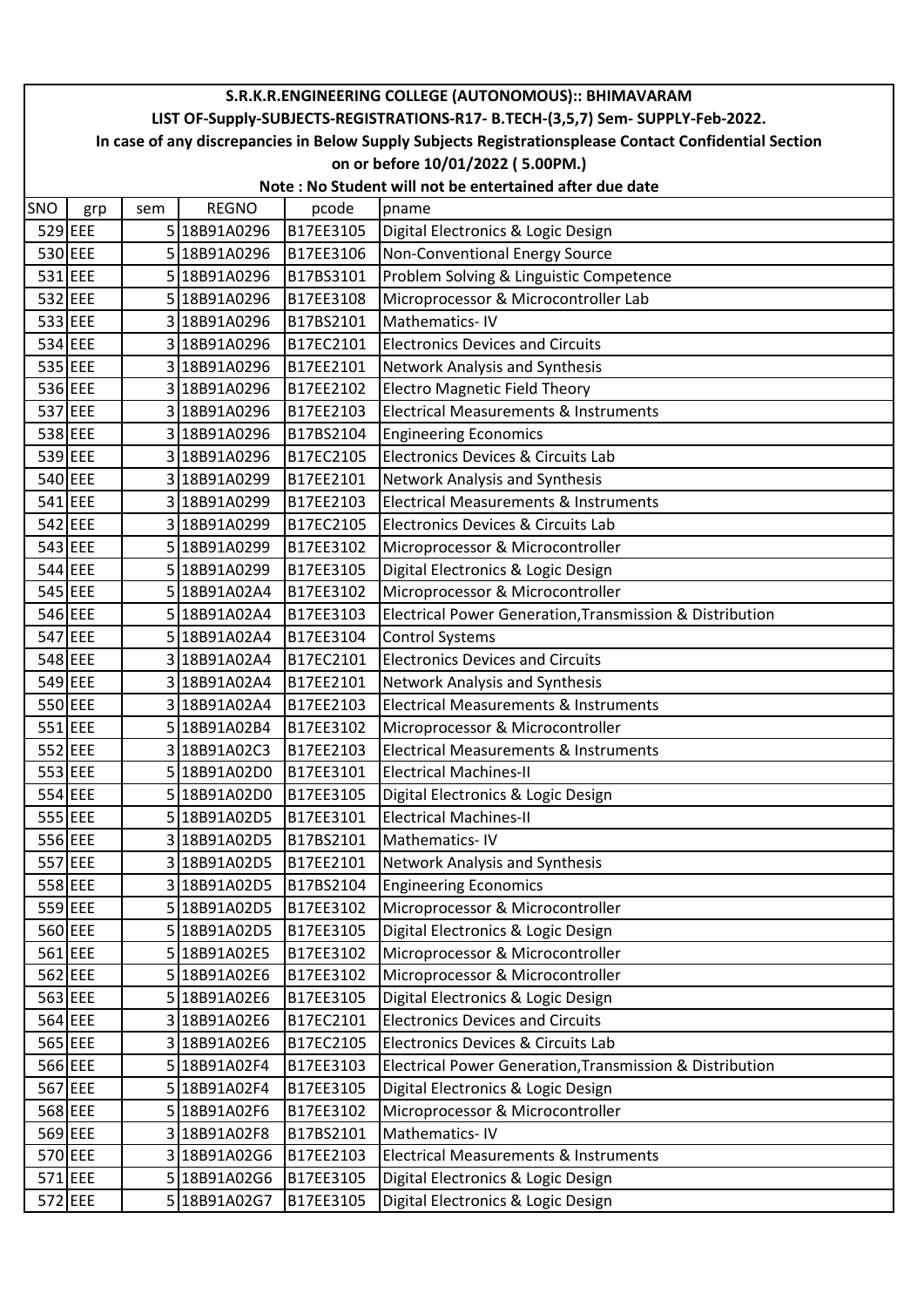|     | S.R.K.R.ENGINEERING COLLEGE (AUTONOMOUS):: BHIMAVARAM                                                                                       |     |              |           |                                                  |  |  |  |  |  |
|-----|---------------------------------------------------------------------------------------------------------------------------------------------|-----|--------------|-----------|--------------------------------------------------|--|--|--|--|--|
|     | LIST OF-Supply-SUBJECTS-REGISTRATIONS-R17- B.TECH-(3,5,7) Sem- SUPPLY-Feb-2022.                                                             |     |              |           |                                                  |  |  |  |  |  |
|     | In case of any discrepancies in Below Supply Subjects Registrationsplease Contact Confidential Section<br>on or before 10/01/2022 (5.00PM.) |     |              |           |                                                  |  |  |  |  |  |
|     | Note: No Student will not be entertained after due date                                                                                     |     |              |           |                                                  |  |  |  |  |  |
| SNO | grp                                                                                                                                         | sem | <b>REGNO</b> | pcode     | pname                                            |  |  |  |  |  |
|     | 573 EEE                                                                                                                                     |     | 5 18B91A02I0 | B17EE3105 | Digital Electronics & Logic Design               |  |  |  |  |  |
|     | 574 EEE                                                                                                                                     |     | 5 18B91A02I2 | B17EE3102 | Microprocessor & Microcontroller                 |  |  |  |  |  |
|     | 575 EEE                                                                                                                                     |     | 5 18B91A02I2 | B17EE3104 | <b>Control Systems</b>                           |  |  |  |  |  |
|     | 576 EEE                                                                                                                                     |     | 5 18B91A02I2 | B17EE3105 | Digital Electronics & Logic Design               |  |  |  |  |  |
|     | 577 EEE                                                                                                                                     |     | 3 18B91A02I2 | B17EE2102 | <b>Electro Magnetic Field Theory</b>             |  |  |  |  |  |
|     | 578 EEE                                                                                                                                     |     | 3 18B91A0213 | B17EE2101 | Network Analysis and Synthesis                   |  |  |  |  |  |
|     | 579 EEE                                                                                                                                     |     | 5 18B91A02J5 | B17EE3102 | Microprocessor & Microcontroller                 |  |  |  |  |  |
|     | 580 EEE                                                                                                                                     |     | 5 18B91A02J5 | B17EE3105 | Digital Electronics & Logic Design               |  |  |  |  |  |
|     | 581 EEE                                                                                                                                     |     | 5 18B91A02J5 | B17EE3106 | Non-Conventional Energy Source                   |  |  |  |  |  |
|     | 582 EEE                                                                                                                                     |     | 5 18B91A02K3 | B17EE3101 | <b>Electrical Machines-II</b>                    |  |  |  |  |  |
|     | 583 EEE                                                                                                                                     |     | 5 18B91A02K6 | B17EE3105 | Digital Electronics & Logic Design               |  |  |  |  |  |
|     | 584 EEE                                                                                                                                     |     | 5 18B91A02K7 | B17EE3102 | Microprocessor & Microcontroller                 |  |  |  |  |  |
|     | 585 EEE                                                                                                                                     |     | 3 18B91A02K7 | B17EE2102 | <b>Electro Magnetic Field Theory</b>             |  |  |  |  |  |
|     | 586 EEE                                                                                                                                     |     | 3 18B91A02K7 | B17EE2103 | <b>Electrical Measurements &amp; Instruments</b> |  |  |  |  |  |
|     | 587 EEE                                                                                                                                     |     | 3 18B91A02L6 | B17EC2101 | <b>Electronics Devices and Circuits</b>          |  |  |  |  |  |
|     | 588 EEE                                                                                                                                     |     | 3 18B91A02L6 | B17EE2102 | <b>Electro Magnetic Field Theory</b>             |  |  |  |  |  |
|     | 589 EEE                                                                                                                                     |     | 5 18B91A02L6 | B17EE3101 | <b>Electrical Machines-II</b>                    |  |  |  |  |  |
|     | 590 EEE                                                                                                                                     |     | 5 18B91A02L6 | B17EE3102 | Microprocessor & Microcontroller                 |  |  |  |  |  |
|     | 591 EEE                                                                                                                                     |     | 5 18B91A02L6 | B17EE3104 | <b>Control Systems</b>                           |  |  |  |  |  |
|     | 592 EEE                                                                                                                                     |     | 5 18B91A02L6 | B17EE3105 | Digital Electronics & Logic Design               |  |  |  |  |  |
|     | 593 EEE                                                                                                                                     |     | 3 18B91A02M2 | B17EC2101 | <b>Electronics Devices and Circuits</b>          |  |  |  |  |  |
|     | 594 EEE                                                                                                                                     |     | 3 18B91A02M2 | B17EE2102 | <b>Electro Magnetic Field Theory</b>             |  |  |  |  |  |
|     | 595 EEE                                                                                                                                     |     | 3 18B91A02M2 | B17EE2103 | <b>Electrical Measurements &amp; Instruments</b> |  |  |  |  |  |
|     | 596 EEE                                                                                                                                     |     | 3 18B91A02M2 | B17EE2101 | Network Analysis and Synthesis                   |  |  |  |  |  |
|     | 597 MECH                                                                                                                                    |     | 5 18B91A0302 | B17ME3104 | Design of Machine Elements                       |  |  |  |  |  |
|     | 598 MECH                                                                                                                                    |     | 3 18B91A0302 |           | B17ME2101 Strength of Materials                  |  |  |  |  |  |
|     | 599 MECH                                                                                                                                    |     | 5 18B91A0313 |           | B17ME3105   Fluid Machines & Systems             |  |  |  |  |  |
|     | 600 MECH                                                                                                                                    |     | 5 18B91A0321 |           | B17ME3104   Design of Machine Elements           |  |  |  |  |  |
|     | 601 MECH                                                                                                                                    |     | 5 18B91A0323 |           | B17ME3104   Design of Machine Elements           |  |  |  |  |  |
|     | 602 MECH                                                                                                                                    |     | 5 18B91A0324 |           | B17ME3104 Design of Machine Elements             |  |  |  |  |  |
|     | $603$ MECH                                                                                                                                  |     | 518B91A0328  |           | B17ME3102 IC Engines & Gas Turbines              |  |  |  |  |  |
|     | 604 MECH                                                                                                                                    |     | 5 18B91A0328 | B17ME3106 | Industrial Measurements & Metrology              |  |  |  |  |  |
|     | 605 MECH                                                                                                                                    |     | 3 18B91A0328 | B17ME2103 | <b>Manufacturing Process</b>                     |  |  |  |  |  |
|     | 606 MECH                                                                                                                                    |     | 3 18B91A0328 | B17ME2104 | Metallurgy & Materials Science                   |  |  |  |  |  |
|     | 607 MECH                                                                                                                                    |     | 5 18B91A0336 | B17ME3103 | Kinematics of Machines                           |  |  |  |  |  |
|     | 608 MECH                                                                                                                                    |     | 5 18B91A0345 |           | B17ME3105   Fluid Machines & Systems             |  |  |  |  |  |
|     | 609 MECH                                                                                                                                    |     | 5 18B91A0345 |           | B17ME3106  Industrial Measurements & Metrology   |  |  |  |  |  |
|     | $610$ MECH                                                                                                                                  |     | 5 18B91A0345 | B17ME3103 | <b>Kinematics of Machines</b>                    |  |  |  |  |  |
|     | $611$ MECH                                                                                                                                  |     | 3 18B91A0345 | B17ME2101 | <b>Strength of Materials</b>                     |  |  |  |  |  |
|     | $612$ MECH                                                                                                                                  |     | 3 18B91A0345 | B17ME2104 | Metallurgy & Materials Science                   |  |  |  |  |  |
|     | $613$ MECH                                                                                                                                  |     | 3 18B91A0346 | B17ME2101 | <b>Strength of Materials</b>                     |  |  |  |  |  |
|     | 614 MECH                                                                                                                                    |     | 3 18B91A0346 | B17ME2102 | Thermodynamics                                   |  |  |  |  |  |
|     | $615$ MECH                                                                                                                                  |     | 3 18B91A0346 | B17ME2103 | <b>Manufacturing Process</b>                     |  |  |  |  |  |
|     | $616$ MECH                                                                                                                                  |     | 5 18B91A0346 | B17ME3103 | <b>Kinematics of Machines</b>                    |  |  |  |  |  |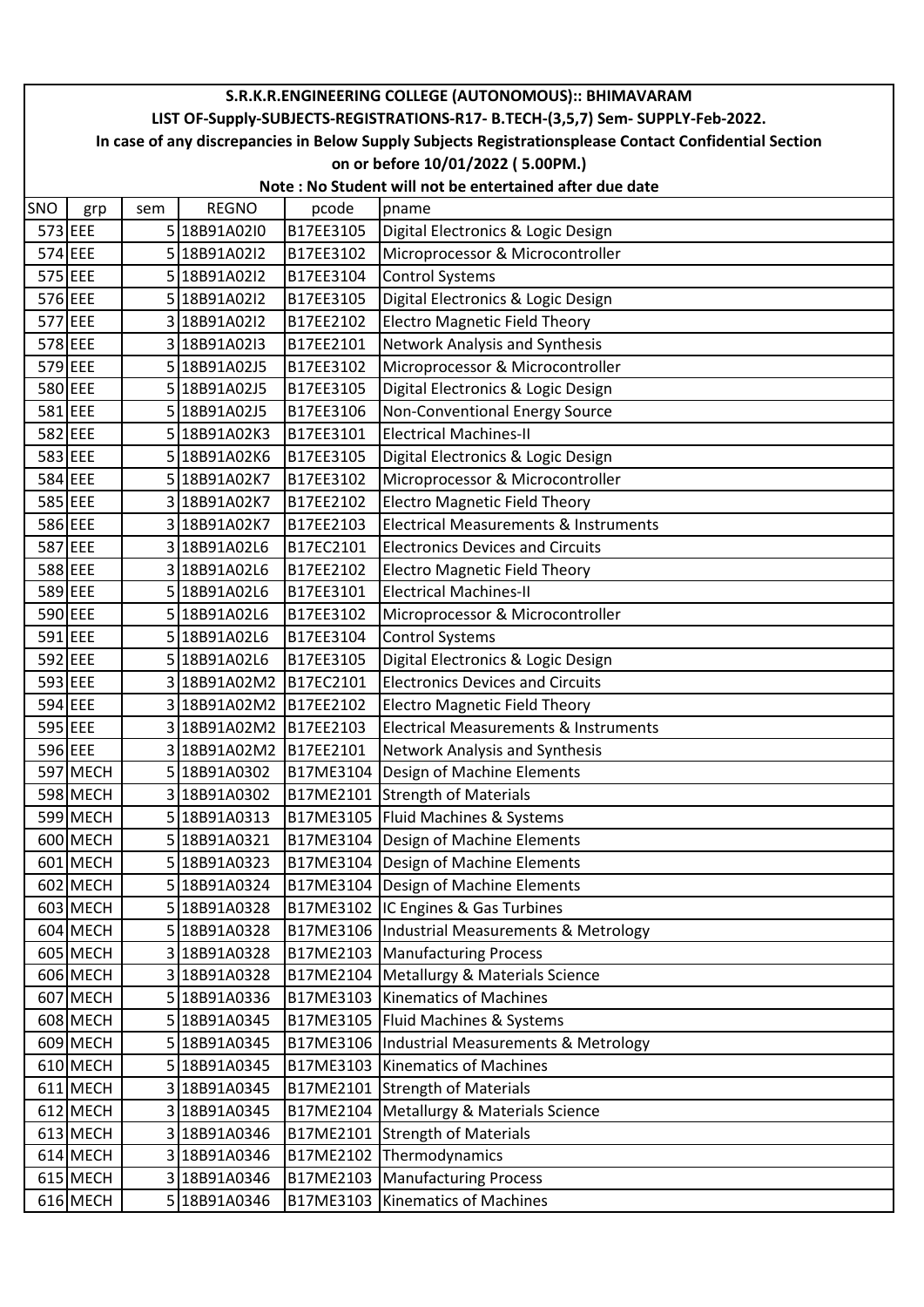|     | S.R.K.R.ENGINEERING COLLEGE (AUTONOMOUS):: BHIMAVARAM                                                                                       |     |                              |                        |                                                         |  |  |  |  |
|-----|---------------------------------------------------------------------------------------------------------------------------------------------|-----|------------------------------|------------------------|---------------------------------------------------------|--|--|--|--|
|     | LIST OF-Supply-SUBJECTS-REGISTRATIONS-R17- B.TECH-(3,5,7) Sem- SUPPLY-Feb-2022.                                                             |     |                              |                        |                                                         |  |  |  |  |
|     | In case of any discrepancies in Below Supply Subjects Registrationsplease Contact Confidential Section<br>on or before 10/01/2022 (5.00PM.) |     |                              |                        |                                                         |  |  |  |  |
|     |                                                                                                                                             |     |                              |                        |                                                         |  |  |  |  |
|     |                                                                                                                                             |     |                              |                        | Note: No Student will not be entertained after due date |  |  |  |  |
| SNO | grp                                                                                                                                         | sem | <b>REGNO</b>                 | pcode                  | pname                                                   |  |  |  |  |
|     | 617 MECH<br>$618$ MECH                                                                                                                      |     | 3 18B91A0348                 | B17BS2101              | Mathematics-IV                                          |  |  |  |  |
|     |                                                                                                                                             |     | 3 18B91A0348                 | B17ME2102<br>B17ME2104 | Thermodynamics                                          |  |  |  |  |
|     | $619$ MECH<br>620 MECH                                                                                                                      |     | 3 18B91A0348<br>5 18B91A0355 |                        | Metallurgy & Materials Science                          |  |  |  |  |
|     | 621 MECH                                                                                                                                    |     |                              | B17ME3104              | Design of Machine Elements                              |  |  |  |  |
|     | 622 MECH                                                                                                                                    |     | 5 18B91A0355<br>5 18B91A0366 | B17ME3106<br>B17ME3104 | Industrial Measurements & Metrology                     |  |  |  |  |
|     | 623 MECH                                                                                                                                    |     | 5 18B91A0366                 | B17ME3105              | Design of Machine Elements<br>Fluid Machines & Systems  |  |  |  |  |
|     | 624 MECH                                                                                                                                    |     | 5 18B91A0366                 | B17ME3106              | Industrial Measurements & Metrology                     |  |  |  |  |
|     | 625 MECH                                                                                                                                    |     | 3 18B91A0371                 | B17ME2102              | Thermodynamics                                          |  |  |  |  |
|     | 626 MECH                                                                                                                                    |     | 3 18B91A0371                 | B17ME2105              | Advanced Engineering Drawing                            |  |  |  |  |
|     | 627 MECH                                                                                                                                    |     | 3 18B91A0371                 | B17ME2106              | Mechanical Engineering Lab                              |  |  |  |  |
|     | 628 MECH                                                                                                                                    |     | 3 18B91A0372                 | B17ME2101              | <b>Strength of Materials</b>                            |  |  |  |  |
|     | $629$ MECH                                                                                                                                  |     | 3 18B91A0372                 | B17ME2102              | Thermodynamics                                          |  |  |  |  |
|     | 630 MECH                                                                                                                                    |     | 3 18B91A0372                 | B17ME2106              | Mechanical Engineering Lab                              |  |  |  |  |
|     | 631 MECH                                                                                                                                    |     | 5 18B91A0372                 | B17ME3104              | Design of Machine Elements                              |  |  |  |  |
|     | 632 MECH                                                                                                                                    |     | 5 18B91A0372                 | B17ME3105              | Fluid Machines & Systems                                |  |  |  |  |
|     | 633 MECH                                                                                                                                    |     | 5 18B91A0372                 | B17BS3101              | Problem Solving & Linguistic Competence                 |  |  |  |  |
|     | 634 MECH                                                                                                                                    |     | 5 18B91A0376                 | B17ME3104              | Design of Machine Elements                              |  |  |  |  |
|     | 635 MECH                                                                                                                                    |     | 3 18B91A0376                 | B17ME2101              | <b>Strength of Materials</b>                            |  |  |  |  |
|     | 636 MECH                                                                                                                                    |     | 3 18B91A0376                 | B17ME2102              | Thermodynamics                                          |  |  |  |  |
|     | 637 MECH                                                                                                                                    |     | 3 18B91A0377                 | B17BS2101              | Mathematics-IV                                          |  |  |  |  |
|     | 638 MECH                                                                                                                                    |     | 3 18B91A0377                 | B17ME2101              | <b>Strength of Materials</b>                            |  |  |  |  |
|     | 639 MECH                                                                                                                                    |     | 3 18B91A0377                 | B17ME2102              | Thermodynamics                                          |  |  |  |  |
|     | 640 MECH                                                                                                                                    |     | 5 18B91A0377                 |                        | B17ME3105   Fluid Machines & Systems                    |  |  |  |  |
|     | 641 MECH                                                                                                                                    |     | 5 18B91A0377                 |                        | B17ME3104   Design of Machine Elements                  |  |  |  |  |
|     | 642 MECH                                                                                                                                    |     | 5 18B91A0378                 |                        | B17ME3104   Design of Machine Elements                  |  |  |  |  |
|     | $643$ MECH                                                                                                                                  |     | 5 18B91A0378                 |                        | B17ME3105   Fluid Machines & Systems                    |  |  |  |  |
|     | $644$ MECH                                                                                                                                  |     | 5 18B91A0387                 |                        | B17ME3104 Design of Machine Elements                    |  |  |  |  |
|     | 645 MECH                                                                                                                                    |     | 3 18B91A0387                 |                        | B17ME2102 Thermodynamics                                |  |  |  |  |
|     | 646 MECH                                                                                                                                    |     | 3 18B91A0392                 |                        | B17ME2101 Strength of Materials                         |  |  |  |  |
|     | 647 MECH                                                                                                                                    |     | 5 18B91A0392                 | B17ME3104              | Design of Machine Elements                              |  |  |  |  |
|     | 648 MECH                                                                                                                                    |     | 5 18B91A0392                 | B17ME3103              | <b>Kinematics of Machines</b>                           |  |  |  |  |
|     | $649$ MECH                                                                                                                                  |     | 5 18B91A0393                 |                        | B17ME3105   Fluid Machines & Systems                    |  |  |  |  |
|     | 650 MECH                                                                                                                                    |     | 5 18B91A0393                 |                        | B17ME3103   Kinematics of Machines                      |  |  |  |  |
|     | 651 MECH                                                                                                                                    |     | 5 18B91A0393                 |                        | B17ME3102  IC Engines & Gas Turbines                    |  |  |  |  |
|     | 652 MECH                                                                                                                                    |     | 5 18B91A0393                 |                        | B17ME3104   Design of Machine Elements                  |  |  |  |  |
|     | 653 MECH                                                                                                                                    |     | 5 18B91A03A6                 |                        | B17ME3102  IC Engines & Gas Turbines                    |  |  |  |  |
|     | 654 MECH                                                                                                                                    |     | 5 18B91A03A6                 |                        | B17ME3104   Design of Machine Elements                  |  |  |  |  |
|     | 655 MECH                                                                                                                                    |     | 5 18B91A03A6                 | B17ME3105              | Fluid Machines & Systems                                |  |  |  |  |
|     | 656 MECH                                                                                                                                    |     | 5 18B91A03A6                 | B17ME3106              | Industrial Measurements & Metrology                     |  |  |  |  |
|     | 657 MECH                                                                                                                                    |     | 5 18B91A03A6                 | B17ME3103              | <b>Kinematics of Machines</b>                           |  |  |  |  |
|     | 658 MECH                                                                                                                                    |     | 3 18B91A03A6                 | B17BS2101              | Mathematics-IV                                          |  |  |  |  |
|     | 659 MECH                                                                                                                                    |     | 3 18B91A03A6                 | B17ME2101              | <b>Strength of Materials</b>                            |  |  |  |  |
|     | 660 MECH                                                                                                                                    |     | 3 18B91A03A6                 |                        | B17ME2102 Thermodynamics                                |  |  |  |  |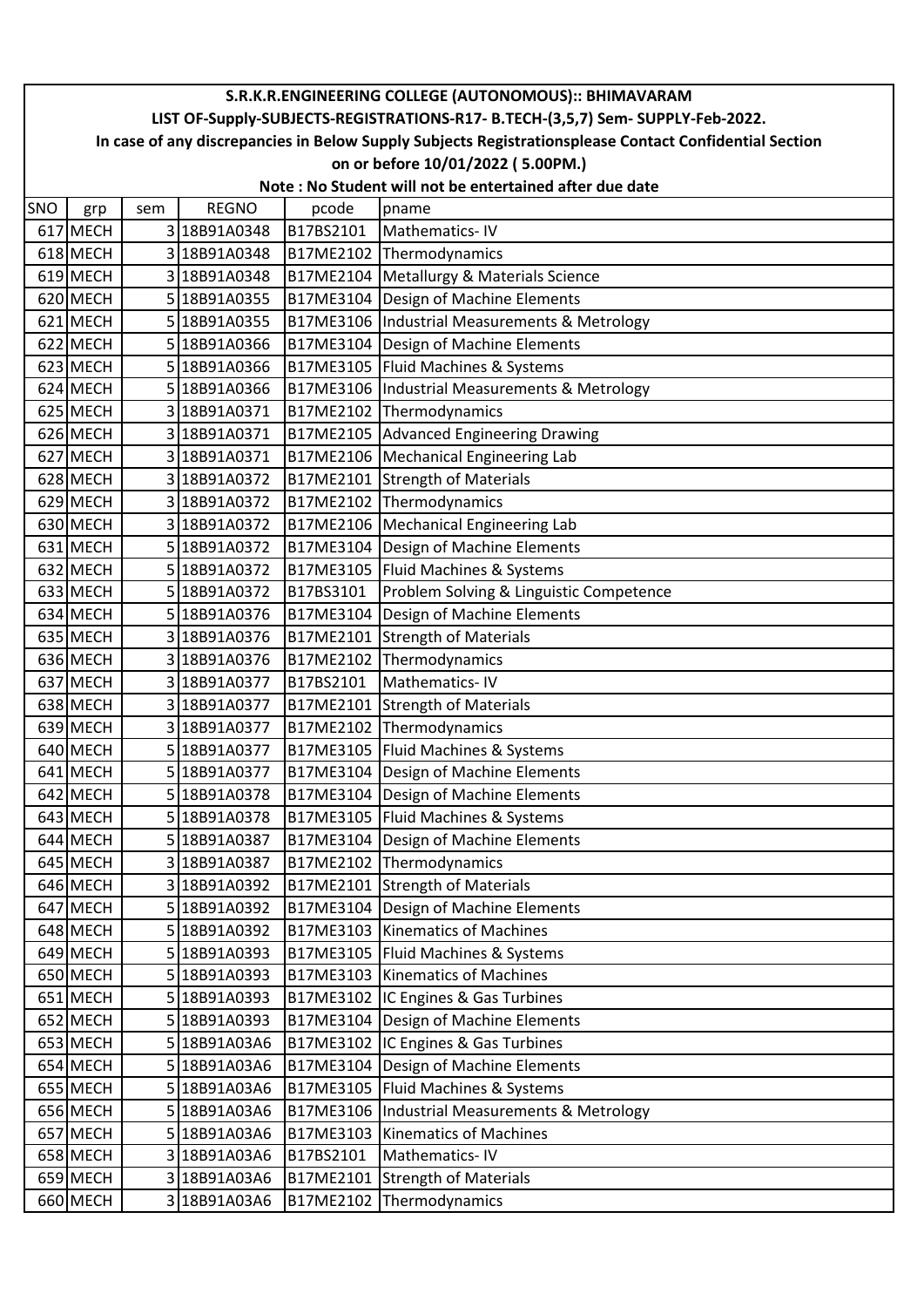|     | S.R.K.R.ENGINEERING COLLEGE (AUTONOMOUS):: BHIMAVARAM                                                                                                                                     |     |              |           |                                                         |  |  |  |  |
|-----|-------------------------------------------------------------------------------------------------------------------------------------------------------------------------------------------|-----|--------------|-----------|---------------------------------------------------------|--|--|--|--|
|     | LIST OF-Supply-SUBJECTS-REGISTRATIONS-R17- B.TECH-(3,5,7) Sem- SUPPLY-Feb-2022.<br>In case of any discrepancies in Below Supply Subjects Registrationsplease Contact Confidential Section |     |              |           |                                                         |  |  |  |  |
|     | on or before 10/01/2022 (5.00PM.)                                                                                                                                                         |     |              |           |                                                         |  |  |  |  |
|     |                                                                                                                                                                                           |     |              |           | Note: No Student will not be entertained after due date |  |  |  |  |
| SNO |                                                                                                                                                                                           | sem | <b>REGNO</b> | pcode     | pname                                                   |  |  |  |  |
|     | grp<br>661 MECH                                                                                                                                                                           |     | 3 18B91A03A6 | B17ME2104 | Metallurgy & Materials Science                          |  |  |  |  |
|     | 662 MECH                                                                                                                                                                                  |     | 3 18B91A03A6 |           | B17ME2106   Mechanical Engineering Lab                  |  |  |  |  |
|     | 663 MECH                                                                                                                                                                                  |     | 3 18B91A03B7 |           | B17ME2102 Thermodynamics                                |  |  |  |  |
|     | 664 MECH                                                                                                                                                                                  |     | 5 18B91A03B7 | B17ME3102 | IC Engines & Gas Turbines                               |  |  |  |  |
|     | 665 MECH                                                                                                                                                                                  |     | 5 18B91A03B7 | B17ME3104 | Design of Machine Elements                              |  |  |  |  |
|     | 666 MECH                                                                                                                                                                                  |     | 5 18B91A03B7 | B17ME3105 | Fluid Machines & Systems                                |  |  |  |  |
|     | 667 MECH                                                                                                                                                                                  |     | 5 18B91A03B7 |           | B17ME3106   Industrial Measurements & Metrology         |  |  |  |  |
|     | 668 MECH                                                                                                                                                                                  |     | 5 18B91A03B7 | B17ME3103 | <b>Kinematics of Machines</b>                           |  |  |  |  |
|     | 669 MECH                                                                                                                                                                                  |     | 5 18B91A03B9 | B17ME3104 | Design of Machine Elements                              |  |  |  |  |
|     | 670 MECH                                                                                                                                                                                  |     | 3 18B91A03C2 | B17ME2101 | <b>Strength of Materials</b>                            |  |  |  |  |
|     | 671 MECH                                                                                                                                                                                  |     | 3 18B91A03C2 | B17ME2102 | Thermodynamics                                          |  |  |  |  |
|     | 672 MECH                                                                                                                                                                                  |     | 3 18B91A03C2 | B17ME2103 | <b>Manufacturing Process</b>                            |  |  |  |  |
|     | 673 MECH                                                                                                                                                                                  |     | 3 18B91A03C2 | B17ME2104 | Metallurgy & Materials Science                          |  |  |  |  |
|     | $674$ MECH                                                                                                                                                                                |     | 3 18B91A03C2 | B17ME2105 | <b>Advanced Engineering Drawing</b>                     |  |  |  |  |
|     | 675 MECH                                                                                                                                                                                  |     | 5 18B91A03C2 | B17ME3103 | Kinematics of Machines                                  |  |  |  |  |
|     | 676 MECH                                                                                                                                                                                  |     | 5 18B91A03C2 | B17ME3101 | <b>Operations Research</b>                              |  |  |  |  |
|     | 677 MECH                                                                                                                                                                                  |     | 5 18B91A03C2 | B17ME3104 | Design of Machine Elements                              |  |  |  |  |
|     | 678 MECH                                                                                                                                                                                  |     | 5 18B91A03C2 | B17ME3105 | Fluid Machines & Systems                                |  |  |  |  |
|     | 679 MECH                                                                                                                                                                                  |     | 5 18B91A03C2 | B17ME3106 | Industrial Measurements & Metrology                     |  |  |  |  |
|     | 680 MECH                                                                                                                                                                                  |     | 5 18B91A03C5 | B17ME3103 | <b>Kinematics of Machines</b>                           |  |  |  |  |
|     | 681 MECH                                                                                                                                                                                  |     | 3 18B91A03D6 | B17ME2102 | Thermodynamics                                          |  |  |  |  |
|     | 682 MECH                                                                                                                                                                                  |     | 3 18B91A03E0 | B17ME2102 | Thermodynamics                                          |  |  |  |  |
|     | 683 MECH                                                                                                                                                                                  |     | 3 18B91A03E4 | B17ME2102 | Thermodynamics                                          |  |  |  |  |
|     | 684 MECH                                                                                                                                                                                  |     | 5 18B91A03E7 | B17ME3106 | Industrial Measurements & Metrology                     |  |  |  |  |
|     | 685 MECH                                                                                                                                                                                  |     | 3 18B91A03E9 | B17BS2101 | Mathematics-IV                                          |  |  |  |  |
|     | 686 MECH                                                                                                                                                                                  |     | 3 18B91A03E9 | B17ME2101 | <b>Strength of Materials</b>                            |  |  |  |  |
|     | 687 MECH                                                                                                                                                                                  |     | 3 18B91A03E9 | B17ME2102 | Thermodynamics                                          |  |  |  |  |
|     | 688 MECH                                                                                                                                                                                  |     | 3 18B91A03H2 | B17BS2101 | Mathematics-IV                                          |  |  |  |  |
|     | 689 MECH                                                                                                                                                                                  |     | 5 18B91A03H2 | B17ME3104 | Design of Machine Elements                              |  |  |  |  |
|     | 690 MECH                                                                                                                                                                                  |     | 5 18B91A03H2 | B17ME3106 | Industrial Measurements & Metrology                     |  |  |  |  |
|     | 691 MECH                                                                                                                                                                                  |     | 5 18B91A03H6 |           | B17ME3102 IC Engines & Gas Turbines                     |  |  |  |  |
|     | 692 MECH                                                                                                                                                                                  |     | 5 18B91A03H8 | B17ME3102 | IC Engines & Gas Turbines                               |  |  |  |  |
|     | $693$ MECH                                                                                                                                                                                |     | 5 18B91A03H8 | B17ME3104 | Design of Machine Elements                              |  |  |  |  |
|     | $694$ MECH                                                                                                                                                                                |     | 5 18B91A03H8 | B17ME3106 | Industrial Measurements & Metrology                     |  |  |  |  |
|     | 695 MECH                                                                                                                                                                                  |     | 5 18B91A03H8 | B17ME3103 | <b>Kinematics of Machines</b>                           |  |  |  |  |
|     | 696 MECH                                                                                                                                                                                  |     | 3 18B91A03H8 | B17ME2103 | <b>Manufacturing Process</b>                            |  |  |  |  |
|     | 697 MECH                                                                                                                                                                                  |     | 5 18B91A03I3 | B17ME3104 | Design of Machine Elements                              |  |  |  |  |
|     | 698 MECH                                                                                                                                                                                  |     | 3 18B91A03J2 | B17BS2101 | Mathematics-IV                                          |  |  |  |  |
|     | 699 MECH                                                                                                                                                                                  |     | 3 18B91A03J2 | B17ME2101 | <b>Strength of Materials</b>                            |  |  |  |  |
|     | 700 MECH                                                                                                                                                                                  |     | 3 18B91A03J2 | B17ME2102 | Thermodynamics                                          |  |  |  |  |
|     | 701 MECH                                                                                                                                                                                  |     | 3 18B91A03J2 | B17ME2103 | <b>Manufacturing Process</b>                            |  |  |  |  |
|     | 702 MECH                                                                                                                                                                                  |     | 3 18B91A03J2 | B17ME2104 | Metallurgy & Materials Science                          |  |  |  |  |
|     | 703 MECH                                                                                                                                                                                  |     | 3 18B91A03J2 | B17ME2105 | <b>Advanced Engineering Drawing</b>                     |  |  |  |  |
|     | 704 MECH                                                                                                                                                                                  |     | 3 18B91A03K4 | B17BS2101 | Mathematics-IV                                          |  |  |  |  |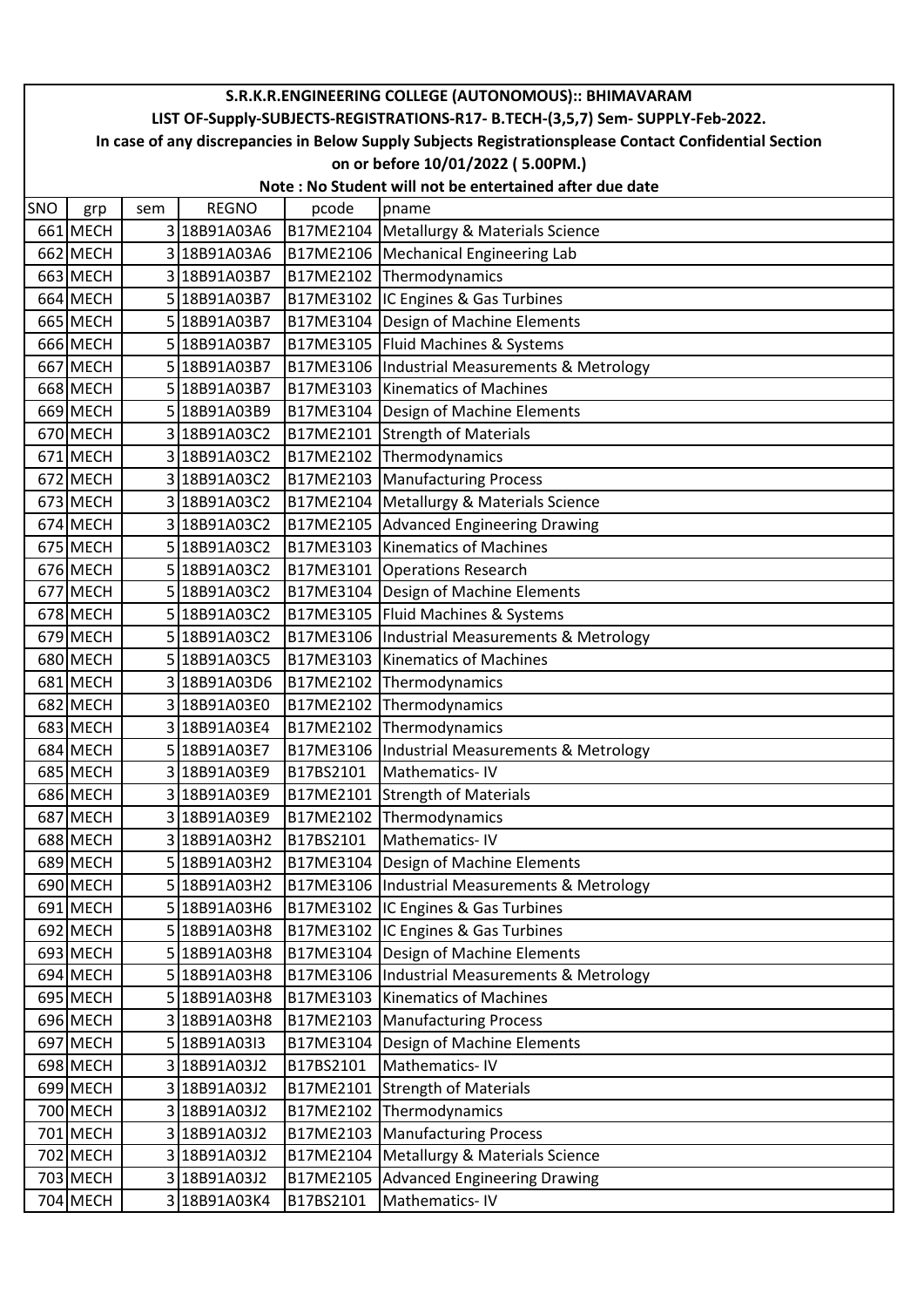|     | S.R.K.R.ENGINEERING COLLEGE (AUTONOMOUS):: BHIMAVARAM                                                                                                                                     |     |              |           |                                                         |  |  |  |  |  |
|-----|-------------------------------------------------------------------------------------------------------------------------------------------------------------------------------------------|-----|--------------|-----------|---------------------------------------------------------|--|--|--|--|--|
|     | LIST OF-Supply-SUBJECTS-REGISTRATIONS-R17- B.TECH-(3,5,7) Sem- SUPPLY-Feb-2022.<br>In case of any discrepancies in Below Supply Subjects Registrationsplease Contact Confidential Section |     |              |           |                                                         |  |  |  |  |  |
|     | on or before 10/01/2022 (5.00PM.)                                                                                                                                                         |     |              |           |                                                         |  |  |  |  |  |
|     |                                                                                                                                                                                           |     |              |           | Note: No Student will not be entertained after due date |  |  |  |  |  |
| SNO |                                                                                                                                                                                           | sem | <b>REGNO</b> | pcode     | pname                                                   |  |  |  |  |  |
|     | grp<br>705 MECH                                                                                                                                                                           |     | 3 18B91A03K4 | B17ME2101 | <b>Strength of Materials</b>                            |  |  |  |  |  |
|     | 706 MECH                                                                                                                                                                                  |     | 3 18B91A03K4 |           | B17ME2102 Thermodynamics                                |  |  |  |  |  |
|     | 707 MECH                                                                                                                                                                                  |     | 3 18B91A03K4 | B17ME2103 | <b>Manufacturing Process</b>                            |  |  |  |  |  |
|     | 708 MECH                                                                                                                                                                                  |     | 3 18B91A03K4 | B17ME2104 | Metallurgy & Materials Science                          |  |  |  |  |  |
|     | 709 MECH                                                                                                                                                                                  |     | 5 18B91A03K4 | B17ME3104 | Design of Machine Elements                              |  |  |  |  |  |
|     | 710 MECH                                                                                                                                                                                  |     | 5 18B91A03K4 | B17ME3105 | Fluid Machines & Systems                                |  |  |  |  |  |
|     | 711 MECH                                                                                                                                                                                  |     | 5 18B91A03K4 |           | B17ME3106   Industrial Measurements & Metrology         |  |  |  |  |  |
|     | 712 MECH                                                                                                                                                                                  |     | 5 18B91A03K4 | B17ME3103 | Kinematics of Machines                                  |  |  |  |  |  |
|     | $713$ MECH                                                                                                                                                                                |     | 5 18B91A03K9 | B17ME3104 | Design of Machine Elements                              |  |  |  |  |  |
|     | 714 MECH                                                                                                                                                                                  |     | 3 18B91A03K9 | B17ME2102 | Thermodynamics                                          |  |  |  |  |  |
|     | 715 MECH                                                                                                                                                                                  |     | 3 18B91A03K9 | B17ME2105 | <b>Advanced Engineering Drawing</b>                     |  |  |  |  |  |
|     | 716 MECH                                                                                                                                                                                  |     | 3 18B91A03M7 | B17ME2103 | <b>Manufacturing Process</b>                            |  |  |  |  |  |
|     | 717 MECH                                                                                                                                                                                  |     | 5 18B91A03M7 | B17ME3106 | Industrial Measurements & Metrology                     |  |  |  |  |  |
|     | 718 MECH                                                                                                                                                                                  |     | 5 18B91A03N0 | B17ME3104 | Design of Machine Elements                              |  |  |  |  |  |
|     | $719$ MECH                                                                                                                                                                                |     | 5 18B91A03N0 | B17ME3105 | Fluid Machines & Systems                                |  |  |  |  |  |
|     | 720 MECH                                                                                                                                                                                  |     | 5 18B91A03N0 | B17ME3103 | <b>Kinematics of Machines</b>                           |  |  |  |  |  |
|     | 721 MECH                                                                                                                                                                                  |     | 5 18B91A03N3 | B17ME3104 | Design of Machine Elements                              |  |  |  |  |  |
|     | 722 MECH                                                                                                                                                                                  |     | 3 18B91A03N5 | B17ME2101 | <b>Strength of Materials</b>                            |  |  |  |  |  |
|     | 723 MECH                                                                                                                                                                                  |     | 3 18B91A03N5 | B17ME2103 | <b>Manufacturing Process</b>                            |  |  |  |  |  |
|     | 724 MECH                                                                                                                                                                                  |     | 318B91A03N5  | B17ME2104 | Metallurgy & Materials Science                          |  |  |  |  |  |
|     | 725 MECH                                                                                                                                                                                  |     | 3 18B91A03N5 | B17ME2105 | <b>Advanced Engineering Drawing</b>                     |  |  |  |  |  |
|     | 726 MECH                                                                                                                                                                                  |     | 5 18B91A03N5 |           | B17ME3102  IC Engines & Gas Turbines                    |  |  |  |  |  |
|     | 727 MECH                                                                                                                                                                                  |     | 5 18B91A03N5 | B17ME3104 | Design of Machine Elements                              |  |  |  |  |  |
|     | 728 MECH                                                                                                                                                                                  |     | 5 18B91A03N5 |           | B17ME3105   Fluid Machines & Systems                    |  |  |  |  |  |
|     | 729 MECH                                                                                                                                                                                  |     | 5 18B91A03N5 |           | B17ME3106   Industrial Measurements & Metrology         |  |  |  |  |  |
|     | 730 MECH                                                                                                                                                                                  |     | 3 18B91A03N5 | B17BS2101 | Mathematics-IV                                          |  |  |  |  |  |
|     | 731 MECH                                                                                                                                                                                  |     | 5 18B91A03N7 | B17ME3104 | Design of Machine Elements                              |  |  |  |  |  |
|     | 732 MECH                                                                                                                                                                                  |     | 5 18B91A03N7 | B17ME3106 | Industrial Measurements & Metrology                     |  |  |  |  |  |
|     | 733 MECH                                                                                                                                                                                  |     | 5 18B91A03N7 | B17ME3103 | <b>Kinematics of Machines</b>                           |  |  |  |  |  |
|     | 734 MECH                                                                                                                                                                                  |     | 5 18B91A03P0 | B17ME3104 | Design of Machine Elements                              |  |  |  |  |  |
|     | 735 MECH                                                                                                                                                                                  |     | 5 18B91A03P0 | B17ME3105 | Fluid Machines & Systems                                |  |  |  |  |  |
|     | 736 MECH                                                                                                                                                                                  |     | 5 18B91A03P0 | B17ME3106 | Industrial Measurements & Metrology                     |  |  |  |  |  |
|     | 737 MECH                                                                                                                                                                                  |     | 5 18B91A03P0 | B17ME3103 | <b>Kinematics of Machines</b>                           |  |  |  |  |  |
|     | 738 MECH                                                                                                                                                                                  |     | 3 18B91A03P0 | B17ME2101 | <b>Strength of Materials</b>                            |  |  |  |  |  |
|     | 739 MECH                                                                                                                                                                                  |     | 3 18B91A03P0 | B17ME2102 | Thermodynamics                                          |  |  |  |  |  |
|     | 740 MECH                                                                                                                                                                                  |     | 3 18B91A03P0 | B17ME2103 | <b>Manufacturing Process</b>                            |  |  |  |  |  |
|     | 741 MECH                                                                                                                                                                                  |     | 3 18B91A03P0 | B17ME2104 | Metallurgy & Materials Science                          |  |  |  |  |  |
|     | 742 MECH                                                                                                                                                                                  |     | 3 18B91A03Q0 | B17ME2102 | Thermodynamics                                          |  |  |  |  |  |
|     | 743 MECH                                                                                                                                                                                  |     | 5 18B91A03Q0 | B17ME3104 | Design of Machine Elements                              |  |  |  |  |  |
|     | 744 MECH                                                                                                                                                                                  |     | 5 18B91A03Q2 | B17ME3101 | <b>Operations Research</b>                              |  |  |  |  |  |
|     | 745 MECH                                                                                                                                                                                  |     | 5 18B91A03Q2 | B17ME3104 | Design of Machine Elements                              |  |  |  |  |  |
|     | 746 MECH                                                                                                                                                                                  |     | 5 18B91A03Q2 | B17ME3103 | <b>Kinematics of Machines</b>                           |  |  |  |  |  |
|     | 747 MECH                                                                                                                                                                                  |     | 3 18B91A03Q2 | B17BS2101 | Mathematics-IV                                          |  |  |  |  |  |
|     | 748 MECH                                                                                                                                                                                  |     | 3 18B91A03Q2 | B17ME2101 | <b>Strength of Materials</b>                            |  |  |  |  |  |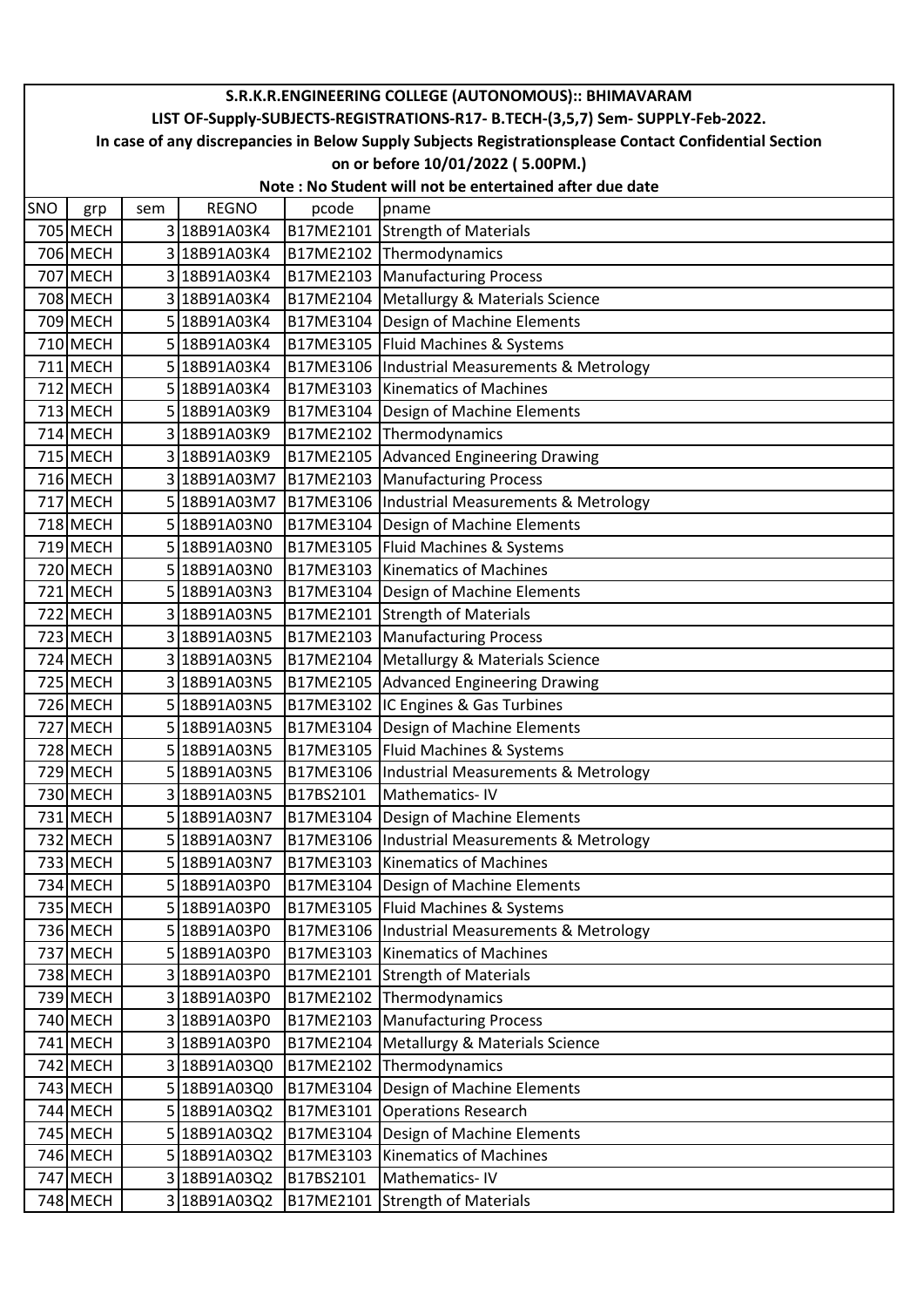|     | S.R.K.R.ENGINEERING COLLEGE (AUTONOMOUS):: BHIMAVARAM                                                                                       |     |              |           |                                         |  |  |  |  |  |  |
|-----|---------------------------------------------------------------------------------------------------------------------------------------------|-----|--------------|-----------|-----------------------------------------|--|--|--|--|--|--|
|     | LIST OF-Supply-SUBJECTS-REGISTRATIONS-R17- B.TECH-(3,5,7) Sem- SUPPLY-Feb-2022.                                                             |     |              |           |                                         |  |  |  |  |  |  |
|     | In case of any discrepancies in Below Supply Subjects Registrationsplease Contact Confidential Section<br>on or before 10/01/2022 (5.00PM.) |     |              |           |                                         |  |  |  |  |  |  |
|     | Note: No Student will not be entertained after due date                                                                                     |     |              |           |                                         |  |  |  |  |  |  |
| SNO |                                                                                                                                             | sem | <b>REGNO</b> | pcode     |                                         |  |  |  |  |  |  |
|     | grp<br>749 MECH                                                                                                                             |     | 3 18B91A03Q2 | B17ME2102 | pname<br>Thermodynamics                 |  |  |  |  |  |  |
|     | 750 MECH                                                                                                                                    |     | 5 18B91A03Q6 | B17ME3104 | Design of Machine Elements              |  |  |  |  |  |  |
|     | 751 MECH                                                                                                                                    |     | 5 18B91A03Q7 | B17ME3105 | Fluid Machines & Systems                |  |  |  |  |  |  |
|     | 752 MECH                                                                                                                                    |     | 3 18B91A03Q7 | B17BS2101 | Mathematics-IV                          |  |  |  |  |  |  |
|     | 753 MECH                                                                                                                                    |     | 3 18B91A03Q7 | B17ME2102 | Thermodynamics                          |  |  |  |  |  |  |
|     | 754 MECH                                                                                                                                    |     | 3 18B91A03R4 | B17ME2101 | <b>Strength of Materials</b>            |  |  |  |  |  |  |
|     | 755 MECH                                                                                                                                    |     | 3 18B91A03R9 | B17BS2101 | Mathematics-IV                          |  |  |  |  |  |  |
|     | 756 MECH                                                                                                                                    |     | 3 18B91A03R9 | B17ME2101 | <b>Strength of Materials</b>            |  |  |  |  |  |  |
|     | 757 MECH                                                                                                                                    |     | 3 18B91A03R9 | B17ME2102 | Thermodynamics                          |  |  |  |  |  |  |
|     | 758 MECH                                                                                                                                    |     | 3 18B91A03R9 | B17ME2103 | <b>Manufacturing Process</b>            |  |  |  |  |  |  |
|     | 759 MECH                                                                                                                                    |     | 3 18B91A03R9 | B17ME2105 | Advanced Engineering Drawing            |  |  |  |  |  |  |
|     | 760 MECH                                                                                                                                    |     | 3 18B91A03T5 | B17ME2102 | Thermodynamics                          |  |  |  |  |  |  |
|     | 761 ECE                                                                                                                                     |     | 3 18B91A0408 | B17EC2103 | Signals and Systems                     |  |  |  |  |  |  |
|     | 762 ECE                                                                                                                                     |     | 3 18B91A0408 | B17EE2104 | Network Analysis                        |  |  |  |  |  |  |
|     | 763 ECE                                                                                                                                     |     | 5 18B91A0408 | B17EC3104 | <b>Digital Communication</b>            |  |  |  |  |  |  |
|     | 764 ECE                                                                                                                                     |     | 5 18B91A0408 | B17EC3105 | Antennas and Propagation                |  |  |  |  |  |  |
|     | 765 ECE                                                                                                                                     |     | 5 18B91A0412 | B17EC3101 | <b>Pulse and Digital Circuits</b>       |  |  |  |  |  |  |
|     | 766 ECE                                                                                                                                     |     | 5 18B91A0412 | B17EC3102 | <b>Linear ICs and Applications</b>      |  |  |  |  |  |  |
|     | 767 ECE                                                                                                                                     |     | 5 18B91A0412 | B17EC3105 | Antennas and Propagation                |  |  |  |  |  |  |
|     | 768 ECE                                                                                                                                     |     | 3 18B91A0412 | B17EC2103 | <b>Signals and Systems</b>              |  |  |  |  |  |  |
|     | 769 ECE                                                                                                                                     |     | 5 18B91A0439 | B17EC3104 | <b>Digital Communication</b>            |  |  |  |  |  |  |
|     | 770 ECE                                                                                                                                     |     | 5 18B91A0442 | B17EC3104 | <b>Digital Communication</b>            |  |  |  |  |  |  |
|     | 771 ECE                                                                                                                                     |     | 5 18B91A0443 | B17EC3104 | <b>Digital Communication</b>            |  |  |  |  |  |  |
|     | 772 ECE                                                                                                                                     |     | 3 18B91A0443 | B17EC2103 | <b>Signals and Systems</b>              |  |  |  |  |  |  |
|     | 773 ECE                                                                                                                                     |     | 5 18B91A0465 | B17EC3104 | Digital Communication                   |  |  |  |  |  |  |
|     | 774 ECE                                                                                                                                     |     | 3 18B91A0478 | B17EE2104 | Network Analysis                        |  |  |  |  |  |  |
|     | 775 ECE                                                                                                                                     |     | 3 18B91A0493 | B17EC2103 | <b>Signals and Systems</b>              |  |  |  |  |  |  |
|     | 776 ECE                                                                                                                                     |     | 5 18B91A04C3 | B17EC3105 | Antennas and Propagation                |  |  |  |  |  |  |
|     | 777 ECE                                                                                                                                     |     | 3 18B91A04C9 | B17EC2103 | <b>Signals and Systems</b>              |  |  |  |  |  |  |
|     | 778 ECE                                                                                                                                     |     | 3 18B91A04C9 | B17EE2104 | Network Analysis                        |  |  |  |  |  |  |
|     | 779 ECE                                                                                                                                     |     | 3 18B91A04F1 | B17EC2101 | <b>Electronics Devices and Circuits</b> |  |  |  |  |  |  |
|     | 780 ECE                                                                                                                                     |     | 3 18B91A04F1 | B17EC2102 | Switching Theory and Logic Design       |  |  |  |  |  |  |
|     | 781 ECE                                                                                                                                     |     | 3 18B91A04F1 | B17EC2103 | <b>Signals and Systems</b>              |  |  |  |  |  |  |
|     | 782 ECE                                                                                                                                     |     | 3 18B91A04F1 | B17EE2104 | Network Analysis                        |  |  |  |  |  |  |
|     | 783 ECE                                                                                                                                     |     | 5 18B91A04F1 | B17EC3104 | <b>Digital Communication</b>            |  |  |  |  |  |  |
|     | 784 ECE                                                                                                                                     |     | 5 18B91A04G6 | B17EC3104 | <b>Digital Communication</b>            |  |  |  |  |  |  |
|     | 785 ECE                                                                                                                                     |     | 5 18B91A04I2 | B17EC3105 | Antennas and Propagation                |  |  |  |  |  |  |
|     | 786 ECE                                                                                                                                     |     | 3 18B91A04I2 | B17EC2103 | <b>Signals and Systems</b>              |  |  |  |  |  |  |
|     | 787 ECE                                                                                                                                     |     | 3 18B91A04L1 | B17EC2102 | Switching Theory and Logic Design       |  |  |  |  |  |  |
|     | 788 ECE                                                                                                                                     |     | 3 18B91A04L1 | B17EC2103 | <b>Signals and Systems</b>              |  |  |  |  |  |  |
|     | 789 ECE                                                                                                                                     |     | 3 18B91A04L1 | B17EE2104 | Network Analysis                        |  |  |  |  |  |  |
|     | 790 ECE                                                                                                                                     |     | 5 18B91A04L1 | B17EC3105 | Antennas and Propagation                |  |  |  |  |  |  |
|     | 791 ECE                                                                                                                                     |     | 5 18B91A04L8 | B17EC3104 | <b>Digital Communication</b>            |  |  |  |  |  |  |
|     | 792 ECE                                                                                                                                     |     | 5 18B91A04L8 | B17EC3105 | Antennas and Propagation                |  |  |  |  |  |  |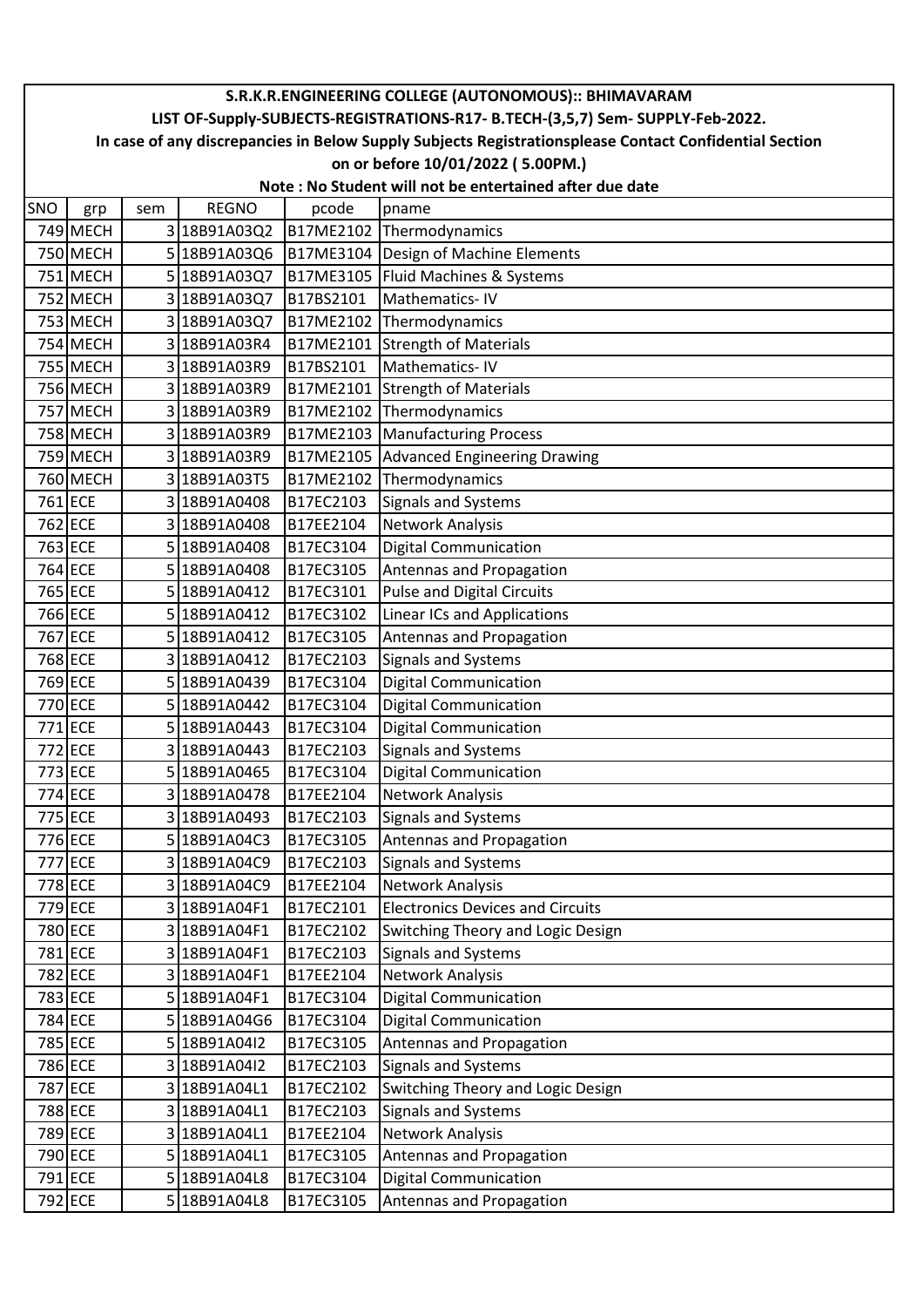|            | S.R.K.R.ENGINEERING COLLEGE (AUTONOMOUS):: BHIMAVARAM                                                  |     |              |           |                                                         |  |  |  |  |
|------------|--------------------------------------------------------------------------------------------------------|-----|--------------|-----------|---------------------------------------------------------|--|--|--|--|
|            | LIST OF-Supply-SUBJECTS-REGISTRATIONS-R17- B.TECH-(3,5,7) Sem- SUPPLY-Feb-2022.                        |     |              |           |                                                         |  |  |  |  |
|            | In case of any discrepancies in Below Supply Subjects Registrationsplease Contact Confidential Section |     |              |           |                                                         |  |  |  |  |
|            |                                                                                                        |     |              |           | on or before 10/01/2022 (5.00PM.)                       |  |  |  |  |
|            |                                                                                                        |     |              |           | Note: No Student will not be entertained after due date |  |  |  |  |
| <b>SNO</b> | grp                                                                                                    | sem | <b>REGNO</b> | pcode     | pname                                                   |  |  |  |  |
|            | 793 ECE                                                                                                |     | 5 18B91A04L8 | B17EC3106 | Computer network Engineering                            |  |  |  |  |
|            | 794 ECE                                                                                                |     | 3 18B91A04L8 | B17EC2103 | <b>Signals and Systems</b>                              |  |  |  |  |
|            | 795 ECE                                                                                                |     | 5 18B91A04M2 | B17EC3104 | <b>Digital Communication</b>                            |  |  |  |  |
|            | 796 ECE                                                                                                |     | 5 18B91A04M3 | B17EC3104 | <b>Digital Communication</b>                            |  |  |  |  |
|            | 797 ECE                                                                                                |     | 3 18B91A04M3 | B17EC2101 | <b>Electronics Devices and Circuits</b>                 |  |  |  |  |
|            | 798 ECE                                                                                                |     | 3 18B91A04M3 | B17EC2103 | Signals and Systems                                     |  |  |  |  |
|            | 799 ECE                                                                                                |     | 3 18B91A04M3 | B17EC2104 | Probability Theory and Random Processes                 |  |  |  |  |
|            | 800 ECE                                                                                                |     | 3 18B91A04N2 | B17EC2103 | <b>Signals and Systems</b>                              |  |  |  |  |
|            | 801 ECE                                                                                                |     | 3 18B91A04N2 | B17EE2104 | Network Analysis                                        |  |  |  |  |
|            | 802 ECE                                                                                                |     | 3 18B91A04N2 | B17EC2104 | Probability Theory and Random Processes                 |  |  |  |  |
|            | 803 ECE                                                                                                |     | 5 18B91A04N2 | B17EC3105 | Antennas and Propagation                                |  |  |  |  |
|            | 804 ECE                                                                                                |     | 5 18B91A04N2 | B17EC3106 | <b>Computer network Engineering</b>                     |  |  |  |  |
|            | 805 CSE                                                                                                |     | 5 18B91A0504 | B17CS3102 | Web Technologies                                        |  |  |  |  |
|            | 806 CSE                                                                                                |     | 5 18B91A0504 | B17CS3105 | Application Development Using Java                      |  |  |  |  |
|            | 807 CSE                                                                                                |     | 3 18B91A0504 | B17CS2103 | Digital Logic Design                                    |  |  |  |  |
|            | 808 CSE                                                                                                |     | 3 18B91A0504 | B17CS2104 | Data Analysis and Visualization using Python            |  |  |  |  |
|            | 809 CSE                                                                                                |     | 5 18B91A0505 | B17CS3106 | <b>Embedded Systems</b>                                 |  |  |  |  |
|            | 810 CSE                                                                                                |     | 5 18B91A0512 | B17CS3102 | Web Technologies                                        |  |  |  |  |
|            | 811 CSE                                                                                                |     | 5 18B91A0512 | B17CS3105 | Application Development Using Java                      |  |  |  |  |
|            | 812 CSE                                                                                                |     | 5 18B91A0512 | B17CS3106 | <b>Embedded Systems</b>                                 |  |  |  |  |
|            | 813 CSE                                                                                                |     | 318B91A0512  | B17CS2104 | Data Analysis and Visualization using Python            |  |  |  |  |
|            | 814 CSE                                                                                                |     | 3 18B91A0519 | B17BS2102 | Probability, Statistics and Queuing Theory              |  |  |  |  |
|            | 815 CSE                                                                                                |     | 3 18B91A0519 | B17CS2103 | Digital Logic Design                                    |  |  |  |  |
|            | 816 CSE                                                                                                |     | 3 18B91A0519 | B17CS2104 | Data Analysis and Visualization using Python            |  |  |  |  |
| 817 CSE    |                                                                                                        |     | 5 18B91A0529 | B17CS3102 | Web Technologies                                        |  |  |  |  |
|            | 818 CSE                                                                                                |     | 5 18B91A0529 | B17CS3106 | <b>Embedded Systems</b>                                 |  |  |  |  |
|            | 819 CSE                                                                                                |     | 5 18B91A0544 | B17CS3103 | Formal Languages & Automata Theory                      |  |  |  |  |
|            | 820 CSE                                                                                                |     | 5 18B91A0544 | B17CS3102 | Web Technologies                                        |  |  |  |  |
|            | 821 CSE                                                                                                |     | 5 18B91A0576 | B17CS3106 | <b>Embedded Systems</b>                                 |  |  |  |  |
|            | 822 CSE                                                                                                |     | 5 18B91A05A0 | B17CS3102 | Web Technologies                                        |  |  |  |  |
|            | 823 CSE                                                                                                |     | 5 18B91A05A0 | B17CS3104 | Database Management Systems                             |  |  |  |  |
|            | 824 CSE                                                                                                |     | 5 18B91A05A0 | B17CS3106 | <b>Embedded Systems</b>                                 |  |  |  |  |
|            | 825 CSE                                                                                                |     | 5 18B91A05A3 | B17CS3103 | Formal Languages & Automata Theory                      |  |  |  |  |
|            | 826 CSE                                                                                                |     | 5 18B91A05A3 | B17CS3104 | Database Management Systems                             |  |  |  |  |
|            | 827 CSE                                                                                                |     | 5 18B91A05A3 | B17CS3106 | <b>Embedded Systems</b>                                 |  |  |  |  |
|            | 828 CSE                                                                                                |     | 3 18B91A05A3 | B17CS2101 | Data Structures                                         |  |  |  |  |
|            | 829 CSE                                                                                                |     | 3 18B91A05A3 | B17CS2103 | Digital Logic Design                                    |  |  |  |  |
|            | 830 CSE                                                                                                |     | 3 18B91A05A3 | B17CS2104 | Data Analysis and Visualization using Python            |  |  |  |  |
|            | 831 CSE                                                                                                |     | 3 18B91A05B2 | B17CS2101 | Data Structures                                         |  |  |  |  |
|            | 832 CSE                                                                                                |     | 3 18B91A05B2 | B17CS2102 | <b>Computer Graphics</b>                                |  |  |  |  |
|            | 833 CSE                                                                                                |     | 3 18B91A05B2 | B17CS2103 | Digital Logic Design                                    |  |  |  |  |
|            | 834 CSE                                                                                                |     | 5 18B91A05B2 | B17CS3101 | <b>Computer Networks</b>                                |  |  |  |  |
|            | 835 CSE                                                                                                |     | 5 18B91A05B2 | B17CS3102 | Web Technologies                                        |  |  |  |  |
|            | 836 CSE                                                                                                |     | 5 18B91A05B2 | B17CS3103 | Formal Languages & Automata Theory                      |  |  |  |  |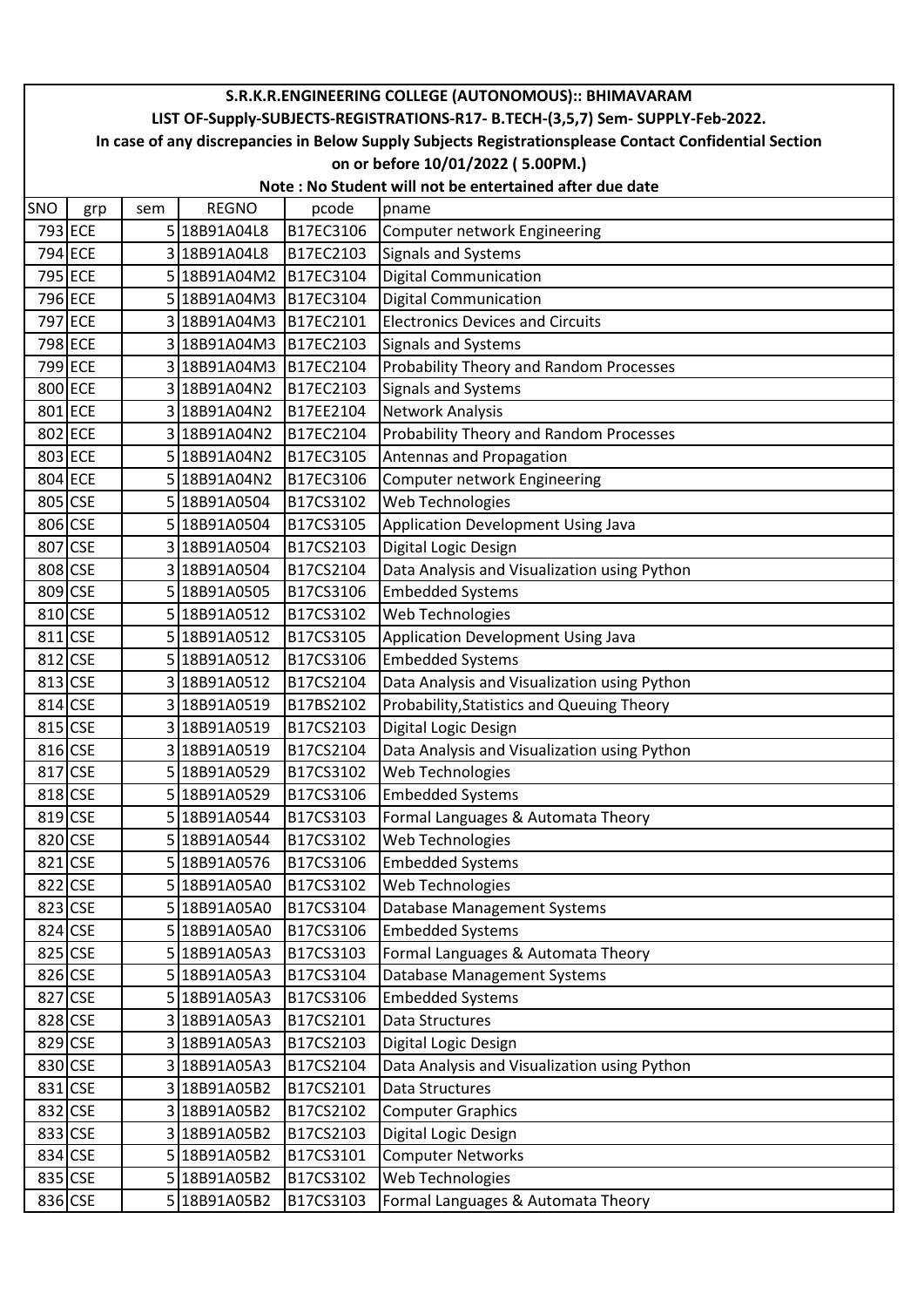|     | S.R.K.R.ENGINEERING COLLEGE (AUTONOMOUS):: BHIMAVARAM                                                  |     |              |           |                                                  |  |  |  |  |  |  |
|-----|--------------------------------------------------------------------------------------------------------|-----|--------------|-----------|--------------------------------------------------|--|--|--|--|--|--|
|     | LIST OF-Supply-SUBJECTS-REGISTRATIONS-R17- B.TECH-(3,5,7) Sem- SUPPLY-Feb-2022.                        |     |              |           |                                                  |  |  |  |  |  |  |
|     | In case of any discrepancies in Below Supply Subjects Registrationsplease Contact Confidential Section |     |              |           |                                                  |  |  |  |  |  |  |
|     | on or before 10/01/2022 (5.00PM.)                                                                      |     |              |           |                                                  |  |  |  |  |  |  |
|     | Note: No Student will not be entertained after due date                                                |     |              |           |                                                  |  |  |  |  |  |  |
| SNO | grp                                                                                                    | sem | <b>REGNO</b> | pcode     | pname                                            |  |  |  |  |  |  |
|     | 837 CSE                                                                                                |     | 5 18B91A05B2 | B17CS3104 | <b>Database Management Systems</b>               |  |  |  |  |  |  |
|     | 838 CSE                                                                                                |     | 5 18B91A05B2 | B17CS3105 | Application Development Using Java               |  |  |  |  |  |  |
|     | 839 CSE                                                                                                |     | 5 18B91A05B2 | B17CS3106 | <b>Embedded Systems</b>                          |  |  |  |  |  |  |
|     | 840 CSE                                                                                                |     | 5 18B91A05C6 | B17CS3103 | Formal Languages & Automata Theory               |  |  |  |  |  |  |
|     | 841 CSE                                                                                                |     | 5 18B91A05C6 | B17CS3105 | Application Development Using Java               |  |  |  |  |  |  |
|     | 842 CSE                                                                                                |     | 5 18B91A05C6 | B17CS3106 | <b>Embedded Systems</b>                          |  |  |  |  |  |  |
|     | 843 CSE                                                                                                |     | 3 18B91A05C6 | B17CS2101 | Data Structures                                  |  |  |  |  |  |  |
|     | 844 CSE                                                                                                |     | 3 18B91A05C6 | B17CS2104 | Data Analysis and Visualization using Python     |  |  |  |  |  |  |
|     | 845 CSE                                                                                                |     | 3 18B91A05C9 | B17CS2101 | Data Structures                                  |  |  |  |  |  |  |
|     | 846 CSE                                                                                                |     | 5 18B91A05C9 | B17CS3106 | <b>Embedded Systems</b>                          |  |  |  |  |  |  |
|     | 847 CSE                                                                                                |     | 5 18B91A05D7 | B17CS3104 | Database Management Systems                      |  |  |  |  |  |  |
|     | 848 CSE                                                                                                |     | 5 18B91A05D8 | B17CS3109 | <b>Application Development Lab</b>               |  |  |  |  |  |  |
|     | 849 CSE                                                                                                |     | 5 18B91A05D8 | B17CS3105 | Application Development Using Java               |  |  |  |  |  |  |
|     | 850 CSE                                                                                                |     | 5 18B91A05D8 | B17CS3102 | Web Technologies                                 |  |  |  |  |  |  |
|     | 851 CSE                                                                                                |     | 5 18B91A05D8 | B17CS3103 | Formal Languages & Automata Theory               |  |  |  |  |  |  |
|     | 852 CSE                                                                                                |     | 5 18B91A05D8 | B17CS3104 | Database Management Systems                      |  |  |  |  |  |  |
|     | 853 CSE                                                                                                |     | 5 18B91A05D8 | B17CS3106 | <b>Embedded Systems</b>                          |  |  |  |  |  |  |
|     | 854 CSE                                                                                                |     | 318B91A05D8  | B17CS2101 | Data Structures                                  |  |  |  |  |  |  |
|     | 855 CSE                                                                                                |     | 3 18B91A05D8 | B17BS2102 | Probability, Statistics and Queuing Theory       |  |  |  |  |  |  |
|     | 856 CSE                                                                                                |     | 3 18B91A05D8 | B17CS2103 | Digital Logic Design                             |  |  |  |  |  |  |
|     | 857 CSE                                                                                                |     | 3 18B91A05D8 | B17CS2104 | Data Analysis and Visualization using Python     |  |  |  |  |  |  |
|     | 858 CSE                                                                                                |     | 5 18B91A05E1 | B17CS3102 | Web Technologies                                 |  |  |  |  |  |  |
|     | 859 CSE                                                                                                |     | 5 18B91A05E1 | B17CS3106 | <b>Embedded Systems</b>                          |  |  |  |  |  |  |
|     | 860 CSE                                                                                                |     | 3 18B91A05E7 | B17CS2101 | Data Structures                                  |  |  |  |  |  |  |
|     | 861 CSE                                                                                                |     | 5 18B91A05F2 | B17CS3106 | <b>Embedded Systems</b>                          |  |  |  |  |  |  |
|     | 862 CSE                                                                                                |     | 5 18B91A05F9 | B17CS3101 | <b>Computer Networks</b>                         |  |  |  |  |  |  |
|     | 863 CSE                                                                                                |     | 5 18B91A05F9 | B17CS3102 | Web Technologies                                 |  |  |  |  |  |  |
|     | 864 CSE                                                                                                |     | 5 18B91A05F9 | B17CS3103 | Formal Languages & Automata Theory               |  |  |  |  |  |  |
|     | 865 CSE                                                                                                |     | 5 18B91A05F9 | B17CS3104 | Database Management Systems                      |  |  |  |  |  |  |
|     | 866 CSE                                                                                                |     | 3 18B91A05F9 | B17BS2102 | Probability, Statistics and Queuing Theory       |  |  |  |  |  |  |
|     | 867 CSE                                                                                                |     | 5 18B91A05G8 | B17CS3105 | Application Development Using Java               |  |  |  |  |  |  |
|     | 868 CSE                                                                                                |     | 5 18B91A05H9 | B17CS3102 | Web Technologies                                 |  |  |  |  |  |  |
|     | 869 CSE                                                                                                |     | 5 18B91A05H9 | B17CS3104 | Database Management Systems                      |  |  |  |  |  |  |
|     | 870 CSE                                                                                                |     | 5 18B91A05H9 | B17CS3105 | Application Development Using Java               |  |  |  |  |  |  |
|     | 871 CSE                                                                                                |     | 3 18B91A05H9 | B17CS2101 | Data Structures                                  |  |  |  |  |  |  |
|     | 872 CSE                                                                                                |     | 3 18B91A05H9 | B17CS2102 | <b>Computer Graphics</b>                         |  |  |  |  |  |  |
|     | 873 CSE                                                                                                |     | 3 18B91A05H9 | B17CS2104 | Data Analysis and Visualization using Python     |  |  |  |  |  |  |
|     | 874 CSE                                                                                                |     | 3 18B91A05J4 | B17CS2103 | Digital Logic Design                             |  |  |  |  |  |  |
|     | 875 CSE                                                                                                |     | 3 18B91A05K4 | B17CS2103 | Digital Logic Design                             |  |  |  |  |  |  |
|     | 876 CSE                                                                                                |     | 3 18B91A05K4 | B17CS2104 | Data Analysis and Visualization using Python     |  |  |  |  |  |  |
|     | 877 CSE                                                                                                |     | 3 18B91A05K4 | B17CS2105 | Data Structures Lab                              |  |  |  |  |  |  |
|     | 878 CSE                                                                                                |     | 3 18B91A05K4 | B17CS2106 | Data Analysis and Visualization using Python Lab |  |  |  |  |  |  |
|     | 879 CSE                                                                                                |     | 5 18B91A05K4 | B17CS3106 | <b>Embedded Systems</b>                          |  |  |  |  |  |  |
|     | 880 CSE                                                                                                |     | 5 18B91A05L4 | B17CS3103 | Formal Languages & Automata Theory               |  |  |  |  |  |  |
|     |                                                                                                        |     |              |           |                                                  |  |  |  |  |  |  |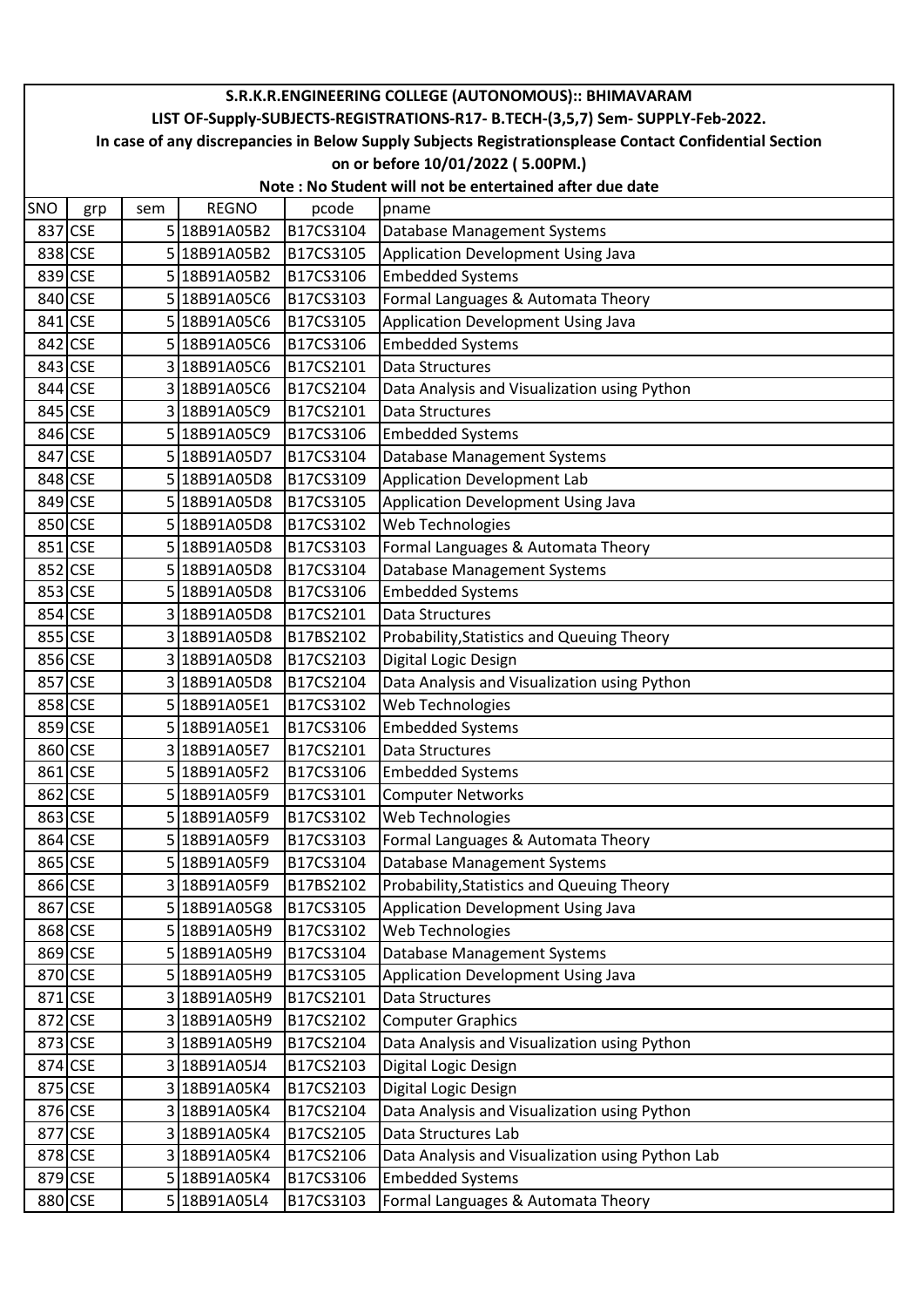|        | S.R.K.R.ENGINEERING COLLEGE (AUTONOMOUS):: BHIMAVARAM                                                  |     |              |           |                                                         |  |  |  |  |
|--------|--------------------------------------------------------------------------------------------------------|-----|--------------|-----------|---------------------------------------------------------|--|--|--|--|
|        | LIST OF-Supply-SUBJECTS-REGISTRATIONS-R17- B.TECH-(3,5,7) Sem- SUPPLY-Feb-2022.                        |     |              |           |                                                         |  |  |  |  |
|        | In case of any discrepancies in Below Supply Subjects Registrationsplease Contact Confidential Section |     |              |           |                                                         |  |  |  |  |
|        |                                                                                                        |     |              |           | on or before 10/01/2022 (5.00PM.)                       |  |  |  |  |
|        |                                                                                                        |     |              |           | Note: No Student will not be entertained after due date |  |  |  |  |
| SNO    | grp                                                                                                    | sem | <b>REGNO</b> | pcode     | pname                                                   |  |  |  |  |
|        | 881 CSE                                                                                                |     | 5 18B91A05L4 | B17CS3106 | <b>Embedded Systems</b>                                 |  |  |  |  |
|        | 882 CSE                                                                                                |     | 5 18B91A05L7 | B17CS3101 | <b>Computer Networks</b>                                |  |  |  |  |
|        | 883 CSE                                                                                                |     | 5 18B91A05L7 | B17CS3103 | Formal Languages & Automata Theory                      |  |  |  |  |
|        | 884 CSE                                                                                                |     | 5 18B91A05L7 | B17CS3106 | <b>Embedded Systems</b>                                 |  |  |  |  |
|        | 885 CSE                                                                                                |     | 3 18B91A05L7 | B17BS2102 | Probability, Statistics and Queuing Theory              |  |  |  |  |
|        | 886 CSE                                                                                                |     | 3 18B91A05L7 | B17CS2104 | Data Analysis and Visualization using Python            |  |  |  |  |
|        | 887 CSE                                                                                                |     | 3 18B91A05M9 | B17BS2102 | Probability, Statistics and Queuing Theory              |  |  |  |  |
|        | 888 CSE                                                                                                |     | 3 18B91A05M9 | B17BS2103 | <b>Discrete Mathematical Structures</b>                 |  |  |  |  |
|        | 889 CSE                                                                                                |     | 3 18B91A05M9 | B17CS2103 | Digital Logic Design                                    |  |  |  |  |
|        | 890 CSE                                                                                                |     | 3 18B91A05M9 | B17CS2104 | Data Analysis and Visualization using Python            |  |  |  |  |
|        | 891 CSE                                                                                                |     | 3 18B91A05N1 | B17BS2103 | <b>Discrete Mathematical Structures</b>                 |  |  |  |  |
|        | 892 CSE                                                                                                |     | 5 18B91A05N1 | B17CS3101 | <b>Computer Networks</b>                                |  |  |  |  |
|        | 893 CSE                                                                                                |     | 5 18B91A05N6 | B17CS3101 | <b>Computer Networks</b>                                |  |  |  |  |
|        | 894 CSE                                                                                                |     | 5 18B91A05N6 | B17CS3102 | Web Technologies                                        |  |  |  |  |
|        | 895 CSE                                                                                                |     | 3 18B91A05P7 | B17CS2101 | <b>Data Structures</b>                                  |  |  |  |  |
|        | 896 CSE                                                                                                |     | 3 18B91A05P9 | B17CS2101 | <b>Data Structures</b>                                  |  |  |  |  |
|        | 897 CSE                                                                                                |     | 3 18B91A05P9 | B17BS2103 | <b>Discrete Mathematical Structures</b>                 |  |  |  |  |
|        | 898 CSE                                                                                                |     | 3 18B91A05P9 | B17CS2102 | <b>Computer Graphics</b>                                |  |  |  |  |
|        | 899 CSE                                                                                                |     | 3 18B91A05P9 | B17CS2104 | Data Analysis and Visualization using Python            |  |  |  |  |
| 900 IT |                                                                                                        |     | 5 18B91A1204 | B17IT3102 | E-Commerce                                              |  |  |  |  |
| 901 IT |                                                                                                        |     | 5 18B91A1204 | B17IT3104 | <b>Operating Systems</b>                                |  |  |  |  |
| 902 IT |                                                                                                        |     | 5 18B91A1204 | B17IT3106 | Design and Analysis of Algorithms                       |  |  |  |  |
| 903 IT |                                                                                                        |     | 5 18B91A1218 | B17IT3104 | <b>Operating Systems</b>                                |  |  |  |  |
| 904 IT |                                                                                                        |     | 5 18B91A1218 | B17IT3106 | Design and Analysis of Algorithms                       |  |  |  |  |
| 905 IT |                                                                                                        |     | 5 18B91A1218 | B17IT3107 | Database management Systems Lab                         |  |  |  |  |
| 906 IT |                                                                                                        |     | 5 18B91A1218 | B17BS3104 | <b>Competitive Coding-I</b>                             |  |  |  |  |
| 907 IT |                                                                                                        |     | 5 18B91A1243 | B17IT3106 | Design and Analysis of Algorithms                       |  |  |  |  |
| 908 IT |                                                                                                        |     | 5 18B91A1249 | B17IT3101 | <b>Computer Networks</b>                                |  |  |  |  |
| 909 IT |                                                                                                        |     | 5 18B91A1249 | B17IT3102 | E-Commerce                                              |  |  |  |  |
| 910 IT |                                                                                                        |     | 3 18B91A1250 | B17IT2102 | Java Programming                                        |  |  |  |  |
| 911 IT |                                                                                                        |     | 3 18B91A1251 | B17IT2101 | Data Structures                                         |  |  |  |  |
| 912 IT |                                                                                                        |     | 3 18B91A1251 | B17IT2102 | Java Programming                                        |  |  |  |  |
| 913 IT |                                                                                                        |     | 5 18B91A1252 | B17IT3105 | Database Management Systems                             |  |  |  |  |
| 914 IT |                                                                                                        |     | 3 18B91A1252 | B17IT2103 | <b>Computer Graphics</b>                                |  |  |  |  |
| 915 IT |                                                                                                        |     | 3 18B91A1254 | B17BS2105 | Mathematical Foundations of Computer Science            |  |  |  |  |
| 916 IT |                                                                                                        |     | 5 18B91A1254 | B17IT3105 | Database Management Systems                             |  |  |  |  |
| 917 IT |                                                                                                        |     | 5 18B91A1254 | B17IT3106 | Design and Analysis of Algorithms                       |  |  |  |  |
| 918 IT |                                                                                                        |     | 3 18B91A1254 | B17IT2102 | Java Programming                                        |  |  |  |  |
| 919 IT |                                                                                                        |     | 3 18B91A1254 | B17IT2104 | <b>Data Communications</b>                              |  |  |  |  |
| 920 IT |                                                                                                        |     | 3 18B91A1254 | B17IT2105 | Digital Logic Design                                    |  |  |  |  |
| 921 IT |                                                                                                        |     | 3 18B91A1254 | B17IT2101 | Data Structures                                         |  |  |  |  |
| 922 IT |                                                                                                        |     | 5 18B91A1262 | B17IT3104 | <b>Operating Systems</b>                                |  |  |  |  |
| 923 IT |                                                                                                        |     | 5 18B91A1262 | B17IT3106 | Design and Analysis of Algorithms                       |  |  |  |  |
| 924 IT |                                                                                                        |     | 3 18B91A1262 | B17IT2102 | Java Programming                                        |  |  |  |  |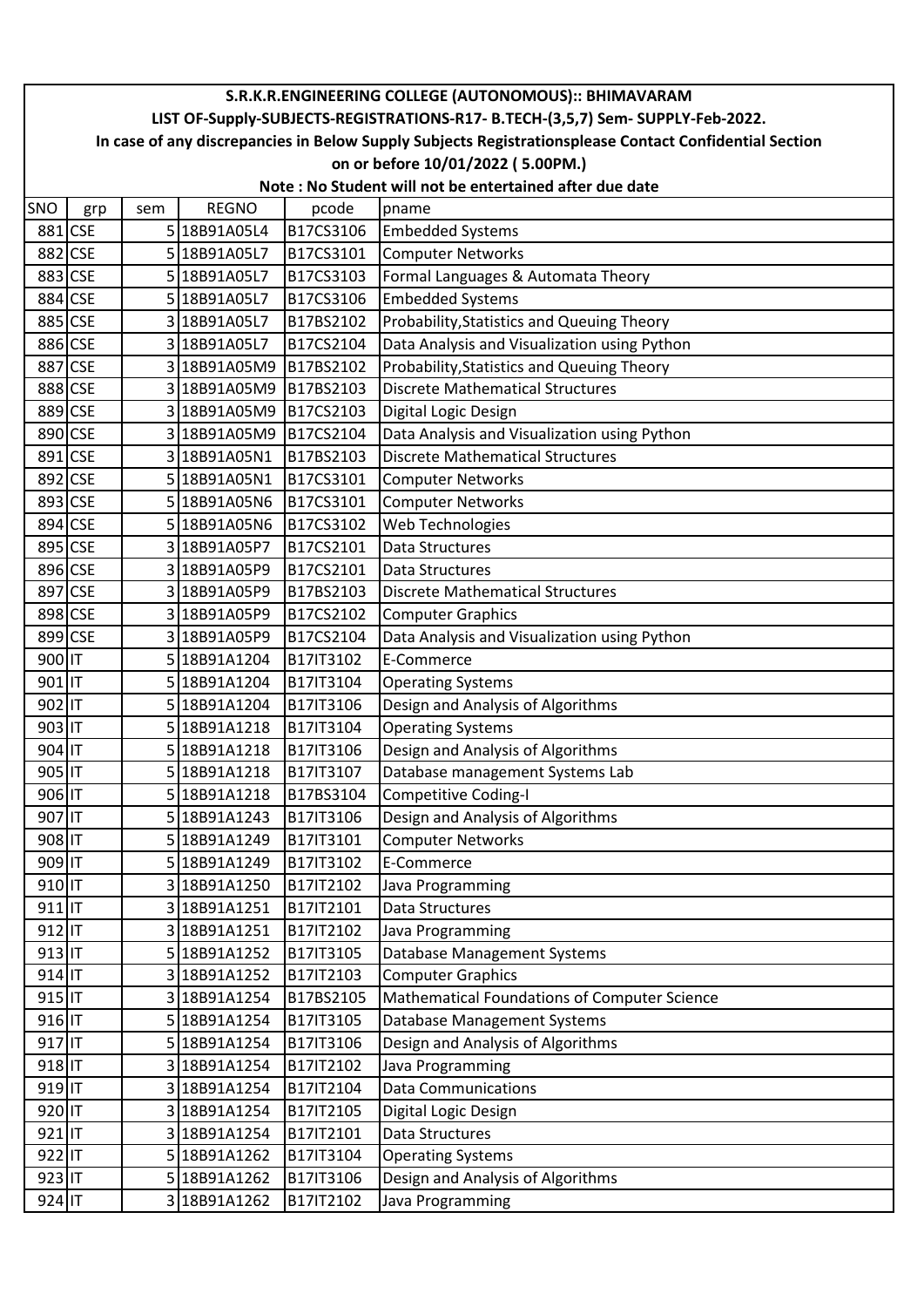|        | S.R.K.R.ENGINEERING COLLEGE (AUTONOMOUS):: BHIMAVARAM                                                  |     |              |           |                                              |  |  |  |  |  |
|--------|--------------------------------------------------------------------------------------------------------|-----|--------------|-----------|----------------------------------------------|--|--|--|--|--|
|        | LIST OF-Supply-SUBJECTS-REGISTRATIONS-R17- B.TECH-(3,5,7) Sem- SUPPLY-Feb-2022.                        |     |              |           |                                              |  |  |  |  |  |
|        | In case of any discrepancies in Below Supply Subjects Registrationsplease Contact Confidential Section |     |              |           |                                              |  |  |  |  |  |
|        | on or before 10/01/2022 (5.00PM.)                                                                      |     |              |           |                                              |  |  |  |  |  |
|        | Note: No Student will not be entertained after due date                                                |     |              |           |                                              |  |  |  |  |  |
| SNO    | grp                                                                                                    | sem | <b>REGNO</b> | pcode     | pname                                        |  |  |  |  |  |
| 925 IT |                                                                                                        |     | 3 18B91A1262 | B17IT2104 | <b>Data Communications</b>                   |  |  |  |  |  |
| 926 IT |                                                                                                        |     | 3 18B91A1262 | B17IT2105 | Digital Logic Design                         |  |  |  |  |  |
| 927 IT |                                                                                                        |     | 3 18B91A1267 | B17IT2102 | Java Programming                             |  |  |  |  |  |
| 928 IT |                                                                                                        |     | 5 18B91A1267 | B17IT3104 | <b>Operating Systems</b>                     |  |  |  |  |  |
| 929 IT |                                                                                                        |     | 5 18B91A1267 | B17IT3105 | Database Management Systems                  |  |  |  |  |  |
| 930 IT |                                                                                                        |     | 5 18B91A1267 | B17IT3106 | Design and Analysis of Algorithms            |  |  |  |  |  |
| 931 IT |                                                                                                        |     | 5 18B91A1269 | B17IT3104 | <b>Operating Systems</b>                     |  |  |  |  |  |
| 932 IT |                                                                                                        |     | 3 18B91A1276 | B17IT2103 | <b>Computer Graphics</b>                     |  |  |  |  |  |
| 933 IT |                                                                                                        |     | 5 18B91A1281 | B17IT3104 | <b>Operating Systems</b>                     |  |  |  |  |  |
| 934 IT |                                                                                                        |     | 5 18B91A1288 | B17IT3103 | <b>Compiler Design</b>                       |  |  |  |  |  |
| 935 IT |                                                                                                        |     | 5 18B91A1288 | B17IT3104 | <b>Operating Systems</b>                     |  |  |  |  |  |
| 936 IT |                                                                                                        |     | 5 18B91A1288 | B17IT3105 | Database Management Systems                  |  |  |  |  |  |
| 937 IT |                                                                                                        |     | 5 18B91A1288 | B17IT3106 | Design and Analysis of Algorithms            |  |  |  |  |  |
| 938 IT |                                                                                                        |     | 3 18B91A1288 | B17IT2101 | Data Structures                              |  |  |  |  |  |
| 939 IT |                                                                                                        |     | 3 18B91A1288 | B17IT2102 | Java Programming                             |  |  |  |  |  |
| 940 IT |                                                                                                        |     | 5 18B91A1296 | B17IT3106 | Design and Analysis of Algorithms            |  |  |  |  |  |
| 941 IT |                                                                                                        |     | 5 18B91A12A2 | B17IT3106 | Design and Analysis of Algorithms            |  |  |  |  |  |
| 942 IT |                                                                                                        |     | 5 18B91A12B4 | B17IT3104 | <b>Operating Systems</b>                     |  |  |  |  |  |
| 943 IT |                                                                                                        |     | 3 18B91A12B4 | B17IT2101 | Data Structures                              |  |  |  |  |  |
| 944 IT |                                                                                                        |     | 3 18B91A12B4 | B17BS2105 | Mathematical Foundations of Computer Science |  |  |  |  |  |
| 945 IT |                                                                                                        |     | 3 18B91A12B4 | B17IT2105 | Digital Logic Design                         |  |  |  |  |  |
| 946 IT |                                                                                                        |     | 3 18B91A12B7 | B17IT2101 | Data Structures                              |  |  |  |  |  |
| 947 IT |                                                                                                        |     | 5 18B91A12B7 | B17IT3104 | <b>Operating Systems</b>                     |  |  |  |  |  |
| 948 IT |                                                                                                        |     | 5 18B91A12C5 | B17IT3101 | <b>Computer Networks</b>                     |  |  |  |  |  |
| 949 IT |                                                                                                        |     | 3 18B91A12C5 | B17IT2102 | Java Programming                             |  |  |  |  |  |
| 950 IT |                                                                                                        |     | 3 18B91A12C5 | B17IT2104 | <b>Data Communications</b>                   |  |  |  |  |  |
| 951 IT |                                                                                                        |     | 3 18B91A12C6 | B17IT2102 | Java Programming                             |  |  |  |  |  |
| 952 IT |                                                                                                        |     | 5 18B91A12E1 | B17IT3104 | <b>Operating Systems</b>                     |  |  |  |  |  |
| 953 IT |                                                                                                        |     | 5 18B91A12E1 | B17IT3105 | Database Management Systems                  |  |  |  |  |  |
| 954 IT |                                                                                                        |     | 5 18B91A12E1 | B17IT3106 | Design and Analysis of Algorithms            |  |  |  |  |  |
| 955 IT |                                                                                                        |     | 5 18B91A12F8 | B17IT3106 | Design and Analysis of Algorithms            |  |  |  |  |  |
| 956 IT |                                                                                                        |     | 5 18B91A12H8 | B17IT3101 | <b>Computer Networks</b>                     |  |  |  |  |  |
| 957 IT |                                                                                                        |     | 5 18B91A12H8 | B17IT3104 | <b>Operating Systems</b>                     |  |  |  |  |  |
| 958 IT |                                                                                                        |     | 5 18B91A12H8 | B17IT3106 | Design and Analysis of Algorithms            |  |  |  |  |  |
| 959 IT |                                                                                                        |     | 3 18B91A12H8 | B17IT2104 | <b>Data Communications</b>                   |  |  |  |  |  |
| 960 CE |                                                                                                        |     | 5 18B91B0106 | B17CE3104 | <b>Geotechnical Engineering-I</b>            |  |  |  |  |  |
| 961 CE |                                                                                                        |     | 5 18B91B0107 | B17CE3104 | <b>Geotechnical Engineering-I</b>            |  |  |  |  |  |
| 962 CE |                                                                                                        |     | 5 18B91B0109 | B17CE3104 | <b>Geotechnical Engineering-I</b>            |  |  |  |  |  |
| 963 CE |                                                                                                        |     | 5 18B91B0109 | B17CE3105 | Fluid Mechanics-II                           |  |  |  |  |  |
| 964 CE |                                                                                                        |     | 5 18B91B0114 | B17CE3104 | <b>Geotechnical Engineering-I</b>            |  |  |  |  |  |
| 965 CE |                                                                                                        |     | 5 18B91B0114 | B17CE3105 | Fluid Mechanics-II                           |  |  |  |  |  |
| 966 CE |                                                                                                        |     | 3 18B91B0115 | B17BS2101 | Mathematics-IV                               |  |  |  |  |  |
| 967 CE |                                                                                                        |     | 5 18B91B0121 | B17CE3103 | <b>Steel Structures-I</b>                    |  |  |  |  |  |
| 968 CE |                                                                                                        |     | 5 18B91B0121 | B17CE3105 | Fluid Mechanics-II                           |  |  |  |  |  |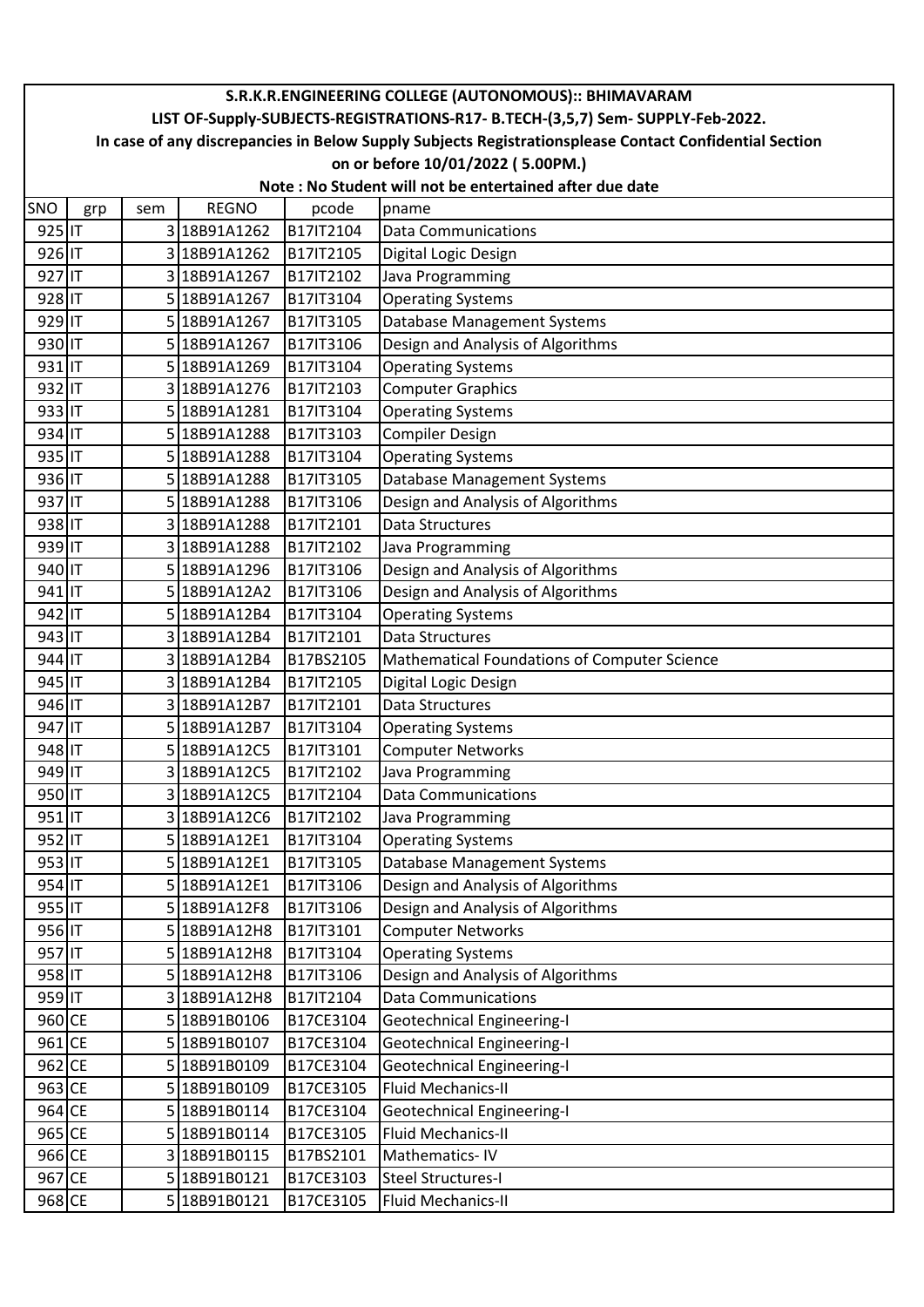|                       | S.R.K.R.ENGINEERING COLLEGE (AUTONOMOUS):: BHIMAVARAM                                                  |     |              |           |                                                         |  |  |  |  |
|-----------------------|--------------------------------------------------------------------------------------------------------|-----|--------------|-----------|---------------------------------------------------------|--|--|--|--|
|                       | LIST OF-Supply-SUBJECTS-REGISTRATIONS-R17- B.TECH-(3,5,7) Sem- SUPPLY-Feb-2022.                        |     |              |           |                                                         |  |  |  |  |
|                       | In case of any discrepancies in Below Supply Subjects Registrationsplease Contact Confidential Section |     |              |           |                                                         |  |  |  |  |
|                       |                                                                                                        |     |              |           | on or before 10/01/2022 (5.00PM.)                       |  |  |  |  |
|                       |                                                                                                        |     |              |           | Note: No Student will not be entertained after due date |  |  |  |  |
| SNO                   | grp                                                                                                    | sem | <b>REGNO</b> | pcode     | pname                                                   |  |  |  |  |
| 969 CE                |                                                                                                        |     | 3 18B91B0127 | B17BS2101 | Mathematics-IV                                          |  |  |  |  |
| 970 CE                |                                                                                                        |     | 3 18B91B0127 | B17CE2101 | <b>Mechanics of Solids</b>                              |  |  |  |  |
| 971 CE                |                                                                                                        |     | 3 18B91B0127 | B17CE2102 | <b>Environmental Engineering-I</b>                      |  |  |  |  |
| 972 CE                |                                                                                                        |     | 3 18B91B0127 | B17CE2103 | <b>Building Planning &amp; Design</b>                   |  |  |  |  |
| 973 CE                |                                                                                                        |     | 3 18B91B0127 | B17CE2104 | Surveying-1                                             |  |  |  |  |
| 974 CE                |                                                                                                        |     | 3 18B91B0127 | B17CE2105 | <b>Engineering Geology</b>                              |  |  |  |  |
| 975 CE                |                                                                                                        |     | 3 18B91B0131 | B17CE2101 | <b>Mechanics of Solids</b>                              |  |  |  |  |
| 976 CE                |                                                                                                        |     | 5 18B91B0131 | B17CE3104 | <b>Geotechnical Engineering-I</b>                       |  |  |  |  |
| 977 CE                |                                                                                                        |     | 5 18B91B0132 | B17CE3101 | <b>Structural Analysis-II</b>                           |  |  |  |  |
| 978 CE                |                                                                                                        |     | 5 18B91B0132 | B17CE3102 | <b>Reinforced Concrete Structures-I</b>                 |  |  |  |  |
| 979 CE                |                                                                                                        |     | 5 18B91B0132 | B17CE3103 | <b>Steel Structures-I</b>                               |  |  |  |  |
| 980 CE                |                                                                                                        |     | 5 18B91B0132 | B17CE3104 | <b>Geotechnical Engineering-I</b>                       |  |  |  |  |
| 981 CE                |                                                                                                        |     | 5 18B91B0132 | B17CE3105 | <b>Fluid Mechanics-II</b>                               |  |  |  |  |
| 982 CE                |                                                                                                        |     | 5 18B91B0132 | B17CE3106 | <b>Estimation &amp; Quantity Surveying</b>              |  |  |  |  |
| 983 CE                |                                                                                                        |     | 5 18B91B0132 | B17CE3108 | <b>Fluid Mechanics Lab-II</b>                           |  |  |  |  |
| 984 CE                |                                                                                                        |     | 5 18B91B0133 | B17CE3104 | <b>Geotechnical Engineering-I</b>                       |  |  |  |  |
| 985 CE                |                                                                                                        |     | 3 18B91B0133 | B17BS2101 | Mathematics-IV                                          |  |  |  |  |
| 986 CE                |                                                                                                        |     | 3 18B91B0133 | B17CE2102 | <b>Environmental Engineering-I</b>                      |  |  |  |  |
| 987 CE                |                                                                                                        |     | 318B91B0133  | B17CE2103 | <b>Building Planning &amp; Design</b>                   |  |  |  |  |
| 988 CE                |                                                                                                        |     | 3 18B91B0135 | B17CE2101 | <b>Mechanics of Solids</b>                              |  |  |  |  |
| 989 CE                |                                                                                                        |     | 3 18B91B0135 | B17CE2102 | <b>Environmental Engineering-I</b>                      |  |  |  |  |
| 990 CE                |                                                                                                        |     | 3 18B91B0135 | B17CE2103 | <b>Building Planning &amp; Design</b>                   |  |  |  |  |
| 991 CE                |                                                                                                        |     | 3 18B91B0135 | B17CE2104 | Surveying-1                                             |  |  |  |  |
| 992 CE                |                                                                                                        |     | 5 18B91B0135 | B17CE3104 | <b>Geotechnical Engineering-I</b>                       |  |  |  |  |
| 993 CE                |                                                                                                        |     | 5 18B91B0135 | B17CE3106 | <b>Estimation &amp; Quantity Surveying</b>              |  |  |  |  |
| 994 CE                |                                                                                                        |     | 5 18B91B0135 | B17BS3101 | Problem Solving & Linguistic Competence                 |  |  |  |  |
| 995 CE                |                                                                                                        |     | 5 18B91B0142 | B17CE3101 | <b>Structural Analysis-II</b>                           |  |  |  |  |
| 996 CE                |                                                                                                        |     | 5 18B91B0142 | B17CE3103 | Steel Structures-I                                      |  |  |  |  |
| 997 CE                |                                                                                                        |     | 5 18B91B0142 | B17CE3105 | <b>Fluid Mechanics-II</b>                               |  |  |  |  |
| 998 CE                |                                                                                                        |     | 3 18B91B0142 | B17CE2101 | <b>Mechanics of Solids</b>                              |  |  |  |  |
| 999 CE                |                                                                                                        |     | 318B91B0145  | B17BS2101 | Mathematics-IV                                          |  |  |  |  |
| 1000 CE               |                                                                                                        |     | 3 18B91B0145 | B17CE2101 | <b>Mechanics of Solids</b>                              |  |  |  |  |
| 1001 CE               |                                                                                                        |     | 3 18B91B0146 | B17BS2101 | Mathematics-IV                                          |  |  |  |  |
| 1002 CE               |                                                                                                        |     | 3 18B91B0146 | B17CE2101 | <b>Mechanics of Solids</b>                              |  |  |  |  |
| $1003$ <sub>CSE</sub> |                                                                                                        |     | 5 18B91B0510 | B17CS3104 | Database Management Systems                             |  |  |  |  |
| 1004 CSE              |                                                                                                        |     | 5 18B91B0510 | B17CS3105 | Application Development Using Java                      |  |  |  |  |
| 1005 CSE              |                                                                                                        |     | 5 18B91B0518 | B17CS3105 | Application Development Using Java                      |  |  |  |  |
| 1006 CSE              |                                                                                                        |     | 3 18B91B0519 | B17BS2103 | <b>Discrete Mathematical Structures</b>                 |  |  |  |  |
| 1007 CSE              |                                                                                                        |     | 5 18B91B0549 | B17CS3104 | Database Management Systems                             |  |  |  |  |
| 1008 CSE              |                                                                                                        |     | 5 18B91B0549 | B17CS3105 | Application Development Using Java                      |  |  |  |  |
| 1009 CSE              |                                                                                                        |     | 5 18B91B0549 | B17CS3106 | <b>Embedded Systems</b>                                 |  |  |  |  |
| 1010 CSE              |                                                                                                        |     | 5 18B91B0551 | B17CS3102 | Web Technologies                                        |  |  |  |  |
| 1011 CSE              |                                                                                                        |     | 5 18B91B0551 | B17CS3105 | Application Development Using Java                      |  |  |  |  |
| $1012$ CSE            |                                                                                                        |     | 5 18B91B0551 | B17CS3106 | <b>Embedded Systems</b>                                 |  |  |  |  |
|                       |                                                                                                        |     |              |           |                                                         |  |  |  |  |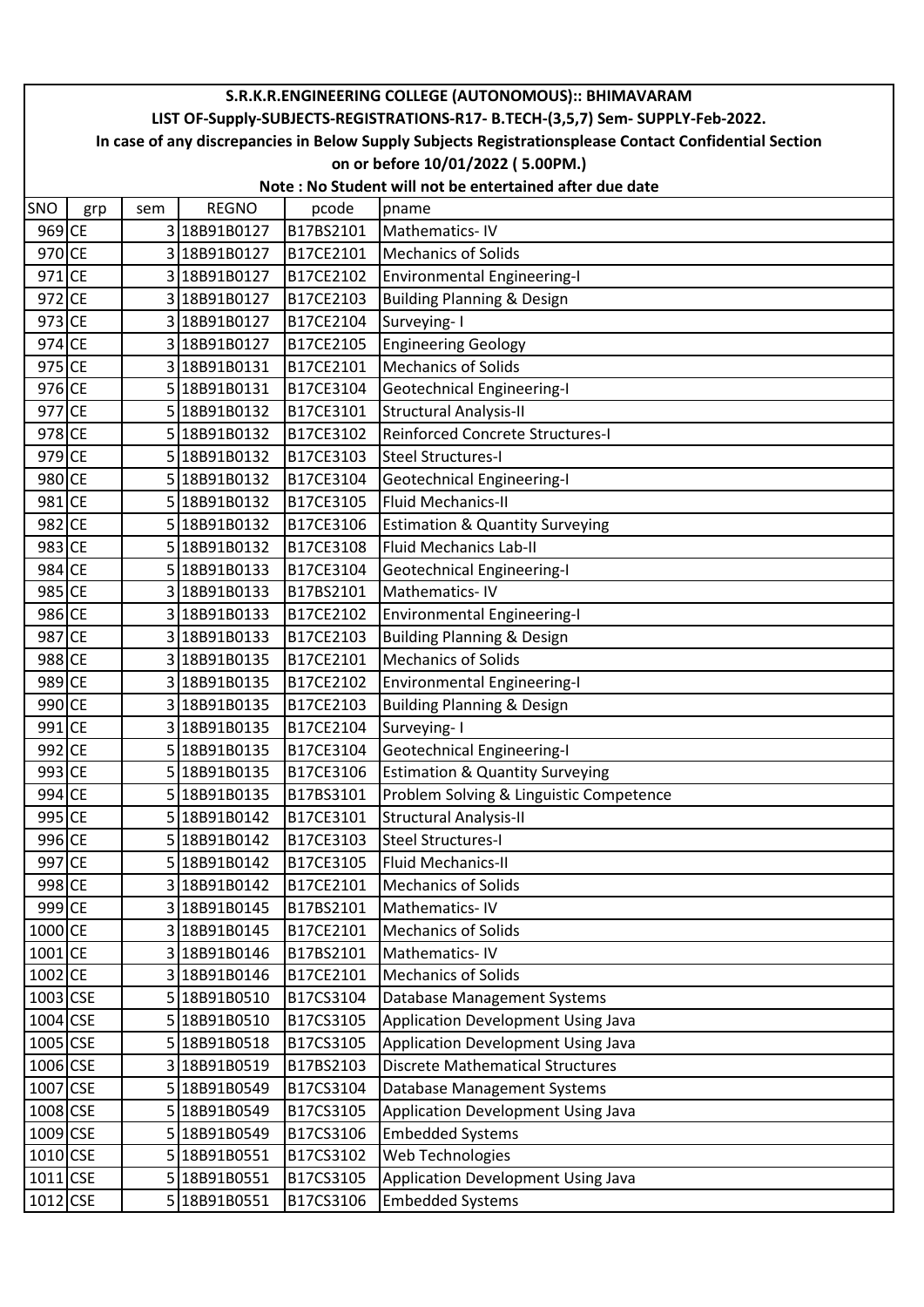|            | S.R.K.R.ENGINEERING COLLEGE (AUTONOMOUS):: BHIMAVARAM                                                  |     |              |           |                                                         |  |  |  |  |
|------------|--------------------------------------------------------------------------------------------------------|-----|--------------|-----------|---------------------------------------------------------|--|--|--|--|
|            | LIST OF-Supply-SUBJECTS-REGISTRATIONS-R17- B.TECH-(3,5,7) Sem- SUPPLY-Feb-2022.                        |     |              |           |                                                         |  |  |  |  |
|            | In case of any discrepancies in Below Supply Subjects Registrationsplease Contact Confidential Section |     |              |           |                                                         |  |  |  |  |
|            |                                                                                                        |     |              |           | on or before 10/01/2022 (5.00PM.)                       |  |  |  |  |
|            |                                                                                                        |     |              |           | Note: No Student will not be entertained after due date |  |  |  |  |
| SNO        | grp                                                                                                    | sem | <b>REGNO</b> | pcode     | pname                                                   |  |  |  |  |
| 1013 CSE   |                                                                                                        |     | 3 18B91B0551 | B17CS2101 | Data Structures                                         |  |  |  |  |
| $1014$ CSE |                                                                                                        |     | 5 18B91B0554 | B17CS3106 | <b>Embedded Systems</b>                                 |  |  |  |  |
| 1015 CE    |                                                                                                        |     | 5 18B95A0110 | B17CE3104 | Geotechnical Engineering-I                              |  |  |  |  |
| 1016 CE    |                                                                                                        |     | 3 18B95A0120 | B17BS2101 | Mathematics-IV                                          |  |  |  |  |
| 1017 CE    |                                                                                                        |     | 5 18B95A0120 | B17CE3101 | <b>Structural Analysis-II</b>                           |  |  |  |  |
| 1018 CE    |                                                                                                        |     | 5 18B95A0120 | B17CE3102 | Reinforced Concrete Structures-I                        |  |  |  |  |
| 1019 CE    |                                                                                                        |     | 518B95A0120  | B17CE3104 | Geotechnical Engineering-I                              |  |  |  |  |
| 1020 CE    |                                                                                                        |     | 5 18B95A0132 | B17CE3103 | <b>Steel Structures-I</b>                               |  |  |  |  |
| 1021 CE    |                                                                                                        |     | 3 18B95A0132 | B17BS2101 | Mathematics-IV                                          |  |  |  |  |
| 1022 ECE   |                                                                                                        |     | 3 18B95A0405 | B17EC2103 | <b>Signals and Systems</b>                              |  |  |  |  |
| 1023 ECE   |                                                                                                        |     | 3 18B95A0419 | B17EC2103 | <b>Signals and Systems</b>                              |  |  |  |  |
| 1024 ECE   |                                                                                                        |     | 3 18B95A0419 | B17EC2104 | Probability Theory and Random Processes                 |  |  |  |  |
| 1025 ECE   |                                                                                                        |     | 5 18B95A0419 | B17EC3105 | Antennas and Propagation                                |  |  |  |  |
| 1026 CSE   |                                                                                                        |     | 5 18B95A0506 | B17CS3103 | Formal Languages & Automata Theory                      |  |  |  |  |
| 1027 CSE   |                                                                                                        |     | 5 18B95A0519 | B17CS3103 | Formal Languages & Automata Theory                      |  |  |  |  |
| 1028 CSE   |                                                                                                        |     | 5 18B95A0519 | B17CS3107 | <b>Cyber Security</b>                                   |  |  |  |  |
| 1029 CSE   |                                                                                                        |     | 5 18B95A0525 | B17CS3103 | Formal Languages & Automata Theory                      |  |  |  |  |
| 1030 CE    |                                                                                                        |     | 5 19B95A0114 | B17CE3104 | <b>Geotechnical Engineering-I</b>                       |  |  |  |  |
| 1031 EEE   |                                                                                                        |     | 3 19B95A0201 | B17EE2101 | Network Analysis and Synthesis                          |  |  |  |  |
|            | 1032 MECH                                                                                              |     | 5 19B95A0303 | B17ME3104 | Design of Machine Elements                              |  |  |  |  |
|            | 1033 MECH                                                                                              |     | 3 19B95A0310 | B17ME2102 | Thermodynamics                                          |  |  |  |  |
|            | 1034 MECH                                                                                              |     | 5 19B95A0313 | B17ME3104 | Design of Machine Elements                              |  |  |  |  |
|            | 1035 MECH                                                                                              |     | 5 19B95A0313 | B17ME3105 | Fluid Machines & Systems                                |  |  |  |  |
|            | 1036 MECH                                                                                              |     | 5 19B95A0313 |           | B17ME3106 Industrial Measurements & Metrology           |  |  |  |  |
|            | 1037 MECH                                                                                              |     | 5 19B95A0313 | B17BS3101 | Problem Solving & Linguistic Competence                 |  |  |  |  |
|            | 1038 MECH                                                                                              |     | 5 19B95A0313 | B17ME3107 | IC Engines & Kinematics of Machines Lab                 |  |  |  |  |
|            | 1039 MECH                                                                                              |     | 5 19B95A0313 | B17ME3108 | Metrology Lab                                           |  |  |  |  |
|            | 1040 MECH                                                                                              |     | 5 19B95A0313 | B17ME3109 | <b>Modeling Lab</b>                                     |  |  |  |  |
|            | 1041 MECH                                                                                              |     | 3 19B95A0313 | B17BS2101 | Mathematics-IV                                          |  |  |  |  |
|            | 1042 MECH                                                                                              |     | 3 19B95A0313 | B17ME2101 | <b>Strength of Materials</b>                            |  |  |  |  |
|            | 1043 MECH                                                                                              |     | 3 19B95A0313 | B17ME2102 | Thermodynamics                                          |  |  |  |  |
|            | 1044 MECH                                                                                              |     | 3 19B95A0313 | B17ME2103 | Manufacturing Process                                   |  |  |  |  |
|            | 1045 MECH                                                                                              |     | 3 19B95A0313 | B17ME2104 | Metallurgy & Materials Science                          |  |  |  |  |
|            | 1046 MECH                                                                                              |     | 3 19B95A0313 | B17ME2105 | <b>Advanced Engineering Drawing</b>                     |  |  |  |  |
|            | 1047 MECH                                                                                              |     | 3 19B95A0313 | B17ME2106 | Mechanical Engineering Lab                              |  |  |  |  |
|            | 1048 MECH                                                                                              |     | 3 19B95A0313 | B17EE2107 | Basic Electrical & Electronics Engineering Lab          |  |  |  |  |
|            | 1049 MECH                                                                                              |     | 5 19B95A0313 | B17ME3103 | <b>Kinematics of Machines</b>                           |  |  |  |  |
|            | 1050 MECH                                                                                              |     | 5 19B95A0313 | B17ME3101 | <b>Operations Research</b>                              |  |  |  |  |
|            | 1051 MECH                                                                                              |     | 5 19B95A0313 | B17ME3102 | IC Engines & Gas Turbines                               |  |  |  |  |
| 1052 ECE   |                                                                                                        |     | 3 19B95A0406 | B17EC2103 | Signals and Systems                                     |  |  |  |  |
| 1053 ECE   |                                                                                                        |     | 3 19B95A0418 | B17EC2104 | Probability Theory and Random Processes                 |  |  |  |  |
| 1054 ECE   |                                                                                                        |     | 5 19B95A0418 | B17EC3104 | <b>Digital Communication</b>                            |  |  |  |  |
| 1055 ECE   |                                                                                                        |     | 5 19B95A0418 | B17EC3105 | Antennas and Propagation                                |  |  |  |  |
| 1056 ECE   |                                                                                                        |     | 5 19B95A0418 | B17EC3106 | Computer network Engineering                            |  |  |  |  |